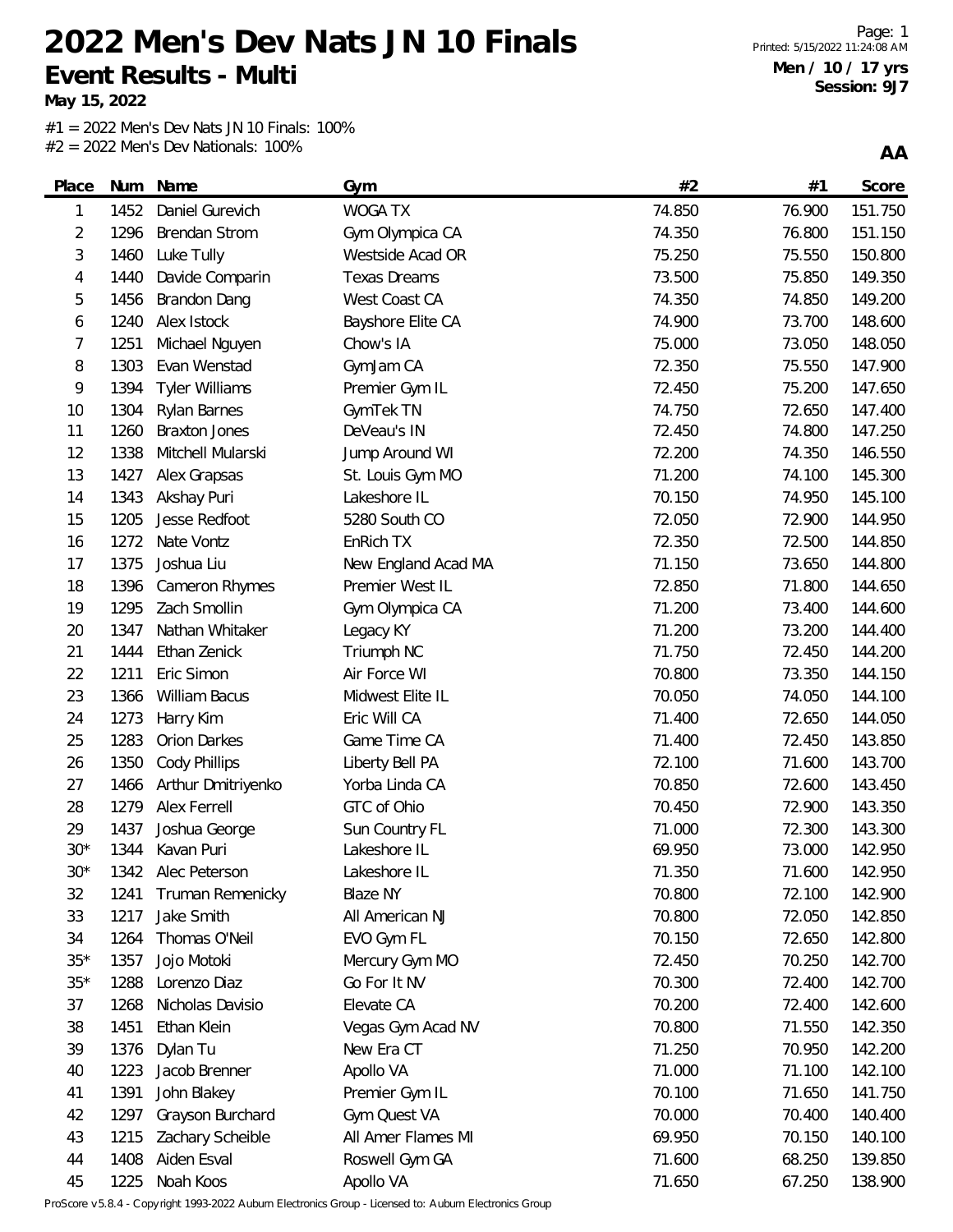**May 15, 2022**

**AA**

| Place | Num   | Name                   | Gym                  | #2     | #1     | Score   |
|-------|-------|------------------------|----------------------|--------|--------|---------|
| 46    | 1319  | Samuel Cirlincione     | Hotshots East NY     | 70.700 | 67.650 | 138.350 |
| 47    | 1431  | Nathan Burke           | Sterling Gym Acad MI | 69.850 | 67.100 | 136.950 |
| 48    | 1201  | Aiden Milla            | 5280 Gym CO          | 70.950 | 62.750 | 133.700 |
| 49    | 1294  | Kael Griffin           | Gym Force FL         | 70.400 | 38.000 | 108.400 |
| 50    |       | 1224 FX-Ayden Chartier | Apollo VA            | 69.450 | 13.000 | 82.450  |
| 51    |       | 1425 FX-Henry Counts   | St. Louis Gym MO     | 69.100 | 12.950 | 82.050  |
| 52    | 1371  | VT-Adrian Facundo      | National Acad OR     | 67.050 | 13.900 | 80.950  |
| 53    | 1454  | VT-Logan Watterson     | WOGA TX              | 51.450 | 14.750 | 66.200  |
| 54    | 1218. | PB-Paul Tiedemann      | All American NJ      | 12.650 | 12.700 | 25.350  |
|       |       |                        |                      |        |        |         |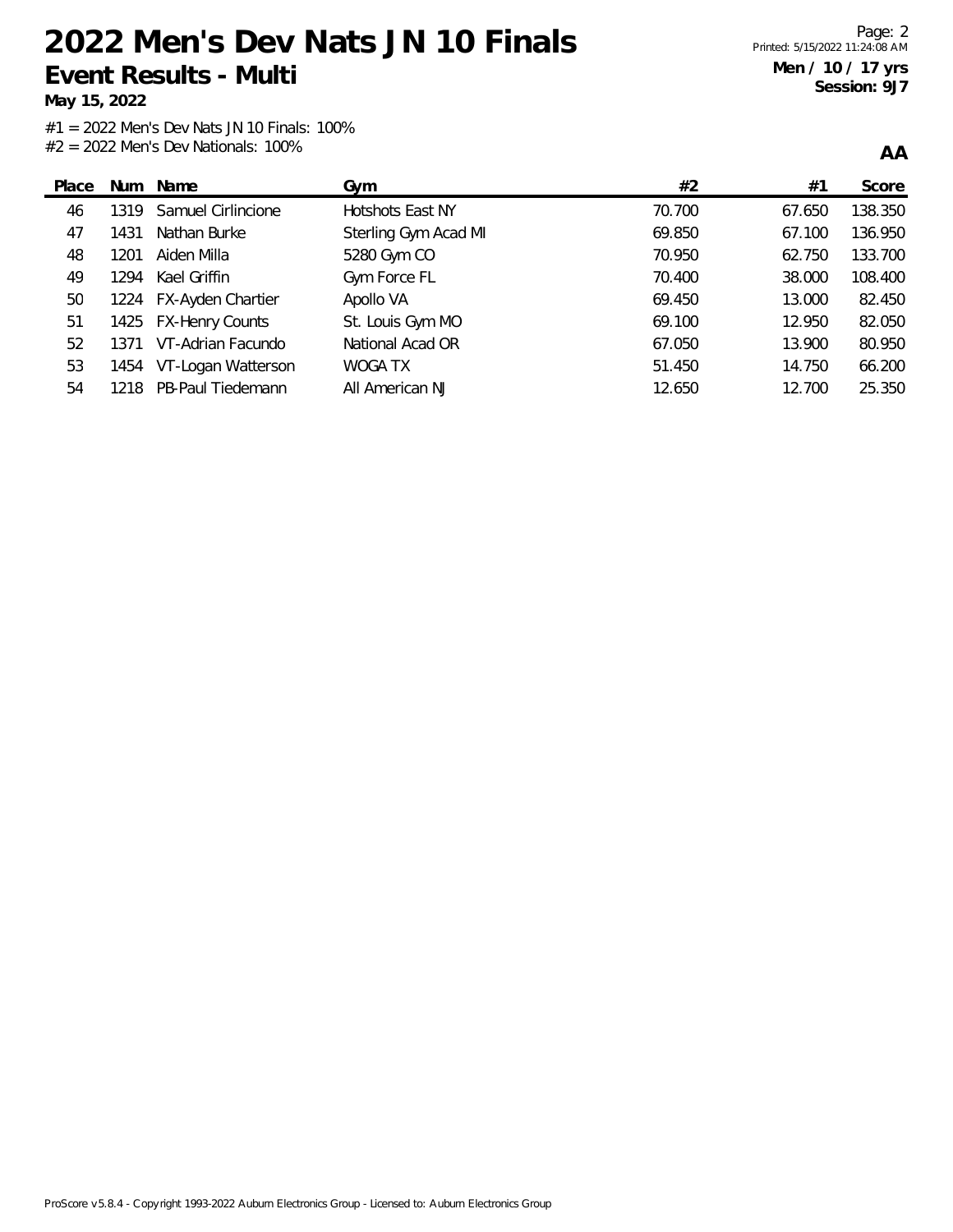**May 15, 2022**

|  |  |  | $#1 = 2022$ Men's Dev Nats JN 10 Finals: 100% |  |
|--|--|--|-----------------------------------------------|--|
|  |  |  | $#2 = 2022$ Men's Dev Nationals: 100%         |  |

| Place          | Num  | Name                   | Gym                 |      | #2       | #1       | Score  |
|----------------|------|------------------------|---------------------|------|----------|----------|--------|
| 1              | 1251 | Michael Nguyen         | Chow's IA           | Fin: | 13.600   | 13.350   | 26.950 |
|                |      |                        |                     | D:   | 4.400    | 4.400    |        |
|                |      |                        |                     | E:   | 9.200    | 8.950    |        |
|                |      |                        |                     | ND:  |          |          |        |
| $\overline{2}$ | 1460 | Luke Tully             | Westside Acad OR    | Fin: | 13.400   | 13.450   | 26.850 |
|                |      |                        |                     | D:   | 4.600    | 4.500    |        |
|                |      |                        |                     | E:   | 8.900    | 8.950    |        |
|                |      |                        |                     | ND:  | $-0.100$ |          |        |
| 3              | 1295 | Zach Smollin           | Gym Olympica CA     | Fin: | 13.450   | 13.300   | 26.750 |
|                |      |                        |                     | D:   | 4.200    | 4.200    |        |
|                |      |                        |                     | E:   | 9.250    | 9.100    |        |
|                |      |                        |                     | ND:  |          |          |        |
| 4              | 1296 | <b>Brendan Strom</b>   | Gym Olympica CA     | Fin: | 13.500   | 13.200   | 26.700 |
|                |      |                        |                     | D:   | 4.200    | 4.100    |        |
|                |      |                        |                     | E:   | 9.300    | 9.100    |        |
|                |      |                        |                     | ND:  |          |          |        |
| 5T             | 1394 | Tyler Williams         | Premier Gym IL      | Fin: | 13.100   | 13.400   | 26.500 |
|                |      |                        |                     | D:   | 4.200    | 4.200    |        |
|                |      |                        |                     | E:   | 8.900    | 9.200    |        |
|                |      |                        |                     | ND:  |          |          |        |
| 5T             | 1344 | Kavan Puri             | Lakeshore IL        | Fin: | 13.300   | 13.200   | 26.500 |
|                |      |                        |                     | D:   | 4.800    | 4.800    |        |
|                |      |                        |                     | E:   | 8.500    | 8.500    |        |
|                |      |                        |                     | ND:  |          | $-0.100$ |        |
| 7              | 1224 | FX-Ayden Chartier      | Apollo VA           | Fin: | 13.400   | 13.000   | 26.400 |
|                |      |                        |                     | D:   | 4.400    | 4.400    |        |
|                |      |                        |                     | E:   | 9.000    | 8.600    |        |
|                |      |                        |                     | ND:  |          |          |        |
| 8              | 1425 | <b>FX-Henry Counts</b> | St. Louis Gym MO    | Fin: | 13.300   | 12.950   | 26.250 |
|                |      |                        |                     | D:   | 4.200    | 4.200    |        |
|                |      |                        |                     | E:   | 9.100    | 8.750    |        |
|                |      |                        |                     | ND:  |          |          |        |
| 9              |      | 1303 Evan Wenstad      | GymJam CA           | Fin: | 12.950   | 13.100   | 26.050 |
|                |      |                        |                     | D:   | 4.400    | 4.400    |        |
|                |      |                        |                     | E:   | 8.550    | 8.700    |        |
|                |      |                        |                     | ND:  |          |          |        |
| 10T            |      | 1288 Lorenzo Diaz      | Go For It NV        | Fin: | 13.000   | 12.950   | 25.950 |
|                |      |                        |                     | D:   | 4.200    | 4.200    |        |
|                |      |                        |                     | E:   | 8.800    | 8.750    |        |
|                |      |                        |                     | ND:  |          |          |        |
| 10T            |      | 1452 Daniel Gurevich   | <b>WOGA TX</b>      | Fin: | 12.500   | 13.450   | 25.950 |
|                |      |                        |                     | D:   | 4.500    | 4.500    |        |
|                |      |                        |                     | E:   | 8.000    | 8.950    |        |
|                |      |                        |                     | ND:  |          |          |        |
| 12T            |      | 1440 Davide Comparin   | <b>Texas Dreams</b> | Fin: | 13.050   | 12.650   | 25.700 |
|                |      |                        |                     | D:   | 3.600    | 3.600    |        |
|                |      |                        |                     | E:   | 9.450    | 9.050    |        |
|                |      |                        |                     | ND:  |          |          |        |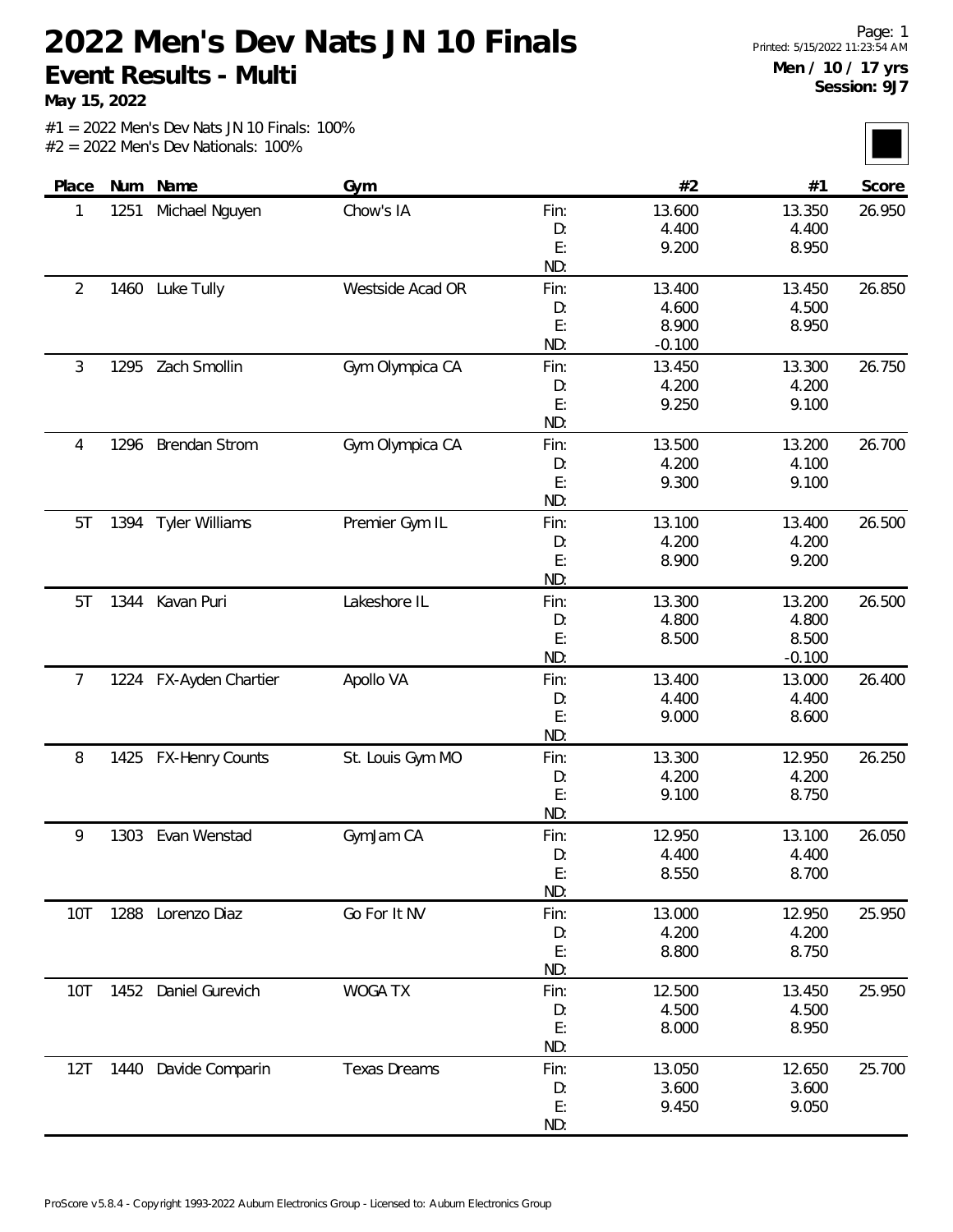**May 15, 2022**

| Place |      | Num Name            | Gym               |      | #2     | #1     | Score  |
|-------|------|---------------------|-------------------|------|--------|--------|--------|
| 12T   | 1264 | Thomas O'Neil       | EVO Gym FL        | Fin: | 12.600 | 13.100 | 25.700 |
|       |      |                     |                   | D:   | 3.800  | 3.800  |        |
|       |      |                     |                   | E:   | 8.800  | 9.300  |        |
|       |      |                     |                   | ND:  |        |        |        |
| 14T   | 1240 | Alex Istock         | Bayshore Elite CA | Fin: | 12.850 | 12.800 | 25.650 |
|       |      |                     |                   | D:   | 4.000  | 4.000  |        |
|       |      |                     |                   | E:   | 8.850  | 8.800  |        |
|       |      |                     |                   | ND:  |        |        |        |
| 14T   | 1444 | Ethan Zenick        | Triumph NC        | Fin: | 12.800 | 12.850 | 25.650 |
|       |      |                     |                   | D:   | 4.100  | 4.100  |        |
|       |      |                     |                   | E:   | 8.700  | 8.750  |        |
|       |      |                     |                   | ND:  |        |        |        |
| 14T   | 1201 | Aiden Milla         | 5280 Gym CO       | Fin: | 13.050 | 12.600 | 25.650 |
|       |      |                     |                   | D:   | 4.400  | 4.600  |        |
|       |      |                     |                   | E:   | 8.650  | 8.000  |        |
|       |      |                     |                   | ND:  |        |        |        |
| 17    | 1241 | Truman Remenicky    | <b>Blaze NY</b>   | Fin: | 12.500 | 13.100 | 25.600 |
|       |      |                     |                   | D:   | 3.800  | 3.800  |        |
|       |      |                     |                   | E:   | 8.700  | 9.300  |        |
|       |      |                     |                   | ND:  |        |        |        |
| 18    | 1304 | <b>Rylan Barnes</b> | GymTek TN         | Fin: | 12.750 | 12.800 | 25.550 |
|       |      |                     |                   | D:   | 3.700  | 3.600  |        |
|       |      |                     |                   | E:   | 9.050  | 9.200  |        |
|       |      |                     |                   | ND:  |        |        |        |
| 19    | 1342 | Alec Peterson       | Lakeshore IL      | Fin: | 13.000 | 12.450 | 25.450 |
|       |      |                     |                   | D:   | 3.900  | 3.900  |        |
|       |      |                     |                   | E:   | 9.100  | 8.550  |        |
|       |      |                     |                   | ND:  |        |        |        |
| 20T   | 1225 | Noah Koos           | Apollo VA         | Fin: | 12.300 | 13.100 | 25.400 |
|       |      |                     |                   | D:   | 3.900  | 3.900  |        |
|       |      |                     |                   | E:   | 8.400  | 9.200  |        |
|       |      |                     |                   | ND:  |        |        |        |
| 20T   |      | 1343 Akshay Puri    | Lakeshore IL      | Fin: | 12.600 | 12.800 | 25.400 |
|       |      |                     |                   | D:   | 4.200  | 4.200  |        |
|       |      |                     |                   | E:   | 8.400  | 8.600  |        |
|       |      |                     |                   | ND:  |        |        |        |
| 22T   |      | 1279 Alex Ferrell   | GTC of Ohio       | Fin: | 12.600 | 12.600 | 25.200 |
|       |      |                     |                   | D:   | 3.600  | 3.600  |        |
|       |      |                     |                   | E:   | 9.000  | 9.000  |        |
|       |      |                     |                   | ND:  |        |        |        |
| 22T   |      | 1357 Jojo Motoki    | Mercury Gym MO    | Fin: | 12.500 | 12.700 | 25.200 |
|       |      |                     |                   | D:   | 3.800  | 3.700  |        |
|       |      |                     |                   | E:   | 8.700  | 9.000  |        |
|       |      |                     |                   | ND:  |        |        |        |
| 24    |      | 1217 Jake Smith     | All American NJ   | Fin: | 12.550 | 12.550 | 25.100 |
|       |      |                     |                   | D:   | 3.700  | 3.700  |        |
|       |      |                     |                   | E:   | 8.850  | 8.850  |        |
|       |      |                     |                   | ND:  |        |        |        |
|       |      |                     |                   |      |        |        |        |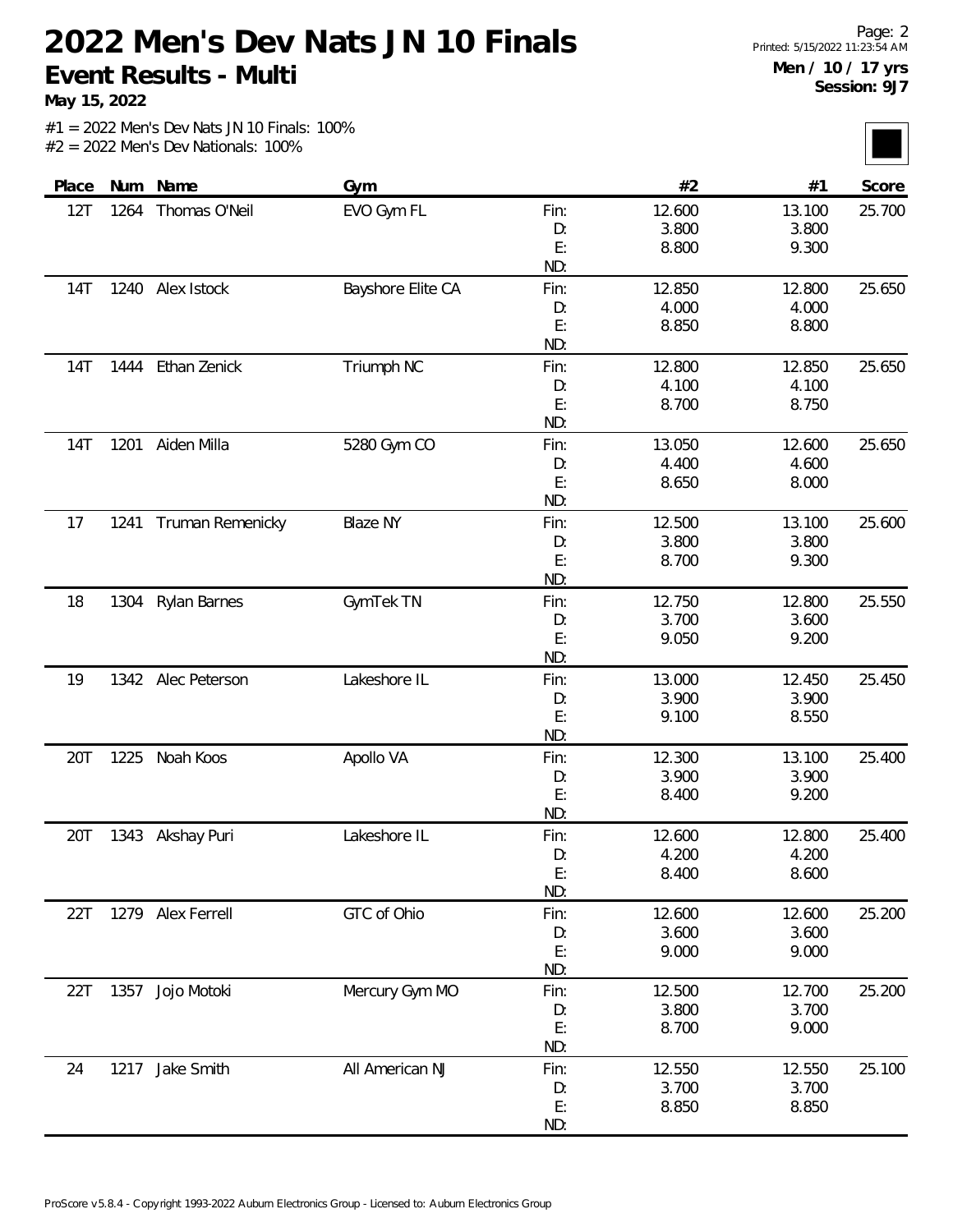**May 15, 2022**

| Place |      | Num Name            | Gym                  |      | #2       | #1     | Score  |
|-------|------|---------------------|----------------------|------|----------|--------|--------|
| 25T   | 1376 | Dylan Tu            | New Era CT           | Fin: | 12.600   | 12.450 | 25.050 |
|       |      |                     |                      | D:   | 3.600    | 3.600  |        |
|       |      |                     |                      | E:   | 9.000    | 8.850  |        |
|       |      |                     |                      | ND:  |          |        |        |
| 25T   | 1205 | Jesse Redfoot       | 5280 South CO        | Fin: | 12.300   | 12.750 | 25.050 |
|       |      |                     |                      | D:   | 3.700    | 3.700  |        |
|       |      |                     |                      | E:   | 8.600    | 9.050  |        |
|       |      |                     |                      | ND:  |          |        |        |
| 27T   | 1338 | Mitchell Mularski   | Jump Around WI       | Fin: | 12.300   | 12.650 | 24.950 |
|       |      |                     |                      | D:   | 3.900    | 3.900  |        |
|       |      |                     |                      | E:   | 8.400    | 8.750  |        |
|       |      |                     |                      | ND:  |          |        |        |
| 27T   | 1456 | <b>Brandon Dang</b> | West Coast CA        | Fin: | 12.250   | 12.700 | 24.950 |
|       |      |                     |                      | D:   | 4.000    | 4.000  |        |
|       |      |                     |                      | E:   | 8.250    | 8.700  |        |
|       |      |                     |                      | ND:  |          |        |        |
| 29    | 1408 | Aiden Esval         | Roswell Gym GA       | Fin: | 12.150   | 12.700 | 24.850 |
|       |      |                     |                      | D:   | 4.000    | 3.700  |        |
|       |      |                     |                      | E:   | 8.150    | 9.000  |        |
|       |      |                     |                      | ND:  |          |        |        |
| 30    | 1272 | Nate Vontz          | EnRich TX            | Fin: | 12.400   | 12.300 | 24.700 |
|       |      |                     |                      | D:   | 4.000    | 4.000  |        |
|       |      |                     |                      | E:   | 8.400    | 8.300  |        |
|       |      |                     |                      | ND:  |          |        |        |
| 31T   | 1431 | Nathan Burke        | Sterling Gym Acad MI | Fin: | 11.800   | 12.700 | 24.500 |
|       |      |                     |                      | D:   | 3.700    | 3.500  |        |
|       |      |                     |                      | E:   | 8.400    | 9.200  |        |
|       |      |                     |                      | ND:  | $-0.300$ |        |        |
| 31T   |      | 1427 Alex Grapsas   | St. Louis Gym MO     | Fin: | 11.850   | 12.650 | 24.500 |
|       |      |                     |                      | D:   | 4.300    | 4.300  |        |
|       |      |                     |                      | E:   | 7.850    | 8.350  |        |
|       |      |                     |                      | ND:  | $-0.300$ |        |        |
| 33    | 1347 | Nathan Whitaker     | Legacy KY            | Fin: | 11.500   | 12.900 | 24.400 |
|       |      |                     |                      | D:   | 4.100    | 3.900  |        |
|       |      |                     |                      | E:   | 7.400    | 9.000  |        |
|       |      |                     |                      | ND:  |          |        |        |
| 34T   |      | 1211 Eric Simon     | Air Force WI         | Fin: | 11.850   | 12.500 | 24.350 |
|       |      |                     |                      | D:   | 3.700    | 3.700  |        |
|       |      |                     |                      | E:   | 8.450    | 8.800  |        |
|       |      |                     |                      | ND:  | $-0.300$ |        |        |
| 34T   |      | 1396 Cameron Rhymes | Premier West IL      | Fin: | 12.350   | 12.000 | 24.350 |
|       |      |                     |                      | D:   | 3.800    | 3.900  |        |
|       |      |                     |                      | E:   | 8.550    | 8.100  |        |
|       |      |                     |                      | ND:  |          |        |        |
| 34T   | 1283 | Orion Darkes        | Game Time CA         | Fin: | 12.300   | 12.050 | 24.350 |
|       |      |                     |                      | D:   | 4.000    | 4.000  |        |
|       |      |                     |                      | E:   | 8.300    | 8.050  |        |
|       |      |                     |                      | ND:  |          |        |        |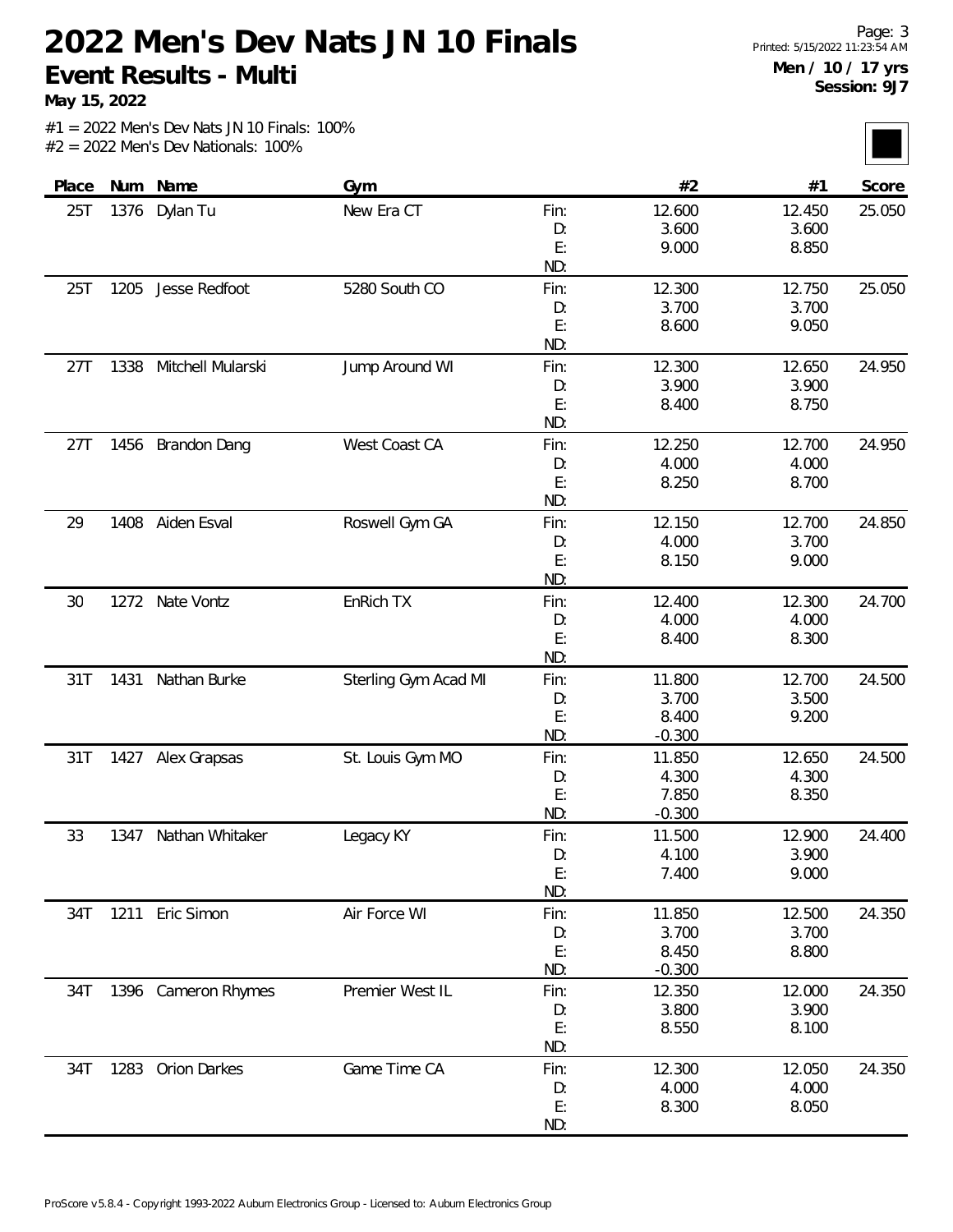**May 15, 2022**

| Place |      | Num Name                | Gym                 |      | #2       | #1     | Score  |
|-------|------|-------------------------|---------------------|------|----------|--------|--------|
| 37    | 1391 | John Blakey             | Premier Gym IL      | Fin: | 11.750   | 12.500 | 24.250 |
|       |      |                         |                     | D:   | 3.800    | 3.800  |        |
|       |      |                         |                     | E:   | 7.950    | 8.700  |        |
|       |      |                         |                     | ND:  |          |        |        |
| 38T   | 1375 | Joshua Liu              | New England Acad MA | Fin: | 11.500   | 12.600 | 24.100 |
|       |      |                         |                     | D:   | 3.500    | 3.500  |        |
|       |      |                         |                     | E:   | 8.000    | 9.100  |        |
|       |      |                         |                     | ND:  |          |        |        |
| 38T   | 1350 | <b>Cody Phillips</b>    | Liberty Bell PA     | Fin: | 12.200   | 11.900 | 24.100 |
|       |      |                         |                     | D:   | 4.200    | 3.800  |        |
|       |      |                         |                     | E:   | 8.000    | 8.100  |        |
|       |      |                         |                     | ND:  |          |        |        |
| 40T   | 1260 | <b>Braxton Jones</b>    | DeVeau's IN         | Fin: | 11.450   | 12.550 | 24.000 |
|       |      |                         |                     | D:   | 3.800    | 3.800  |        |
|       |      |                         |                     | E:   | 7.650    | 8.750  |        |
|       |      |                         |                     | ND:  |          |        |        |
| 40T   |      | 1215 Zachary Scheible   | All Amer Flames MI  | Fin: | 12.050   | 11.950 | 24.000 |
|       |      |                         |                     | D:   | 4.000    | 4.000  |        |
|       |      |                         |                     | E:   | 8.050    | 7.950  |        |
|       |      |                         |                     | ND:  |          |        |        |
| 42T   | 1273 | Harry Kim               | Eric Will CA        | Fin: | 11.250   | 12.700 | 23.950 |
|       |      |                         |                     | D:   | 3.900    | 3.700  |        |
|       |      |                         |                     | E:   | 7.650    | 9.000  |        |
|       |      |                         |                     | ND:  | $-0.300$ |        |        |
| 42T   | 1319 | Samuel Cirlincione      | Hotshots East NY    | Fin: | 12.500   | 11.450 | 23.950 |
|       |      |                         |                     | D:   | 3.700    | 3.700  |        |
|       |      |                         |                     | E:   | 8.800    | 7.750  |        |
|       |      |                         |                     | ND:  |          |        |        |
| 44T   | 1451 | Ethan Klein             | Vegas Gym Acad NV   | Fin: | 11.700   | 12.200 | 23.900 |
|       |      |                         |                     | D:   | 3.700    | 3.700  |        |
|       |      |                         |                     | E:   | 8.000    | 8.500  |        |
|       |      |                         |                     | ND:  |          |        |        |
| 44T   | 1223 | Jacob Brenner           | Apollo VA           | Fin: | 11.750   | 12.150 | 23.900 |
|       |      |                         |                     | D:   | 4.000    | 4.000  |        |
|       |      |                         |                     | E:   | 7.750    | 8.150  |        |
|       |      |                         |                     | ND:  |          |        |        |
| 46T   | 1268 | Nicholas Davisio        | Elevate CA          | Fin: | 11.900   | 11.700 | 23.600 |
|       |      |                         |                     | D:   | 3.700    | 3.700  |        |
|       |      |                         |                     | E:   | 8.200    | 8.000  |        |
|       |      |                         |                     | ND:  |          |        |        |
| 46T   |      | 1466 Arthur Dmitriyenko | Yorba Linda CA      | Fin: | 11.000   | 12.600 | 23.600 |
|       |      |                         |                     | D:   | 3.800    | 3.800  |        |
|       |      |                         |                     | E:   | 7.200    | 8.800  |        |
|       |      |                         |                     | ND:  |          |        |        |
| 48    | 1294 | Kael Griffin            | Gym Force FL        | Fin: | 12.550   | 10.950 | 23.500 |
|       |      |                         |                     | D:   | 4.100    | 4.100  |        |
|       |      |                         |                     | E:   | 8.450    | 6.850  |        |
|       |      |                         |                     | ND:  |          |        |        |
|       |      |                         |                     |      |          |        |        |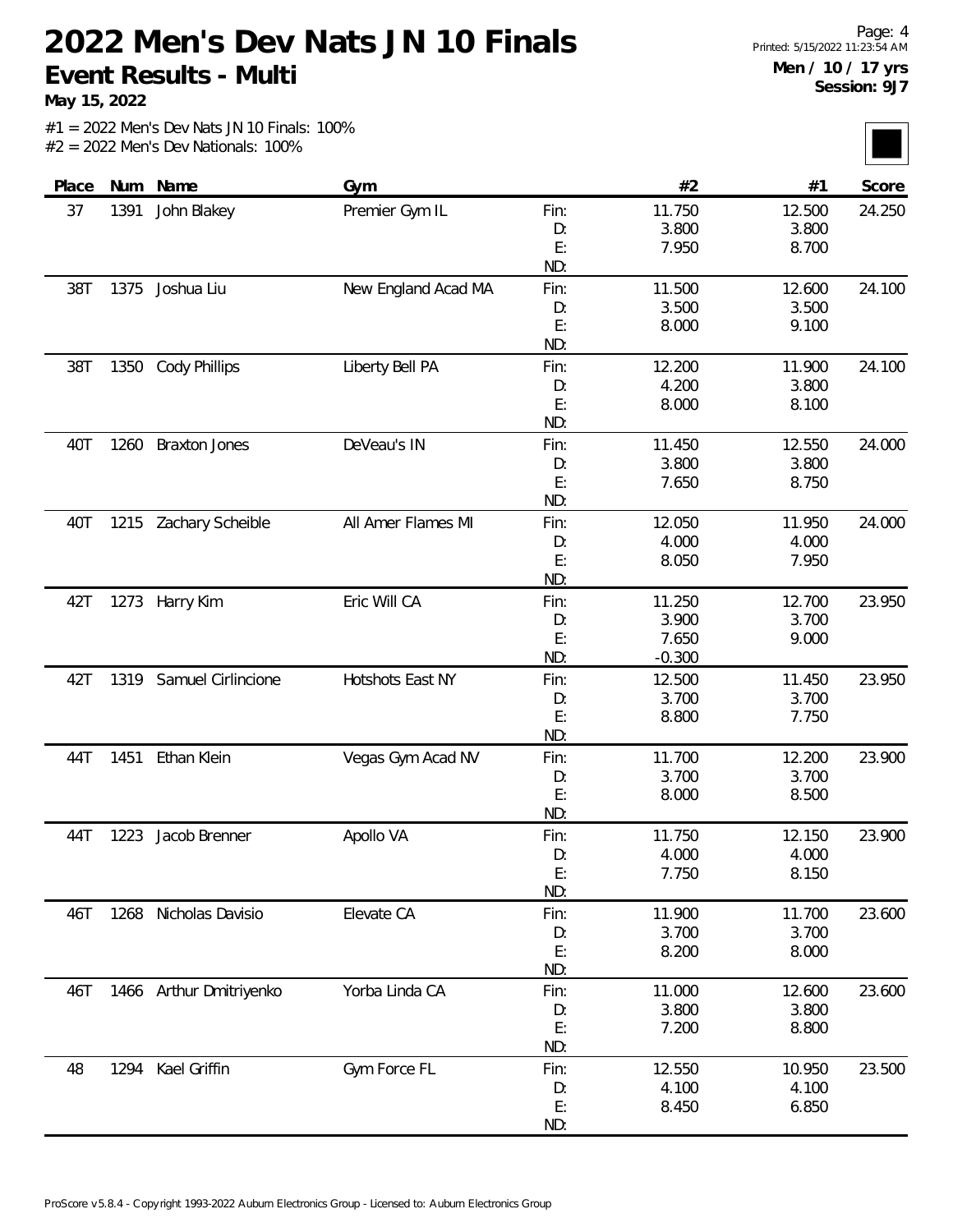**May 15, 2022**

| Score            |
|------------------|
| 22.900<br>22.200 |
|                  |
|                  |
|                  |
|                  |
|                  |
|                  |
|                  |
|                  |
| 21.400           |
|                  |
|                  |
|                  |
| 11.200           |
|                  |
|                  |
|                  |
| 10.800           |
|                  |
|                  |
|                  |
| 0.000            |
|                  |
|                  |
|                  |
|                  |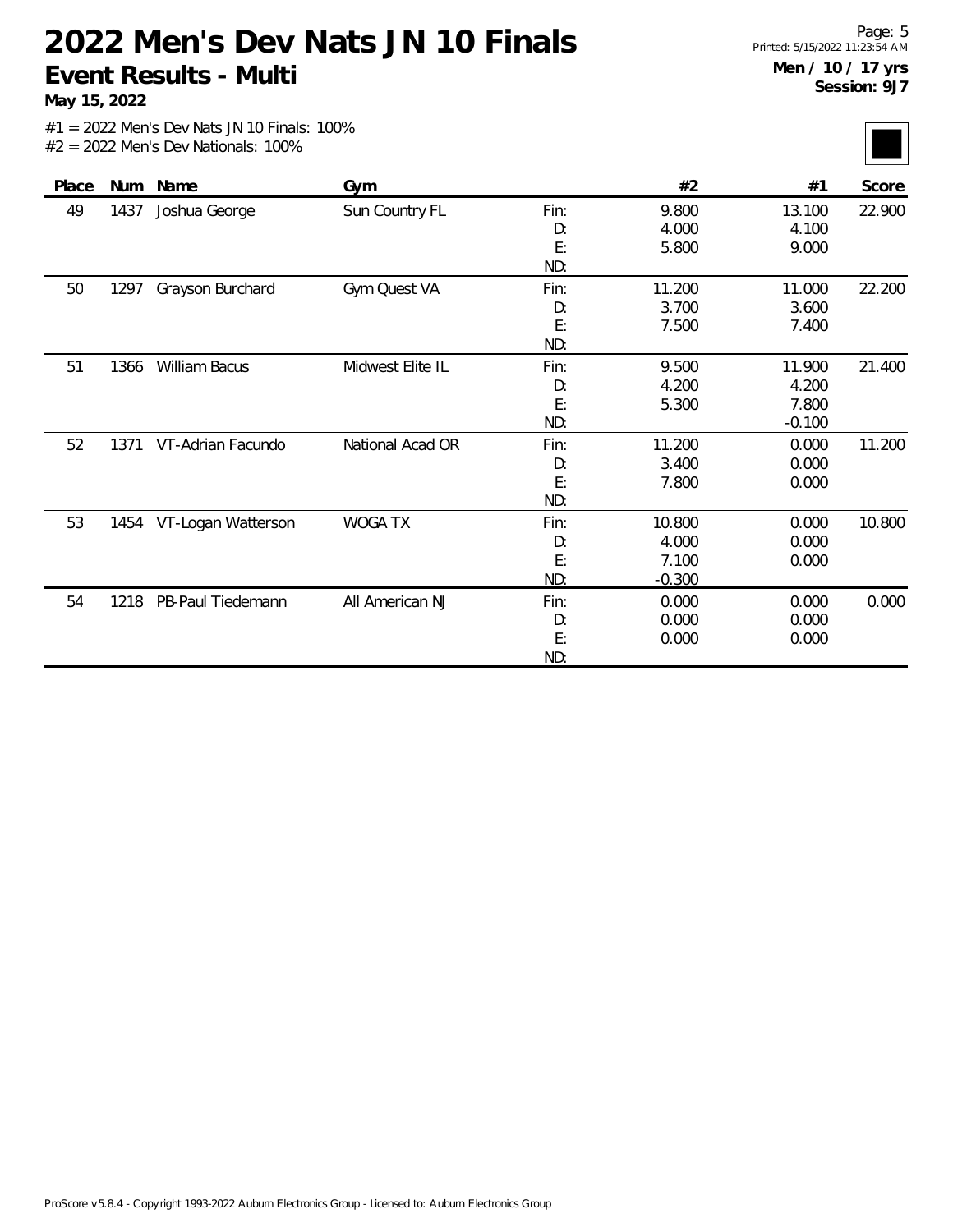**May 15, 2022**

|            |      |                       |                     |           |                |                | $\mathbf{r}$<br>$\mathbf{v}$ |
|------------|------|-----------------------|---------------------|-----------|----------------|----------------|------------------------------|
| Place      | Num  | Name                  | Gym                 |           | #2             | #1             | Score                        |
| 1          | 1456 | Brandon Dang          | West Coast CA       | Fin:      | 14.150         | 14.450         | 28.600                       |
|            |      |                       |                     | D:        | 5.600          | 5.600          |                              |
|            |      |                       |                     | E:        | 8.550          | 8.850          |                              |
|            |      |                       |                     | ND:       |                |                |                              |
| 2          | 1452 | Daniel Gurevich       | <b>WOGA TX</b>      | Fin:      | 12.700         | 13.350         | 26.050                       |
|            |      |                       |                     | D:        | 4.700          | 4.700          |                              |
|            |      |                       |                     | E:        | 8.000          | 8.650          |                              |
|            |      |                       |                     | ND:       |                |                |                              |
| 3T         | 1460 | Luke Tully            | Westside Acad OR    | Fin:      | 12.100         | 12.400         | 24.500                       |
|            |      |                       |                     | D:        | 3.600          | 3.600          |                              |
|            |      |                       |                     | E:        | 8.500          | 8.800          |                              |
|            |      |                       |                     | ND:       |                |                |                              |
| 3T         | 1440 | Davide Comparin       | <b>Texas Dreams</b> | Fin:      | 11.900         | 12.600         | 24.500                       |
|            |      |                       |                     | D:        | 3.800          | 3.800          |                              |
|            |      |                       |                     | E:<br>ND: | 8.100          | 8.800          |                              |
|            |      |                       |                     |           |                |                |                              |
| 5          | 1251 | Michael Nguyen        | Chow's IA           | Fin:      | 11.950         | 12.450         | 24.400                       |
|            |      |                       |                     | D:<br>E:  | 4.500<br>7.450 | 4.600<br>7.850 |                              |
|            |      |                       |                     | ND:       |                |                |                              |
|            | 1366 | William Bacus         | Midwest Elite IL    | Fin:      | 11.800         | 12.500         | 24.300                       |
| 6          |      |                       |                     | D:        | 4.200          | 4.200          |                              |
|            |      |                       |                     | E:        | 7.600          | 8.300          |                              |
|            |      |                       |                     | ND:       |                |                |                              |
| 7          | 1273 | Harry Kim             | Eric Will CA        | Fin:      | 11.650         | 12.500         | 24.150                       |
|            |      |                       |                     | D:        | 4.400          | 4.200          |                              |
|            |      |                       |                     | E:        | 7.250          | 8.300          |                              |
|            |      |                       |                     | ND:       |                |                |                              |
| 8          | 1260 | <b>Braxton Jones</b>  | DeVeau's IN         | Fin:      | 12.100         | 12.000         | 24.100                       |
|            |      |                       |                     | D:        | 3.400          | 3.400          |                              |
|            |      |                       |                     | E:        | 8.700          | 8.600          |                              |
|            |      |                       |                     | ND:       |                |                |                              |
| 9          | 1304 | <b>Rylan Barnes</b>   | GymTek TN           | Fin:      | 12.250         | 11.800         | 24.050                       |
|            |      |                       |                     | D:        | 4.400          | 4.200          |                              |
|            |      |                       |                     | E:        | 7.850          | 7.600          |                              |
|            |      |                       |                     | ND:       |                |                |                              |
| 10T        |      | 1408 Aiden Esval      | Roswell Gym GA      | Fin:      | 12.000         | 12.000         | 24.000                       |
|            |      |                       |                     | D:        | 2.900          | 2.900          |                              |
|            |      |                       |                     | E:        | 9.100          | 9.100          |                              |
|            |      |                       |                     | ND:       |                |                |                              |
| <b>10T</b> |      | 1283 Orion Darkes     | Game Time CA        | Fin:      | 12.200         | 11.800         | 24.000                       |
|            |      |                       |                     | D:        | 3.700          | 3.800          |                              |
|            |      |                       |                     | E:        | 8.500          | 8.000          |                              |
|            |      |                       |                     | ND:       |                |                |                              |
| 12         |      | 1215 Zachary Scheible | All Amer Flames MI  | Fin:      | 12.000         | 11.950         | 23.950                       |
|            |      |                       |                     | D:        | 3.500          | 3.500          |                              |
|            |      |                       |                     | E:        | 8.500          | 8.450          |                              |
|            |      |                       |                     | ND:       |                |                |                              |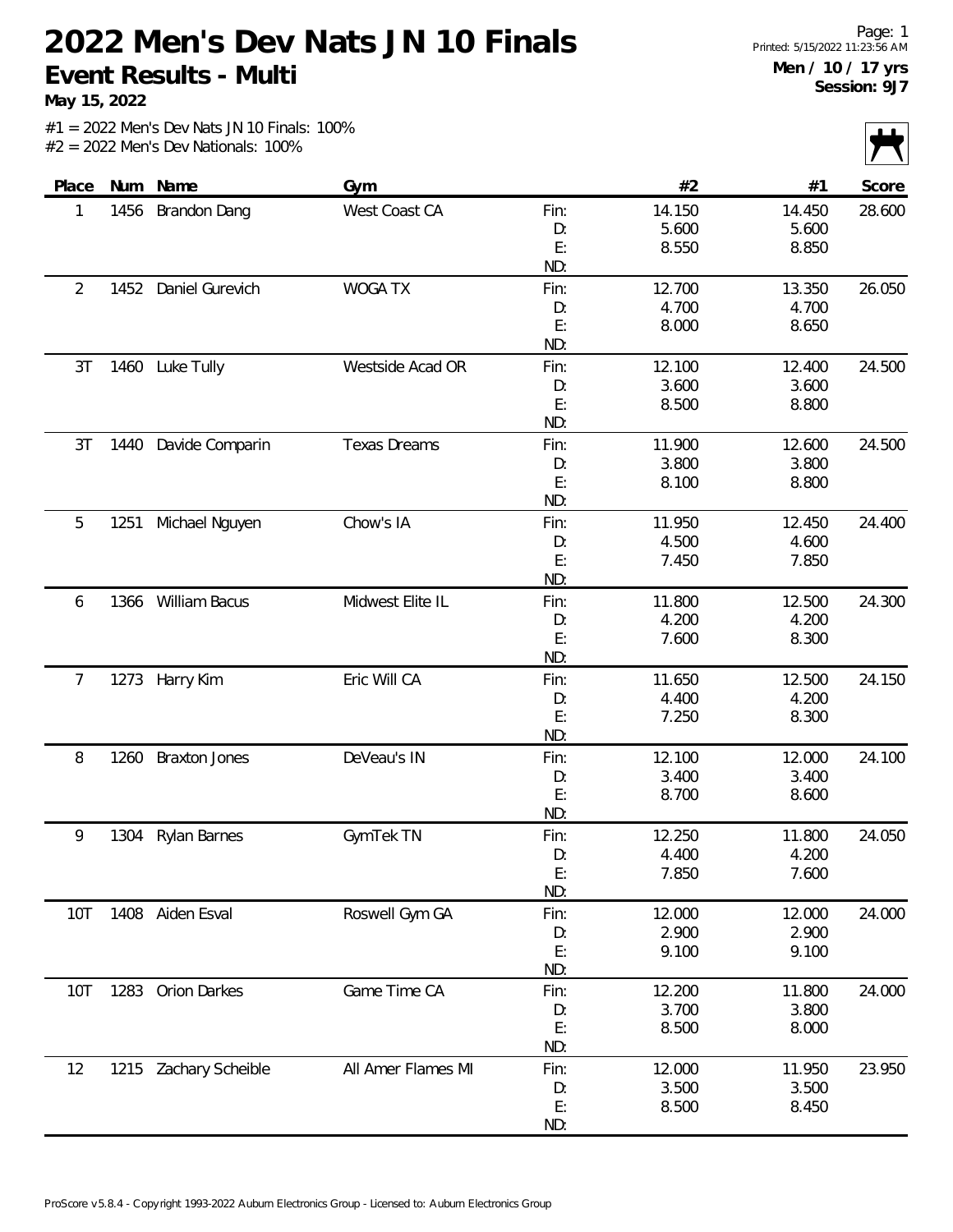**May 15, 2022**

|                    |      |                        |                     |           |          |        | $\sqrt{ }$ |
|--------------------|------|------------------------|---------------------|-----------|----------|--------|------------|
| Place              | Num  | Name                   | Gym                 |           | #2       | #1     | Score      |
| 13                 | 1297 | Grayson Burchard       | Gym Quest VA        | Fin:      | 11.650   | 12.200 | 23.850     |
|                    |      |                        |                     | D:        | 3.800    | 3.600  |            |
|                    |      |                        |                     | E:        | 7.850    | 8.600  |            |
|                    |      |                        |                     | ND:       |          |        |            |
| 14                 |      | 1240 Alex Istock       | Bayshore Elite CA   | Fin:      | 12.050   | 11.600 | 23.650     |
|                    |      |                        |                     | D:        | 4.300    | 4.300  |            |
|                    |      |                        |                     | E:        | 7.750    | 7.300  |            |
|                    |      |                        |                     | ND:       |          |        |            |
| 15                 | 1375 | Joshua Liu             | New England Acad MA | Fin:      | 11.450   | 12.150 | 23.600     |
|                    |      |                        |                     | D:        | 3.300    | 3.200  |            |
|                    |      |                        |                     | E:        | 8.150    | 8.950  |            |
|                    |      |                        |                     | ND:       |          |        |            |
| <b>16T</b>         |      | 1338 Mitchell Mularski | Jump Around WI      | Fin:      | 11.650   | 11.850 | 23.500     |
|                    |      |                        |                     | D:        | 3.100    | 3.200  |            |
|                    |      |                        |                     | E:        | 8.550    | 8.650  |            |
|                    |      |                        |                     | ND:       |          |        |            |
| <b>16T</b><br>1223 |      | Jacob Brenner          | Apollo VA           | Fin:      | 11.950   | 11.550 | 23.500     |
|                    |      |                        |                     | D:        | 3.200    | 3.200  |            |
|                    |      |                        |                     | E:        | 8.750    | 8.350  |            |
|                    |      |                        |                     | ND:       |          |        |            |
| 18                 | 1391 | John Blakey            | Premier Gym IL      | Fin:      | 11.900   | 11.550 | 23.450     |
|                    |      |                        |                     | D:        | 3.100    | 3.100  |            |
|                    |      |                        |                     | E:<br>ND: | 8.800    | 8.450  |            |
| 19                 | 1211 | Eric Simon             | Air Force WI        | Fin:      | 11.750   | 11.400 | 23.150     |
|                    |      |                        |                     | D:        | 2.700    | 2.700  |            |
|                    |      |                        |                     | E:        | 9.050    | 8.700  |            |
|                    |      |                        |                     | ND:       |          |        |            |
| 20T                | 1303 | Evan Wenstad           | GymJam CA           | Fin:      | 11.450   | 11.500 | 22.950     |
|                    |      |                        |                     | D:        | 3.100    | 3.100  |            |
|                    |      |                        |                     | E:        | 8.350    | 8.400  |            |
|                    |      |                        |                     | ND:       |          |        |            |
| 20T                |      | 1272 Nate Vontz        | EnRich TX           | Fin:      | 11.400   | 11.550 | 22.950     |
|                    |      |                        |                     | D:        | 3.900    | 3.900  |            |
|                    |      |                        |                     | E:        | 7.500    | 7.650  |            |
|                    |      |                        |                     | ND:       |          |        |            |
| 22T                |      | 1437 Joshua George     | Sun Country FL      | Fin:      | 11.500   | 11.400 | 22.900     |
|                    |      |                        |                     | D:        | 3.400    | 3.500  |            |
|                    |      |                        |                     | E:        | 8.600    | 7.900  |            |
|                    |      |                        |                     | ND:       | $-0.500$ |        |            |
| 22T                | 1268 | Nicholas Davisio       | Elevate CA          | Fin:      | 10.750   | 12.150 | 22.900     |
|                    |      |                        |                     | D:        | 3.800    | 3.900  |            |
|                    |      |                        |                     | E:        | 6.950    | 8.250  |            |
|                    |      |                        |                     | ND:       |          |        |            |
| 24                 |      | 1427 Alex Grapsas      | St. Louis Gym MO    | Fin:      | 11.450   | 11.400 | 22.850     |
|                    |      |                        |                     | D:        | 4.200    | 4.200  |            |
|                    |      |                        |                     | E:        | 7.250    | 7.200  |            |
|                    |      |                        |                     | ND:       |          |        |            |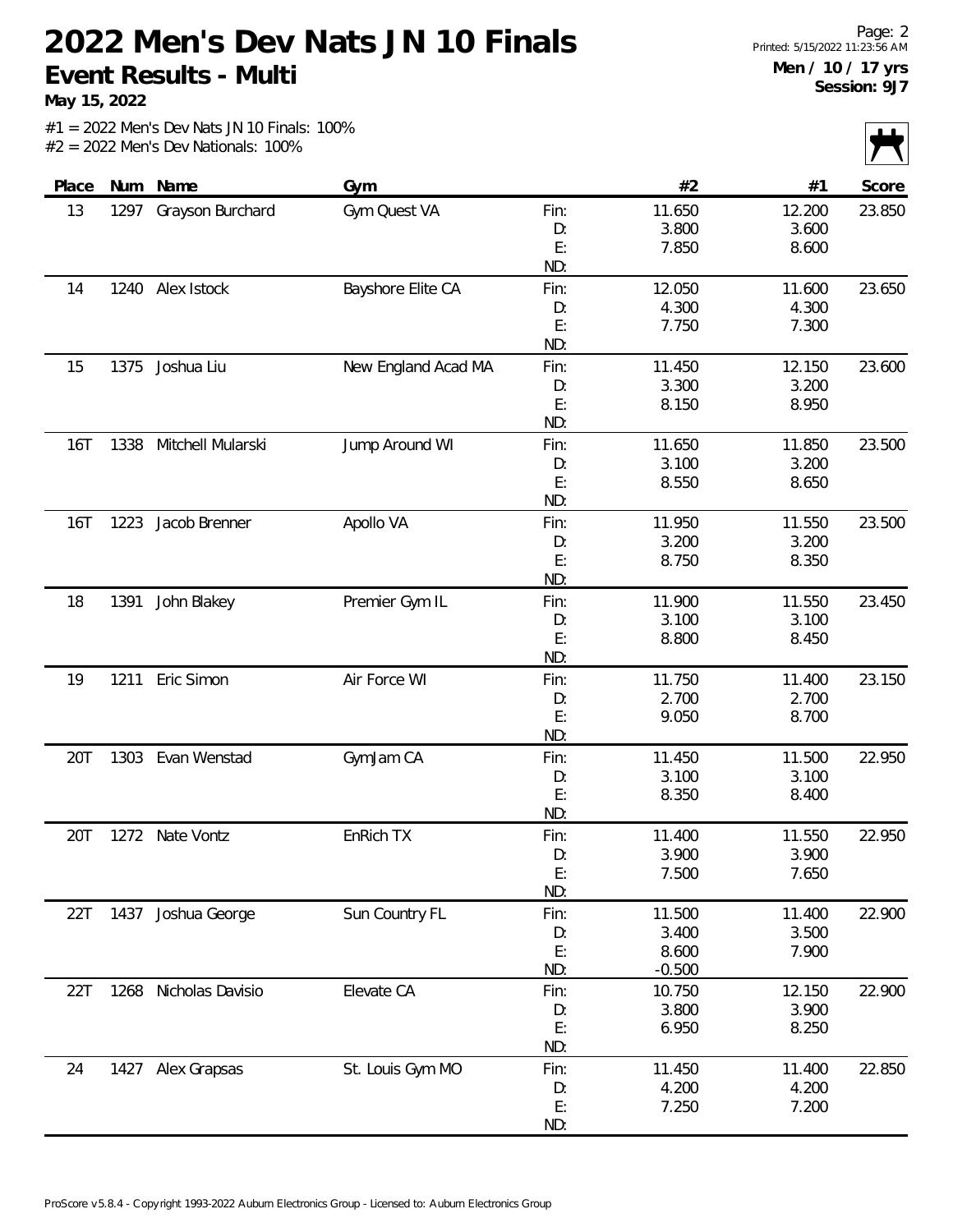**May 15, 2022**

|       |      |                       |                      |      |        |        | $\frac{1}{2}$ |
|-------|------|-----------------------|----------------------|------|--------|--------|---------------|
| Place | Num  | Name                  | Gym                  |      | #2     | #1     | Score         |
| 25T   | 1347 | Nathan Whitaker       | Legacy KY            | Fin: | 11.300 | 11.500 | 22.800        |
|       |      |                       |                      | D:   | 2.600  | 2.600  |               |
|       |      |                       |                      | E:   | 8.700  | 8.900  |               |
|       |      |                       |                      | ND:  |        |        |               |
| 25T   | 1205 | Jesse Redfoot         | 5280 South CO        | Fin: | 11.300 | 11.500 | 22.800        |
|       |      |                       |                      | D:   | 3.700  | 3.700  |               |
|       |      |                       |                      | E:   | 7.600  | 7.800  |               |
|       |      |                       |                      | ND:  |        |        |               |
| 25T   |      | 1342 Alec Peterson    | Lakeshore IL         | Fin: | 11.250 | 11.550 | 22.800        |
|       |      |                       |                      | D:   | 4.200  | 4.100  |               |
|       |      |                       |                      | E:   | 7.050  | 7.450  |               |
|       |      |                       |                      | ND:  |        |        |               |
| 28    | 1431 | Nathan Burke          | Sterling Gym Acad MI | Fin: | 11.900 | 10.850 | 22.750        |
|       |      |                       |                      | D:   | 2.800  | 3.100  |               |
|       |      |                       |                      | E:   | 9.100  | 7.750  |               |
|       |      |                       |                      | ND:  |        |        |               |
| 29    |      | 1343 Akshay Puri      | Lakeshore IL         | Fin: | 10.650 | 11.900 | 22.550        |
|       |      |                       |                      | D:   | 3.400  | 3.700  |               |
|       |      |                       |                      | E:   | 7.250  | 8.200  |               |
|       |      |                       |                      | ND:  |        |        |               |
| 30    | 1376 | Dylan Tu              | New Era CT           | Fin: | 11.650 | 10.650 | 22.300        |
|       |      |                       |                      | D:   | 3.100  | 3.500  |               |
|       |      |                       |                      | E:   | 8.550  | 7.150  |               |
|       |      |                       |                      | ND:  |        |        |               |
| 31T   | 1451 | Ethan Klein           | Vegas Gym Acad NV    | Fin: | 10.800 | 11.400 | 22.200        |
|       |      |                       |                      | D:   | 3.100  | 3.100  |               |
|       |      |                       |                      | E:   | 7.700  | 8.300  |               |
|       |      |                       |                      | ND:  |        |        |               |
| 31T   | 1396 | Cameron Rhymes        | Premier West IL      | Fin: | 11.050 | 11.150 | 22.200        |
|       |      |                       |                      | D:   | 3.200  | 3.200  |               |
|       |      |                       |                      | E:   | 7.850  | 7.950  |               |
|       |      |                       |                      | ND:  |        |        |               |
| 33    | 1264 | Thomas O'Neil         | EVO Gym FL           | Fin: | 10.950 | 11.150 | 22.100        |
|       |      |                       |                      | D:   | 2.900  | 2.900  |               |
|       |      |                       |                      | E:   | 8.050  | 8.250  |               |
|       |      |                       |                      | ND:  |        |        |               |
| 34T   |      | 1279 Alex Ferrell     | GTC of Ohio          | Fin: | 11.100 | 10.950 | 22.050        |
|       |      |                       |                      | D:   | 2.800  | 2.800  |               |
|       |      |                       |                      | E:   | 8.300  | 8.150  |               |
|       |      |                       |                      | ND:  |        |        |               |
| 34T   |      | 1350 Cody Phillips    | Liberty Bell PA      | Fin: | 10.700 | 11.350 | 22.050        |
|       |      |                       |                      | D:   | 3.000  | 3.000  |               |
|       |      |                       |                      | E:   | 7.700  | 8.350  |               |
|       |      |                       |                      | ND:  |        |        |               |
| 36    | 1394 | <b>Tyler Williams</b> | Premier Gym IL       | Fin: | 10.250 | 11.750 | 22.000        |
|       |      |                       |                      | D:   | 3.500  | 3.600  |               |
|       |      |                       |                      | E:   | 6.750  | 8.150  |               |
|       |      |                       |                      | ND:  |        |        |               |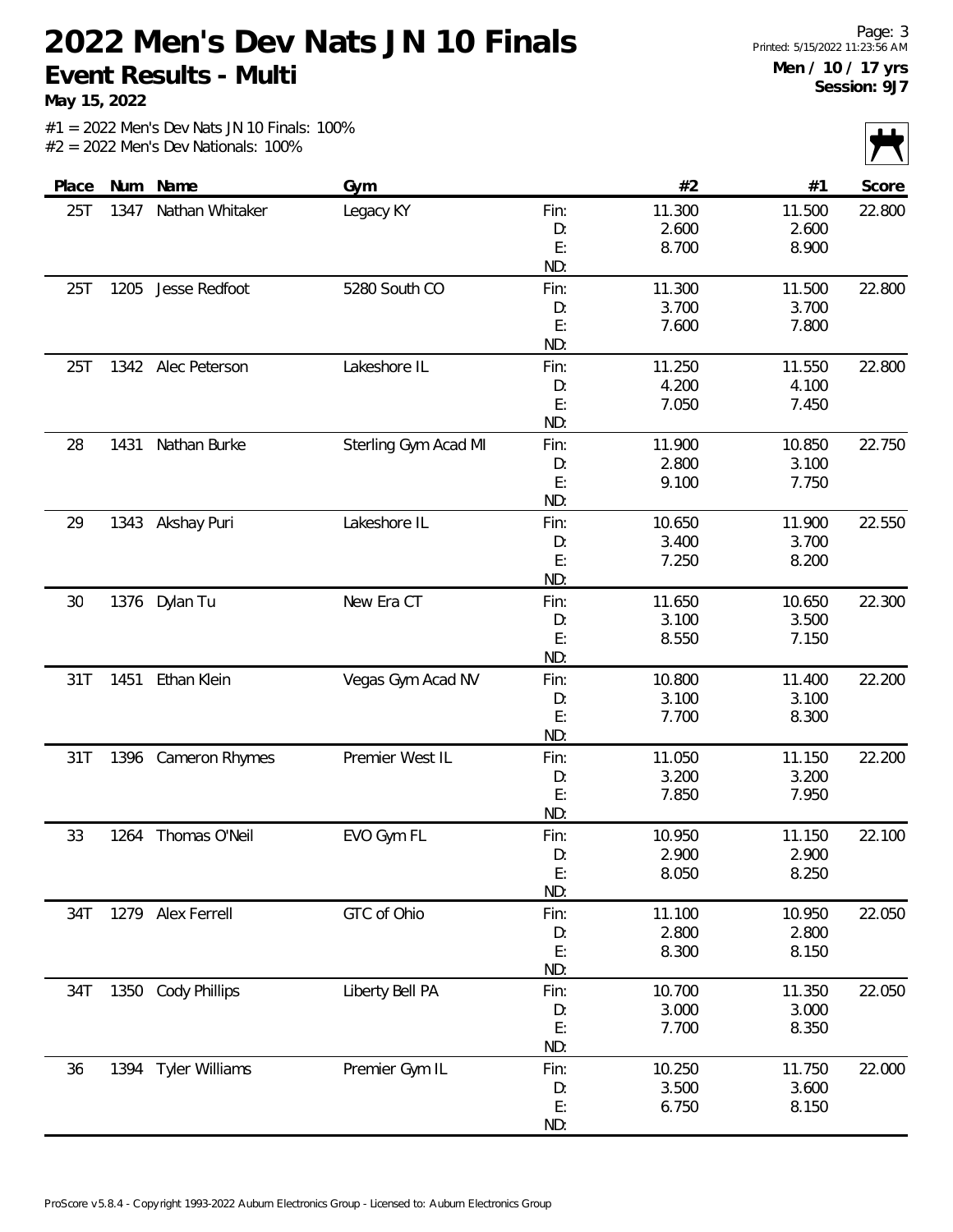**May 15, 2022**

|       |      |                         |                  |      |        |        | $\mathbf{r}$<br>$\mathbf{I}$ |
|-------|------|-------------------------|------------------|------|--------|--------|------------------------------|
| Place |      | Num Name                | Gym              |      | #2     | #1     | Score                        |
| 37    | 1241 | Truman Remenicky        | <b>Blaze NY</b>  | Fin: | 11.250 | 10.700 | 21.950                       |
|       |      |                         |                  | D:   | 3.000  | 3.000  |                              |
|       |      |                         |                  | E:   | 8.250  | 7.700  |                              |
|       |      |                         |                  | ND:  |        |        |                              |
| 38T   | 1344 | Kavan Puri              | Lakeshore IL     | Fin: | 10.600 | 11.300 | 21.900                       |
|       |      |                         |                  | D:   | 3.700  | 3.700  |                              |
|       |      |                         |                  | E:   | 6.900  | 7.600  |                              |
|       |      |                         |                  | ND:  |        |        |                              |
| 38T   | 1288 | Lorenzo Diaz            | Go For It NV     | Fin: | 10.100 | 11.800 | 21.900                       |
|       |      |                         |                  | D:   | 4.100  | 3.900  |                              |
|       |      |                         |                  | E:   | 6.000  | 7.900  |                              |
|       |      |                         |                  | ND:  |        |        |                              |
| 40T   | 1357 | Jojo Motoki             | Mercury Gym MO   | Fin: | 10.850 | 10.800 | 21.650                       |
|       |      |                         |                  | D:   | 2.700  | 2.700  |                              |
|       |      |                         |                  | E:   | 8.150  | 8.100  |                              |
|       |      |                         |                  | ND:  |        |        |                              |
| 40T   | 1319 | Samuel Cirlincione      | Hotshots East NY | Fin: | 11.000 | 10.650 | 21.650                       |
|       |      |                         |                  | D:   | 2.900  | 2.900  |                              |
|       |      |                         |                  | E:   | 8.100  | 7.750  |                              |
|       |      |                         |                  | ND:  |        |        |                              |
| 40T   |      | 1296 Brendan Strom      | Gym Olympica CA  | Fin: | 9.600  | 12.050 | 21.650                       |
|       |      |                         |                  | D:   | 3.400  | 3.400  |                              |
|       |      |                         |                  | E:   | 6.200  | 8.650  |                              |
|       |      |                         |                  | ND:  |        |        |                              |
| 43    | 1217 | Jake Smith              | All American NJ  | Fin: | 10.500 | 10.750 | 21.250                       |
|       |      |                         |                  | D:   | 2.900  | 2.700  |                              |
|       |      |                         |                  | E:   | 7.600  | 8.050  |                              |
|       |      |                         |                  | ND:  |        |        |                              |
| 44    |      | 1466 Arthur Dmitriyenko | Yorba Linda CA   | Fin: | 10.700 | 10.400 | 21.100                       |
|       |      |                         |                  | D:   | 3.000  | 2.800  |                              |
|       |      |                         |                  | E:   | 7.700  | 7.600  |                              |
|       |      |                         |                  | ND:  |        |        |                              |
| 45    | 1295 | Zach Smollin            | Gym Olympica CA  | Fin: | 10.300 | 10.350 | 20.650                       |
|       |      |                         |                  | D:   | 2.900  | 2.900  |                              |
|       |      |                         |                  | E:   | 7.400  | 7.450  |                              |
|       |      |                         |                  | ND:  |        |        |                              |
| 46T   |      | 1444 Ethan Zenick       | Triumph NC       | Fin: | 10.800 | 9.750  | 20.550                       |
|       |      |                         |                  | D:   | 3.500  | 3.200  |                              |
|       |      |                         |                  | E:   | 7.300  | 6.550  |                              |
|       |      |                         |                  | ND:  |        |        |                              |
| 46T   |      | 1294 Kael Griffin       | Gym Force FL     | Fin: | 9.900  | 10.650 | 20.550                       |
|       |      |                         |                  | D:   | 3.500  | 3.500  |                              |
|       |      |                         |                  | E:   | 6.400  | 7.150  |                              |
|       |      |                         |                  | ND:  |        |        |                              |
| 48    |      | 1225 Noah Koos          | Apollo VA        | Fin: | 9.500  | 4.950  | 14.450                       |
|       |      |                         |                  | D:   | 2.300  | 2.100  |                              |
|       |      |                         |                  | E:   | 7.200  | 2.850  |                              |
|       |      |                         |                  | ND:  |        |        |                              |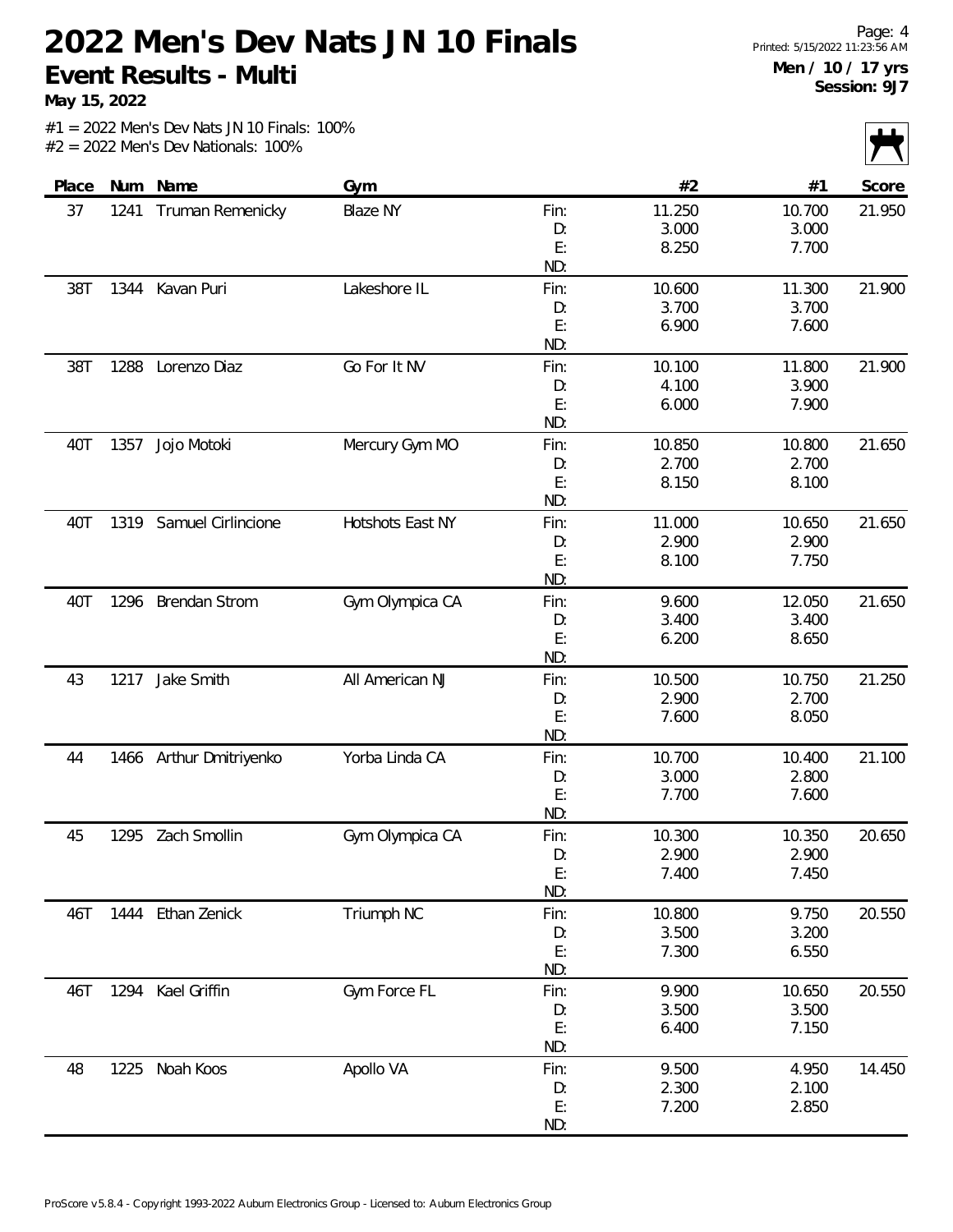**May 15, 2022**

| Place | Num  | Name                   | Gym              |      | #2     | #1       | Score  |
|-------|------|------------------------|------------------|------|--------|----------|--------|
| 49    | 1201 | Aiden Milla            | 5280 Gym CO      | Fin: | 10.700 | 3.100    | 13.800 |
|       |      |                        |                  | D:   | 2.700  | 1.300    |        |
|       |      |                        |                  | E:   | 8.000  | 5.800    |        |
|       |      |                        |                  | ND:  |        | $-4.000$ |        |
| 50    | 1224 | FX-Ayden Chartier      | Apollo VA        | Fin: | 10.050 | 0.000    | 10.050 |
|       |      |                        |                  | D:   | 2.400  | 0.000    |        |
|       |      |                        |                  | E:   | 7.650  | 0.000    |        |
|       |      |                        |                  | ND:  |        |          |        |
| 51    | 1425 | <b>FX-Henry Counts</b> | St. Louis Gym MO | Fin: | 10.000 | 0.000    | 10.000 |
|       |      |                        |                  | D:   | 2.300  | 0.000    |        |
|       |      |                        |                  | E:   | 7.700  | 0.000    |        |
|       |      |                        |                  | ND:  |        |          |        |
| 52    | 1371 | VT-Adrian Facundo      | National Acad OR | Fin: | 9.400  | 0.000    | 9.400  |
|       |      |                        |                  | D:   | 3.300  | 0.000    |        |
|       |      |                        |                  | E:   | 6.100  | 0.000    |        |
|       |      |                        |                  | ND:  |        |          |        |
| 53    | 1454 | VT-Logan Watterson     | <b>WOGA TX</b>   | Fin: | 8.650  | 0.000    | 8.650  |
|       |      |                        |                  | D:   | 2.400  | 0.000    |        |
|       |      |                        |                  | E:   | 6.250  | 0.000    |        |
|       |      |                        |                  | ND:  |        |          |        |
| 54    | 1218 | PB-Paul Tiedemann      | All American NJ  | Fin: | 0.000  | 0.000    | 0.000  |
|       |      |                        |                  | D:   | 0.000  | 0.000    |        |
|       |      |                        |                  | E:   | 0.000  | 0.000    |        |
|       |      |                        |                  | ND:  |        |          |        |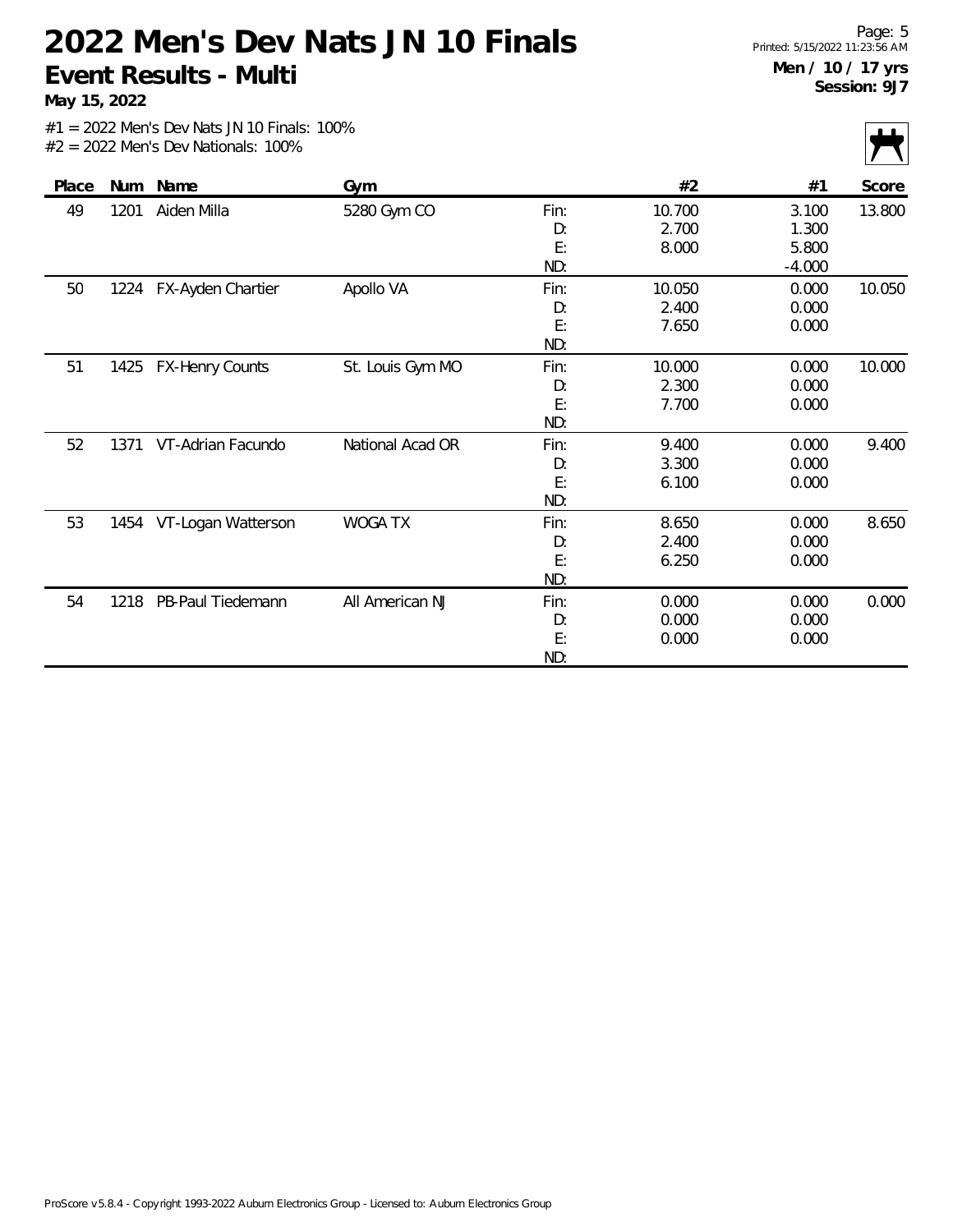**May 15, 2022**

|  |  |  | $#1 = 2022$ Men's Dev Nats JN 10 Finals: 100% |  |
|--|--|--|-----------------------------------------------|--|
|  |  |  | $#2 = 2022$ Men's Dev Nationals: 100%         |  |

| Place          |      | Num Name                | Gym               |          | #2             | #1             | Score  |
|----------------|------|-------------------------|-------------------|----------|----------------|----------------|--------|
| 1              |      | 1427 Alex Grapsas       | St. Louis Gym MO  | Fin:     | 12.650         | 13.100         | 25.750 |
|                |      |                         |                   | D:       | 4.200          | 4.200          |        |
|                |      |                         |                   | E:       | 8.450          | 8.900          |        |
|                |      |                         |                   | ND:      |                |                |        |
| 2              |      | 1343 Akshay Puri        | Lakeshore IL      | Fin:     | 12.500         | 12.900         | 25.400 |
|                |      |                         |                   | D:       | 4.400          | 4.400          |        |
|                |      |                         |                   | E:       | 8.100          | 8.500          |        |
|                |      |                         |                   | ND:      |                |                |        |
| 3              | 1344 | Kavan Puri              | Lakeshore IL      | Fin:     | 12.250         | 12.950         | 25.200 |
|                |      |                         |                   | D:       | 4.100          | 4.100          |        |
|                |      |                         |                   | E:       | 8.150          | 8.850          |        |
|                |      |                         |                   | ND:      |                |                |        |
| $4^{\star}$    |      | 1466 Arthur Dmitriyenko | Yorba Linda CA    | Fin:     | 12.700         | 12.450         | 25.150 |
|                |      |                         |                   | D:       | 3.900          | 3.900          |        |
|                |      |                         |                   | E:       | 8.800          | 8.550          |        |
|                |      |                         |                   | ND:      |                |                |        |
| $4^*$          | 1437 | Joshua George           | Sun Country FL    | Fin:     | 12.500         | 12.650         | 25.150 |
|                |      |                         |                   | D:       | 3.900          | 3.900          |        |
|                |      |                         |                   | E:       | 8.600          | 8.750          |        |
|                |      |                         |                   | ND:      |                |                |        |
| 4T             |      | 1296 Brendan Strom      | Gym Olympica CA   | Fin:     | 11.950         | 13.200         | 25.150 |
|                |      |                         |                   | D:       | 4.200          | 4.200          |        |
|                |      |                         |                   | E:       | 7.750          | 9.000          |        |
|                |      |                         |                   | ND:      |                |                |        |
| 7 <sub>T</sub> |      | 1396 Cameron Rhymes     | Premier West IL   | Fin:     | 12.500         | 12.500         | 25.000 |
|                |      |                         |                   | D:       | 3.800          | 3.800          |        |
|                |      |                         |                   | E:       | 8.700          | 8.700          |        |
|                |      |                         |                   | ND:      |                |                |        |
| 7 <sub>T</sub> | 1279 | Alex Ferrell            | GTC of Ohio       | Fin:     | 12.650         | 12.350         | 25.000 |
|                |      |                         |                   | D:       | 4.100          | 4.000          |        |
|                |      |                         |                   | E:       | 8.550          | 8.350          |        |
|                |      |                         |                   | ND:      |                |                |        |
| 9              | 1223 | Jacob Brenner           | Apollo VA         | Fin:     | 12.750         | 12.200         | 24.950 |
|                |      |                         |                   | D:       | 3.700          | 3.700          |        |
|                |      |                         |                   | E:       | 9.050          | 8.800          |        |
|                |      |                         |                   | ND:      |                | $-0.300$       |        |
| 10             | 1251 | Michael Nguyen          | Chow's IA         | Fin:     | 12.300         | 12.500         | 24.800 |
|                |      |                         |                   | D:       | 4.100          | 4.100          |        |
|                |      |                         |                   | E:       | 8.200          | 8.400          |        |
|                |      |                         |                   | ND:      |                |                |        |
| 11             |      | 1240 Alex Istock        | Bayshore Elite CA | Fin:     | 12.250         | 12.500         | 24.750 |
|                |      |                         |                   | D:       | 3.900          | 3.900          |        |
|                |      |                         |                   | E:       | 8.350          | 8.600          |        |
|                |      |                         |                   | ND:      |                |                |        |
|                |      |                         |                   |          |                |                |        |
| 12             | 1366 | William Bacus           | Midwest Elite IL  | Fin:     | 12.300         | 12.400         | 24.700 |
|                |      |                         |                   | D:<br>E: | 3.600<br>8.700 | 3.600<br>8.800 |        |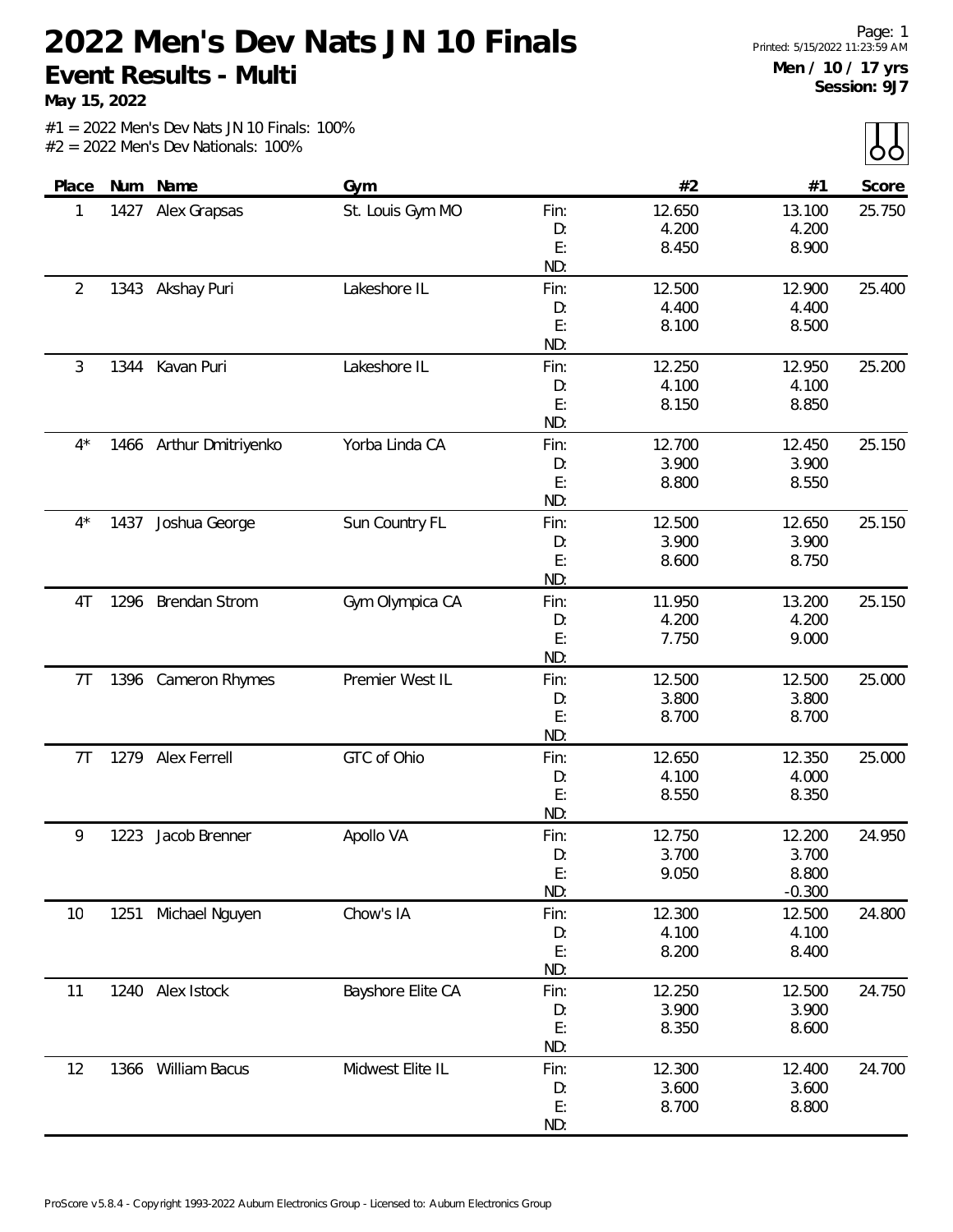**May 15, 2022**

 $\overline{L}$ 

|            |      |                   |                     |           |                 |                 | $\sim$ $\sim$ |
|------------|------|-------------------|---------------------|-----------|-----------------|-----------------|---------------|
| Place      |      | Num Name          | Gym                 |           | #2              | #1              | Score         |
| 13         | 1440 | Davide Comparin   | <b>Texas Dreams</b> | Fin:      | 12.200          | 12.450          | 24.650        |
|            |      |                   |                     | D:        | 3.600           | 3.600           |               |
|            |      |                   |                     | E:        | 8.600           | 8.850           |               |
|            |      |                   |                     | ND:       |                 |                 |               |
| 14         | 1451 | Ethan Klein       | Vegas Gym Acad NV   | Fin:      | 12.000          | 12.600          | 24.600        |
|            |      |                   |                     | D:        | 3.800           | 3.800           |               |
|            |      |                   |                     | E:        | 8.500           | 8.800           |               |
|            |      |                   |                     | ND:       | $-0.300$        |                 |               |
| 15         | 1342 | Alec Peterson     | Lakeshore IL        | Fin:      | 12.100          | 12.450          | 24.550        |
|            |      |                   |                     | D:        | 3.600           | 3.600           |               |
|            |      |                   |                     | E:        | 8.500           | 8.850           |               |
|            |      |                   |                     | ND:       |                 |                 |               |
| 16         | 1357 | Jojo Motoki       | Mercury Gym MO      | Fin:      | 12.200          | 12.250          | 24.450        |
|            |      |                   |                     | D:        | 3.600           | 3.700           |               |
|            |      |                   |                     | E:        | 8.600           | 8.550           |               |
|            |      |                   |                     | ND:       |                 |                 |               |
| 17         | 1452 | Daniel Gurevich   | <b>WOGA TX</b>      | Fin:      | 12.050          | 12.300          | 24.350        |
|            |      |                   |                     | D:        | 3.900           | 3.900           |               |
|            |      |                   |                     | E:        | 8.150           | 8.400           |               |
|            |      |                   |                     | ND:       |                 |                 |               |
| <b>18T</b> | 1273 | Harry Kim         | Eric Will CA        | Fin:      | 11.800          | 12.400          | 24.200        |
|            |      |                   |                     | D:        | 3.500           | 3.500           |               |
|            |      |                   |                     | E:        | 8.300           | 8.900           |               |
|            |      |                   |                     | ND:       |                 |                 |               |
| <b>18T</b> | 1283 | Orion Darkes      | Game Time CA        | Fin:      | 12.000          | 12.200          | 24.200        |
|            |      |                   |                     | D:        | 3.700           | 3.600           |               |
|            |      |                   |                     | E:        | 8.300           | 8.600           |               |
|            |      |                   |                     | ND:       |                 |                 |               |
| <b>18T</b> | 1268 | Nicholas Davisio  | Elevate CA          | Fin:      | 11.850          | 12.350          | 24.200        |
|            |      |                   |                     | D:        | 3.900           | 3.900           |               |
|            |      |                   |                     | E:<br>ND: | 7.950           | 8.450           |               |
|            |      | Jesse Redfoot     | 5280 South CO       |           |                 |                 |               |
| 21T        | 1205 |                   |                     | Fin:      | 12.000<br>3.400 | 12.150<br>3.400 | 24.150        |
|            |      |                   |                     | D:<br>E:  | 8.600           | 8.750           |               |
|            |      |                   |                     | ND:       |                 |                 |               |
| 21T        |      | 1376 Dylan Tu     | New Era CT          | Fin:      | 12.050          | 12.100          | 24.150        |
|            |      |                   |                     | D:        | 3.900           | 3.800           |               |
|            |      |                   |                     | E:        | 8.150           | 8.300           |               |
|            |      |                   |                     | ND:       |                 |                 |               |
| 23         | 1338 | Mitchell Mularski | Jump Around WI      | Fin:      | 11.600          | 12.500          | 24.100        |
|            |      |                   |                     | D:        | 3.600           | 3.900           |               |
|            |      |                   |                     | E:        | 8.000           | 8.600           |               |
|            |      |                   |                     | ND:       |                 |                 |               |
| 24         |      | 1460 Luke Tully   | Westside Acad OR    | Fin:      | 12.300          | 11.700          | 24.000        |
|            |      |                   |                     | D:        | 3.800           | 3.900           |               |
|            |      |                   |                     | E:        | 8.500           | 7.800           |               |
|            |      |                   |                     | ND:       |                 |                 |               |
|            |      |                   |                     |           |                 |                 |               |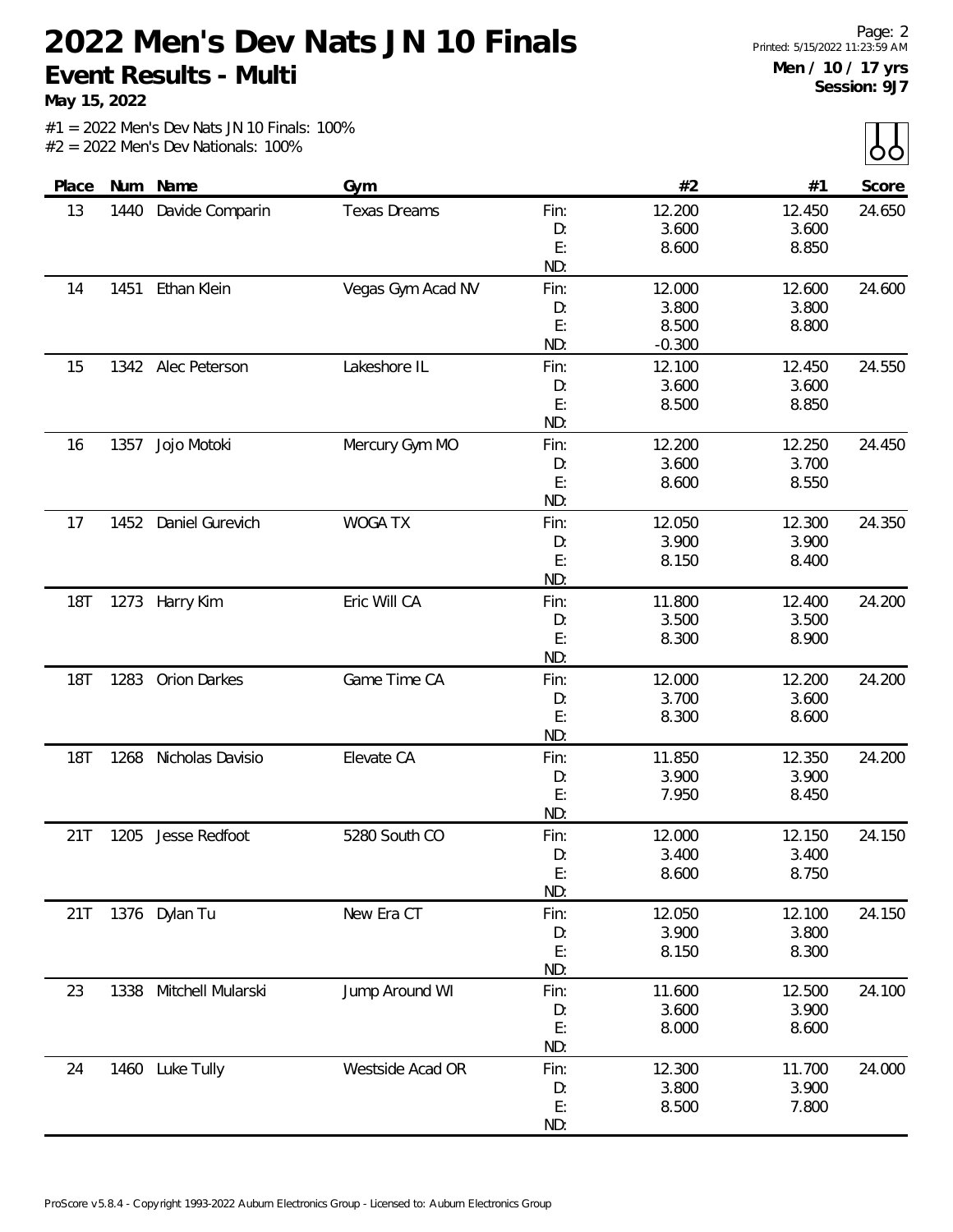**May 15, 2022**

 $\overline{L}$ 

|       |      |                       |                     |      |          |          | $\sim$ $\sim$ $\sim$ $\sim$ |
|-------|------|-----------------------|---------------------|------|----------|----------|-----------------------------|
| Place |      | Num Name              | Gym                 |      | #2       | #1       | Score                       |
| 25    | 1350 | <b>Cody Phillips</b>  | Liberty Bell PA     | Fin: | 11.400   | 12.500   | 23.900                      |
|       |      |                       |                     | D:   | 3.600    | 3.600    |                             |
|       |      |                       |                     | E:   | 7.800    | 8.900    |                             |
|       |      |                       |                     | ND:  |          |          |                             |
| 26T   |      | 1295 Zach Smollin     | Gym Olympica CA     | Fin: | 11.200   | 12.650   | 23.850                      |
|       |      |                       |                     | D:   | 3.500    | 3.600    |                             |
|       |      |                       |                     | E:   | 7.700    | 9.050    |                             |
|       |      |                       |                     | ND:  |          |          |                             |
| 26T   | 1303 | Evan Wenstad          | GymJam CA           | Fin: | 11.650   | 12.200   | 23.850                      |
|       |      |                       |                     | D:   | 3.900    | 3.900    |                             |
|       |      |                       |                     | E:   | 7.750    | 8.300    |                             |
|       |      |                       |                     | ND:  |          |          |                             |
| 28T   |      | 1456 Brandon Dang     | West Coast CA       | Fin: | 11.900   | 11.750   | 23.650                      |
|       |      |                       |                     | D:   | 3.400    | 3.500    |                             |
|       |      |                       |                     | E:   | 8.500    | 8.250    |                             |
|       |      |                       |                     | ND:  |          |          |                             |
| 28T   | 1394 | <b>Tyler Williams</b> | Premier Gym IL      | Fin: | 11.600   | 12.050   | 23.650                      |
|       |      |                       |                     | D:   | 3.700    | 3.700    |                             |
|       |      |                       |                     | E:   | 7.900    | 8.350    |                             |
|       |      |                       |                     | ND:  |          |          |                             |
| 30    | 1260 | <b>Braxton Jones</b>  | DeVeau's IN         | Fin: | 11.450   | 12.150   | 23.600                      |
|       |      |                       |                     | D:   | 3.600    | 3.900    |                             |
|       |      |                       |                     | E:   | 7.850    | 8.250    |                             |
|       |      |                       |                     | ND:  |          |          |                             |
| 31    | 1201 | Aiden Milla           | 5280 Gym CO         | Fin: | 11.550   | 12.000   | 23.550                      |
|       |      |                       |                     | D:   | 3.100    | 3.100    |                             |
|       |      |                       |                     | E:   | 8.750    | 8.900    |                             |
|       |      |                       |                     | ND:  | $-0.300$ |          |                             |
| 32    | 1211 | Eric Simon            | Air Force WI        | Fin: | 10.850   | 12.650   | 23.500                      |
|       |      |                       |                     | D:   | 3.300    | 3.600    |                             |
|       |      |                       |                     | E:   | 7.550    | 9.050    |                             |
|       |      |                       |                     | ND:  |          |          |                             |
| 33T   | 1375 | Joshua Liu            | New England Acad MA | Fin: | 11.350   | 12.050   | 23.400                      |
|       |      |                       |                     | D:   | 3.600    | 3.600    |                             |
|       |      |                       |                     | E:   | 8.050    | 8.750    |                             |
|       |      |                       |                     | ND:  | $-0.300$ | $-0.300$ |                             |
| 33T   |      | 1408 Aiden Esval      | Roswell Gym GA      | Fin: | 12.000   | 11.400   | 23.400                      |
|       |      |                       |                     | D:   | 3.400    | 3.400    |                             |
|       |      |                       |                     | E:   | 8.600    | 8.000    |                             |
|       |      |                       |                     | ND:  |          |          |                             |
| 35    | 1264 | Thomas O'Neil         | EVO Gym FL          | Fin: | 11.650   | 11.700   | 23.350                      |
|       |      |                       |                     | D:   | 3.400    | 3.400    |                             |
|       |      |                       |                     | E:   | 8.250    | 8.300    |                             |
|       |      |                       |                     | ND:  |          |          |                             |
| 36    | 1444 | Ethan Zenick          | Triumph NC          | Fin: | 11.100   | 12.200   | 23.300                      |
|       |      |                       |                     | D:   | 3.800    | 3.600    |                             |
|       |      |                       |                     | E:   | 7.300    | 8.600    |                             |
|       |      |                       |                     | ND:  |          |          |                             |
|       |      |                       |                     |      |          |          |                             |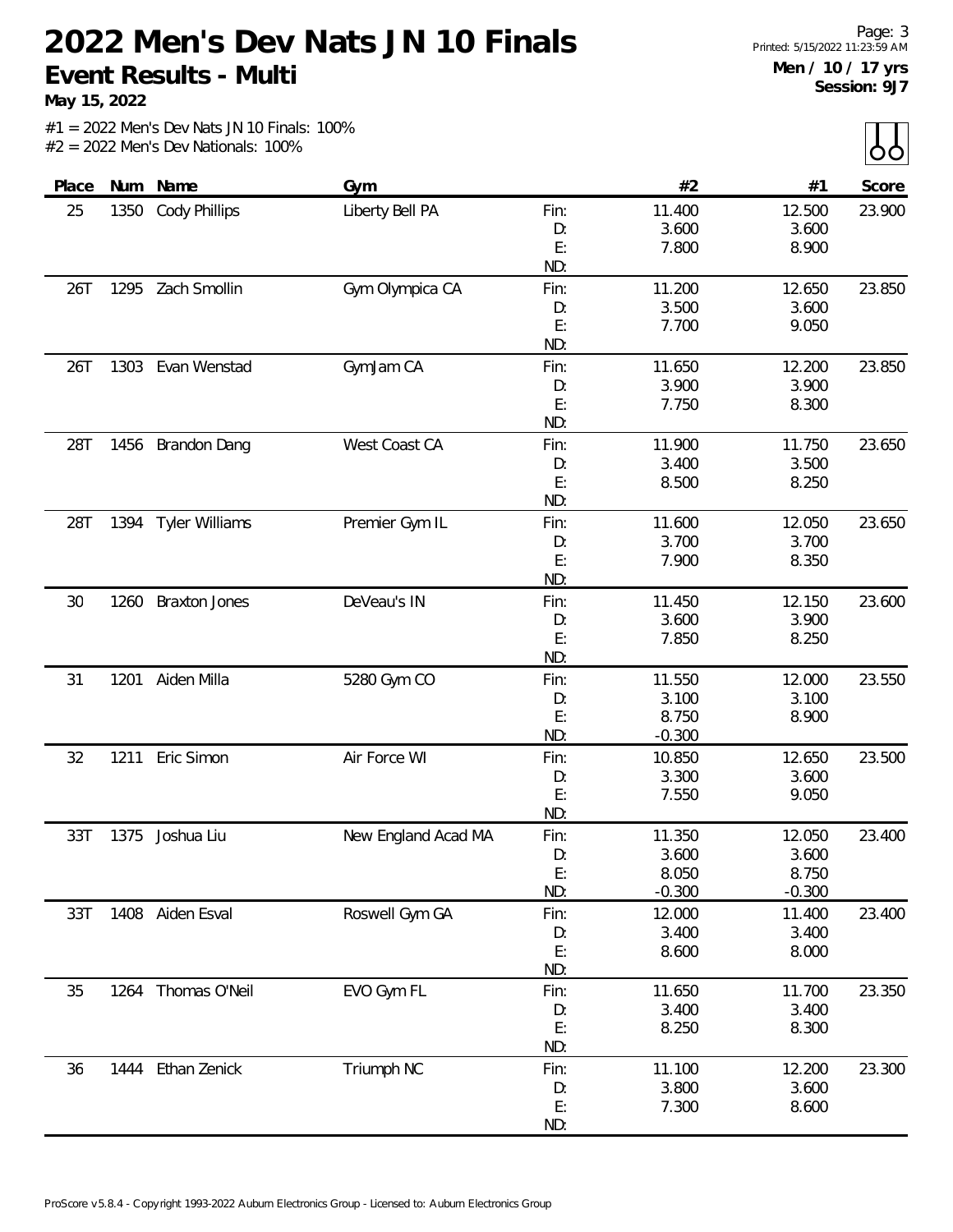**May 15, 2022**

|  |                                       |  | $#1 = 2022$ Men's Dev Nats JN 10 Finals: 100% |  |
|--|---------------------------------------|--|-----------------------------------------------|--|
|  | $#2 = 2022$ Men's Dev Nationals: 100% |  |                                               |  |

| Place |      | Num Name              | Gym                  |            | #2              | #1              | Score  |
|-------|------|-----------------------|----------------------|------------|-----------------|-----------------|--------|
| 37    | 1304 | <b>Rylan Barnes</b>   | GymTek TN            | Fin:<br>D: | 11.900<br>3.400 | 11.350<br>3.600 | 23.250 |
|       |      |                       |                      | E:         | 8.500           | 7.750           |        |
|       |      |                       |                      | ND:        |                 |                 |        |
| 38    | 1347 | Nathan Whitaker       | Legacy KY            | Fin:       | 10.900          | 12.250          | 23.150 |
|       |      |                       |                      | D:         | 3.800           | 3.900           |        |
|       |      |                       |                      | E:         | 7.100           | 8.350           |        |
|       |      |                       |                      | ND:        |                 |                 |        |
| 39    | 1272 | Nate Vontz            | EnRich TX            | Fin:       | 11.400          | 11.500          | 22.900 |
|       |      |                       |                      | D:         | 3.200           | 3.200           |        |
|       |      |                       |                      | E:         | 8.200           | 8.300           |        |
|       |      |                       |                      | ND:        |                 |                 |        |
| 40    | 1225 | Noah Koos             | Apollo VA            | Fin:       | 12.000          | 10.800          | 22.800 |
|       |      |                       |                      | D:<br>E:   | 3.300<br>8.700  | 3.100<br>7.700  |        |
|       |      |                       |                      | ND:        |                 |                 |        |
| 41    | 1217 | Jake Smith            | All American NJ      | Fin:       | 11.000          | 11.650          | 22.650 |
|       |      |                       |                      | D:         | 3.900           | 3.900           |        |
|       |      |                       |                      | E:         | 7.100           | 7.750           |        |
|       |      |                       |                      | ND:        |                 |                 |        |
| 42    | 1215 | Zachary Scheible      | All Amer Flames MI   | Fin:       | 11.000          | 11.550          | 22.550 |
|       |      |                       |                      | D:         | 3.600           | 3.600           |        |
|       |      |                       |                      | E:         | 7.400           | 7.950           |        |
|       |      |                       |                      | ND:        |                 |                 |        |
| 43    | 1391 | John Blakey           | Premier Gym IL       | Fin:       | 11.250          | 11.250          | 22.500 |
|       |      |                       |                      | D:         | 3.700           | 3.700           |        |
|       |      |                       |                      | E:         | 7.550           | 7.550           |        |
|       |      |                       |                      | ND:        |                 |                 |        |
| 44T   | 1431 | Nathan Burke          | Sterling Gym Acad MI | Fin:<br>D: | 10.400<br>2.600 | 11.600<br>2.900 | 22.000 |
|       |      |                       |                      | E:         | 7.800           | 8.700           |        |
|       |      |                       |                      | ND:        |                 |                 |        |
| 44T   |      | 1241 Truman Remenicky | <b>Blaze NY</b>      | Fin:       | 10.650          | 11.350          | 22.000 |
|       |      |                       |                      | D:         | 3.200           | 3.100           |        |
|       |      |                       |                      | E:         | 7.450           | 8.550           |        |
|       |      |                       |                      | ND:        |                 | $-0.300$        |        |
| 46    |      | 1288 Lorenzo Diaz     | Go For It NV         | Fin:       | 9.900           | 12.050          | 21.950 |
|       |      |                       |                      | D:         | 3.300           | 3.300           |        |
|       |      |                       |                      | E:         | 6.600           | 8.750           |        |
|       |      |                       |                      | ND:        |                 |                 |        |
| 47    | 1297 | Grayson Burchard      | Gym Quest VA         | Fin:<br>D: | 11.200<br>3.500 | 10.050<br>2.900 | 21.250 |
|       |      |                       |                      | E:         | 7.700           | 7.150           |        |
|       |      |                       |                      | ND:        |                 |                 |        |
| 48    | 1319 | Samuel Cirlincione    | Hotshots East NY     | Fin:       | 11.350          | 9.300           | 20.650 |
|       |      |                       |                      | D:         | 3.600           | 2.500           |        |
|       |      |                       |                      | E:         | 7.750           | 6.800           |        |
|       |      |                       |                      | ND:        |                 |                 |        |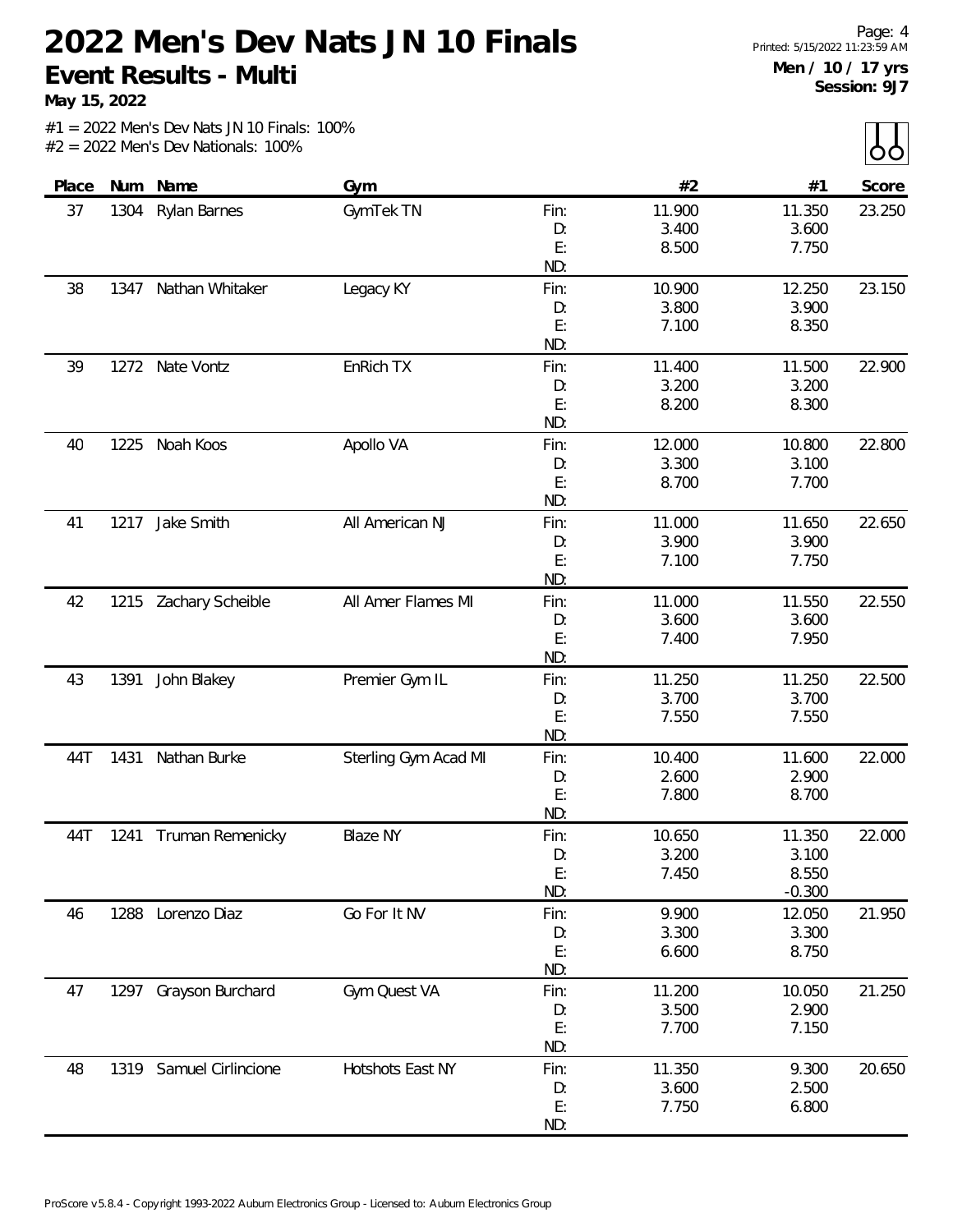**May 15, 2022**

 $\overline{\mathrm{b}}$ 

|       |            |                        |                  |      |          |          | - -    |
|-------|------------|------------------------|------------------|------|----------|----------|--------|
| Place | <b>Num</b> | Name                   | Gym              |      | #2       | #1       | Score  |
| 49    | 1294       | Kael Griffin           | Gym Force FL     | Fin: | 12.350   | 4.500    | 16.850 |
|       |            |                        |                  | D:   | 4.000    | 0.800    |        |
|       |            |                        |                  | E:   | 8.350    | 9.000    |        |
|       |            |                        |                  | ND:  |          | $-5.300$ |        |
| 50    | 1425       | <b>FX-Henry Counts</b> | St. Louis Gym MO | Fin: | 11.250   | 0.000    | 11.250 |
|       |            |                        |                  | D:   | 3.000    | 0.000    |        |
|       |            |                        |                  | E:   | 8.550    | 0.000    |        |
|       |            |                        |                  | ND:  | $-0.300$ |          |        |
| 51    |            | 1224 FX-Ayden Chartier | Apollo VA        | Fin: | 11.100   | 0.000    | 11.100 |
|       |            |                        |                  | D:   | 3.400    | 0.000    |        |
|       |            |                        |                  | E:   | 7.700    | 0.000    |        |
|       |            |                        |                  | ND:  |          |          |        |
| 52    | 1371       | VT-Adrian Facundo      | National Acad OR | Fin: | 10.500   | 0.000    | 10.500 |
|       |            |                        |                  | D:   | 3.300    | 0.000    |        |
|       |            |                        |                  | E:   | 7.200    | 0.000    |        |
|       |            |                        |                  | ND:  |          |          |        |
| 53    | 1454       | VT-Logan Watterson     | WOGA TX          | Fin: | 9.050    | 0.000    | 9.050  |
|       |            |                        |                  | D:   | 4.000    | 0.000    |        |
|       |            |                        |                  | E:   | 5.050    | 0.000    |        |
|       |            |                        |                  | ND:  |          |          |        |
| 54    | 1218       | PB-Paul Tiedemann      | All American NJ  | Fin: | 0.000    | 0.000    | 0.000  |
|       |            |                        |                  | D:   | 0.000    | 0.000    |        |
|       |            |                        |                  | E:   | 0.000    | 0.000    |        |
|       |            |                        |                  | ND:  |          |          |        |
|       |            |                        |                  |      |          |          |        |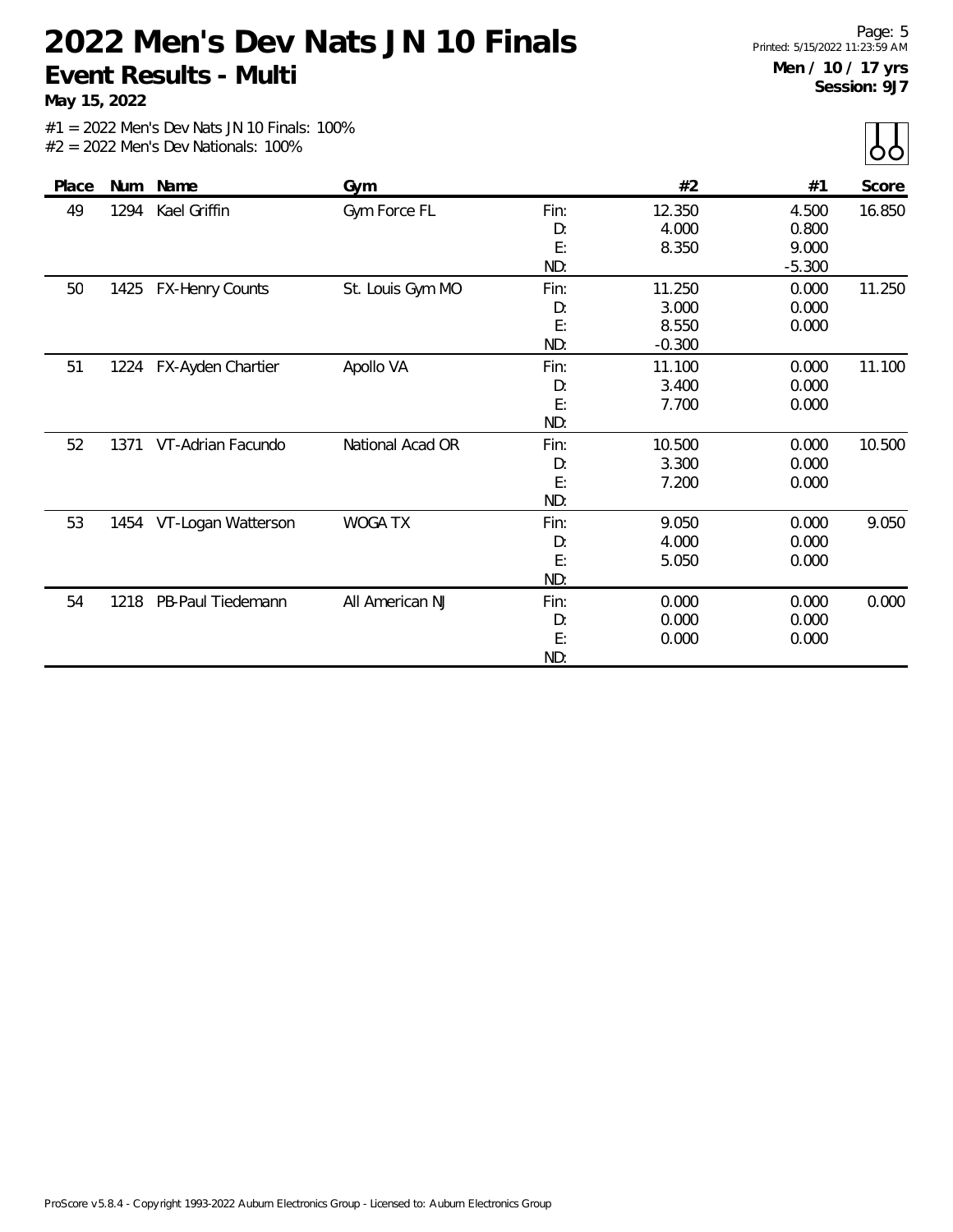**May 15, 2022**

 $|\mathbf{T}|$ 

| Place | Num  | Name                   | Gym              |      | #2       | #1       | Score  |
|-------|------|------------------------|------------------|------|----------|----------|--------|
| 1     | 1454 | VT-Logan Watterson     | <b>WOGA TX</b>   | Fin: | 14.600   | 14.750   | 29.350 |
|       |      |                        |                  | D:   | 5.400    | 5.400    |        |
|       |      |                        |                  | E:   | 9.200    | 9.350    |        |
|       |      |                        |                  | ND:  |          |          |        |
| 2     |      | 1371 VT-Adrian Facundo | National Acad OR | Fin: | 13.700   | 13.900   | 27.600 |
|       |      |                        |                  | D:   | 4.800    | 4.800    |        |
|       |      |                        |                  | E:   | 8.900    | 9.200    |        |
|       |      |                        |                  | ND:  |          | $-0.100$ |        |
| 3     | 1394 | <b>Tyler Williams</b>  | Premier Gym IL   | Fin: | 13.900   | 13.550   | 27.450 |
|       |      |                        |                  | D:   | 4.800    | 4.800    |        |
|       |      |                        |                  | E:   | 9.100    | 8.750    |        |
|       |      |                        |                  | ND:  |          |          |        |
| 4     | 1297 | Grayson Burchard       | Gym Quest VA     | Fin: | 13.500   | 13.300   | 26.800 |
|       |      |                        |                  | D:   | 4.800    | 4.800    |        |
|       |      |                        |                  | E:   | 8.700    | 8.600    |        |
|       |      |                        |                  | ND:  |          | $-0.100$ |        |
| 5     | 1288 | Lorenzo Diaz           | Go For It NV     | Fin: | 13.150   | 13.600   | 26.750 |
|       |      |                        |                  | D:   | 4.000    | 4.000    |        |
|       |      |                        |                  | E:   | 9.150    | 9.600    |        |
|       |      |                        |                  | ND:  |          |          |        |
| 6T    | 1460 | Luke Tully             | Westside Acad OR | Fin: | 13.400   | 13.300   | 26.700 |
|       |      |                        |                  | D:   | 4.800    | 4.000    |        |
|       |      |                        |                  | E:   | 8.700    | 9.300    |        |
|       |      |                        |                  | ND:  | $-0.100$ |          |        |
| 6T    |      | 1272 Nate Vontz        | EnRich TX        | Fin: | 13.450   | 13.250   | 26.700 |
|       |      |                        |                  | D:   | 4.800    | 4.800    |        |
|       |      |                        |                  | E:   | 8.650    | 8.550    |        |
|       |      |                        |                  | ND:  |          | $-0.100$ |        |
| 8     | 1303 | Evan Wenstad           | GymJam CA        | Fin: | 13.250   | 13.400   | 26.650 |
|       |      |                        |                  | D:   | 4.000    | 4.000    |        |
|       |      |                        |                  | E:   | 9.250    | 9.400    |        |
|       |      |                        |                  | ND:  |          |          |        |
| 9     | 1304 | <b>Rylan Barnes</b>    | GymTek TN        | Fin: | 13.100   | 13.500   | 26.600 |
|       |      |                        |                  | D:   | 3.600    | 4.000    |        |
|       |      |                        |                  | E:   | 9.500    | 9.500    |        |
|       |      |                        |                  | ND:  |          |          |        |
| 10    | 1260 | <b>Braxton Jones</b>   | DeVeau's IN      | Fin: | 13.350   | 13.150   | 26.500 |
|       |      |                        |                  | D:   | 4.000    | 4.000    |        |
|       |      |                        |                  | E:   | 9.350    | 9.150    |        |
|       |      |                        |                  | ND:  |          |          |        |
| 11    | 1347 | Nathan Whitaker        | Legacy KY        | Fin: | 13.700   | 12.750   | 26.450 |
|       |      |                        |                  | D:   | 4.800    | 4.800    |        |
|       |      |                        |                  | E:   | 8.900    | 8.250    |        |
|       |      |                        |                  | ND:  |          | $-0.300$ |        |
| 12T   |      | 1366 William Bacus     | Midwest Elite IL | Fin: | 13.150   | 13.250   | 26.400 |
|       |      |                        |                  | D:   | 4.000    | 4.000    |        |
|       |      |                        |                  | E:   | 9.150    | 9.250    |        |
|       |      |                        |                  | ND:  |          |          |        |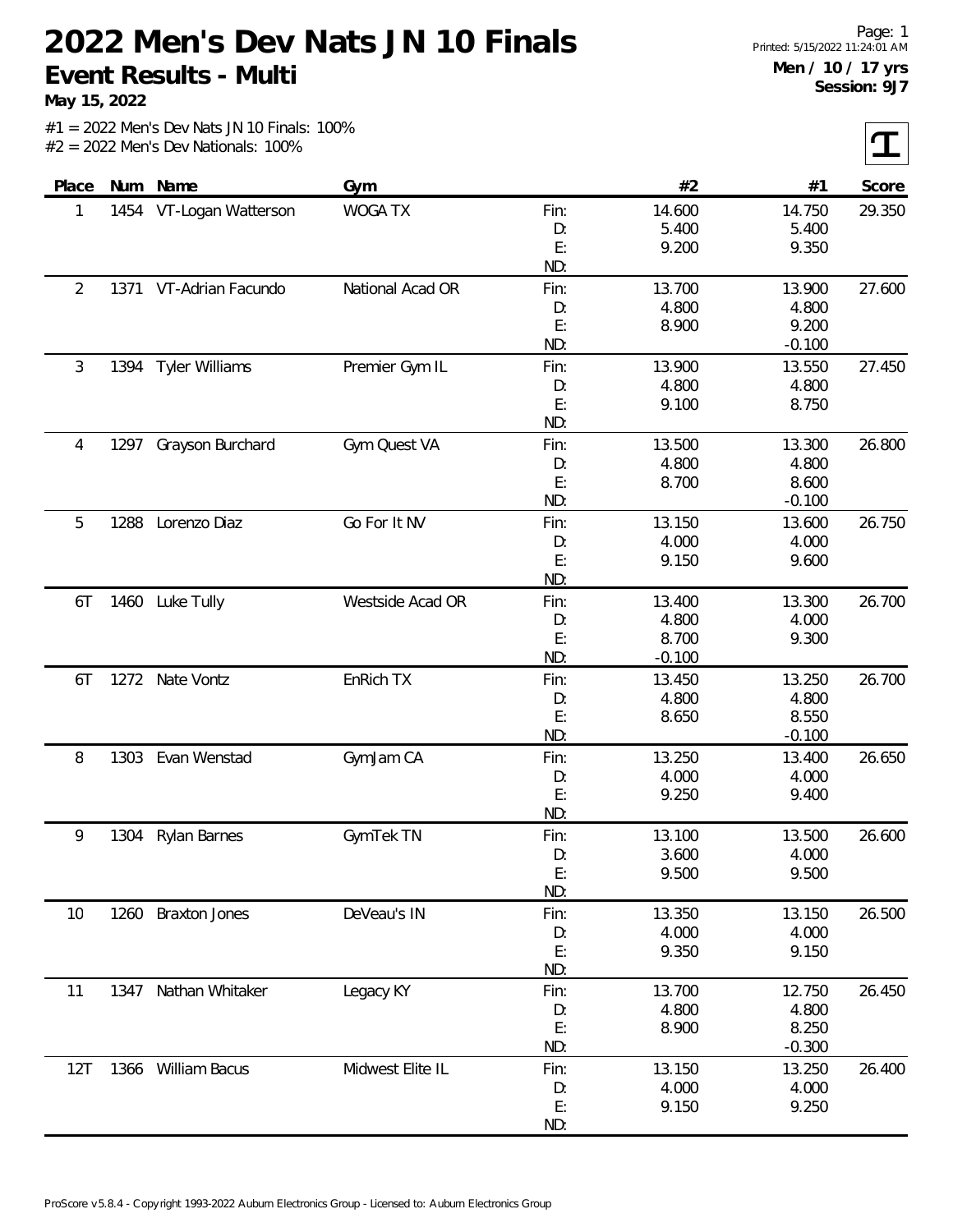**May 15, 2022**

 $\mathbf T$ 

|  |  |  | $#1 = 2022$ Men's Dev Nats JN 10 Finals: 100% |  |
|--|--|--|-----------------------------------------------|--|
|  |  |  | $#2 = 2022$ Men's Dev Nationals: 100%         |  |

| Place      |      | Num Name              | Gym             |          | #2             | #1       | Score  |
|------------|------|-----------------------|-----------------|----------|----------------|----------|--------|
| 12T        | 1452 | Daniel Gurevich       | <b>WOGA TX</b>  | Fin:     | 13.000         | 13.400   | 26.400 |
|            |      |                       |                 | D:       | 4.400          | 4.400    |        |
|            |      |                       |                 | E:       | 8.900          | 9.100    |        |
|            |      |                       |                 | ND:      | $-0.300$       | $-0.100$ |        |
| 12T        | 1296 | <b>Brendan Strom</b>  | Gym Olympica CA | Fin:     | 13.550         | 12.850   | 26.400 |
|            |      |                       |                 | D:       | 4.800          | 4.800    |        |
|            |      |                       |                 | E:       | 8.850          | 8.050    |        |
|            |      |                       |                 | ND:      | $-0.100$       |          |        |
| $15*$      | 1225 | Noah Koos             | Apollo VA       | Fin:     | 13.050         | 13.150   | 26.200 |
|            |      |                       |                 | D:       | 4.000          | 4.000    |        |
|            |      |                       |                 | E:       | 9.050          | 9.150    |        |
|            |      |                       |                 | ND:      |                |          |        |
| $15*$      | 1456 | <b>Brandon Dang</b>   | West Coast CA   | Fin:     | 13.000         | 13.200   | 26.200 |
|            |      |                       |                 | D:       | 4.000          | 4.000    |        |
|            |      |                       |                 | E:       | 9.000          | 9.200    |        |
|            |      |                       |                 | ND:      |                |          |        |
| 15T        | 1217 | Jake Smith            | All American NJ | Fin:     | 13.100         | 13.100   | 26.200 |
|            |      |                       |                 | D:       | 4.400          | 4.400    |        |
|            |      |                       |                 | E:       | 8.800          | 8.700    |        |
|            |      |                       |                 | ND:      | $-0.100$       |          |        |
| 15T        | 1344 | Kavan Puri            | Lakeshore IL    | Fin:     | 13.350         | 12.850   | 26.200 |
|            |      |                       |                 | D:       | 4.800          | 4.800    |        |
|            |      |                       |                 | E:       | 8.550          | 8.350    |        |
|            |      |                       |                 | ND:      |                | $-0.300$ |        |
| <b>19T</b> | 1295 | Zach Smollin          | Gym Olympica CA | Fin:     | 13.300         | 12.800   | 26.100 |
|            |      |                       |                 | D:       | 4.400          | 4.400    |        |
|            |      |                       |                 | E:       | 8.900          | 8.700    |        |
|            |      |                       |                 | ND:      |                | $-0.300$ |        |
| 19T        | 1391 | John Blakey           | Premier Gym IL  | Fin:     | 12.650         | 13.450   | 26.100 |
|            |      |                       |                 | D:       | 4.000          | 4.800    |        |
|            |      |                       |                 | E:       | 8.650          | 8.650    |        |
|            |      |                       |                 | ND:      |                |          |        |
| 19T        | 1350 | <b>Cody Phillips</b>  | Liberty Bell PA | Fin:     | 13.250         | 12.850   | 26.100 |
|            |      |                       |                 | D:       | 4.800          | 4.800    |        |
|            |      |                       |                 | E:       | 8.450          | 8.050    |        |
|            |      |                       |                 | ND:      |                |          |        |
|            |      |                       | <b>Blaze NY</b> |          | 12.950         | 13.000   |        |
| 22         |      | 1241 Truman Remenicky |                 | Fin:     |                | 4.000    | 25.950 |
|            |      |                       |                 | D:<br>E: | 4.000<br>8.950 | 9.000    |        |
|            |      |                       |                 | ND:      |                |          |        |
|            |      |                       |                 |          |                |          |        |
| 23         |      | 1279 Alex Ferrell     | GTC of Ohio     | Fin:     | 12.800         | 13.100   | 25.900 |
|            |      |                       |                 | D:       | 4.000          | 4.000    |        |
|            |      |                       |                 | E:       | 8.900          | 9.100    |        |
|            |      |                       |                 | ND:      | $-0.100$       |          |        |
| $24*$      |      | 1201 Aiden Milla      | 5280 Gym CO     | Fin:     | 13.150         | 12.700   | 25.850 |
|            |      |                       |                 | D:       | 4.000          | 4.000    |        |
|            |      |                       |                 | E:       | 9.150          | 8.700    |        |
|            |      |                       |                 | ND:      |                |          |        |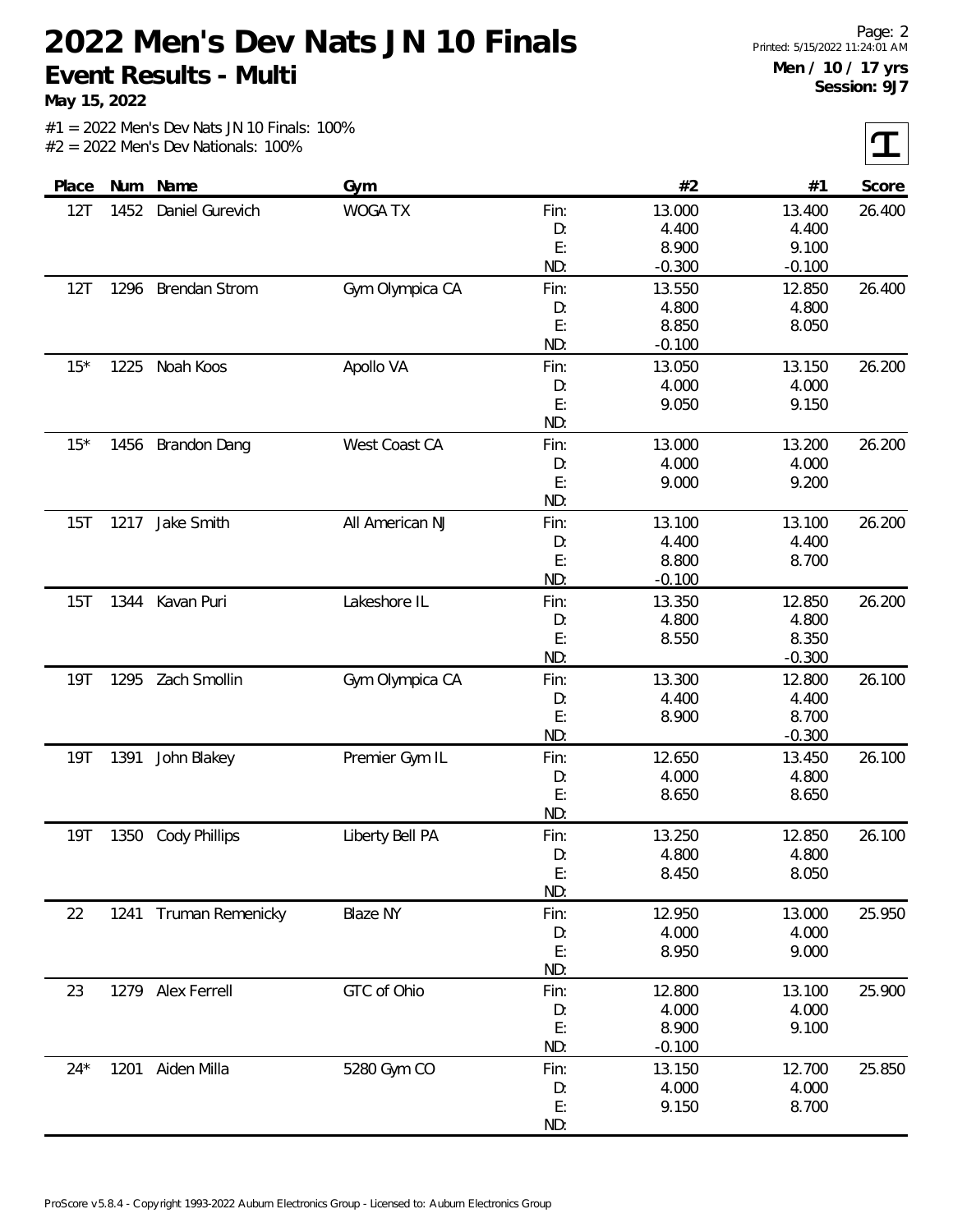**May 15, 2022**

I

|  |                                       |  | $#1 = 2022$ Men's Dev Nats JN 10 Finals: 100% |  |
|--|---------------------------------------|--|-----------------------------------------------|--|
|  | $#2 = 2022$ Men's Dev Nationals: 100% |  |                                               |  |

| Place | Num  | Name                    | Gym                 |            | #2                | #1              | Score  |
|-------|------|-------------------------|---------------------|------------|-------------------|-----------------|--------|
| $24*$ | 1240 | Alex Istock             | Bayshore Elite CA   | Fin:       | 13.100            | 12.750          | 25.850 |
|       |      |                         |                     | D:         | 4.000             | 4.000           |        |
|       |      |                         |                     | E:         | 9.100             | 8.750           |        |
|       |      |                         |                     | ND:        |                   |                 |        |
| 24T   | 1251 | Michael Nguyen          | Chow's IA           | Fin:       | 12.550            | 13.300          | 25.850 |
|       |      |                         |                     | D:         | 4.800             | 4.000           |        |
|       |      |                         |                     | E:         | 7.850             | 9.300           |        |
|       |      |                         |                     | ND:        | $-0.100$          |                 |        |
| $27*$ | 1376 | Dylan Tu                | New Era CT          | Fin:       | 12.800            | 13.000          | 25.800 |
|       |      |                         |                     | D:         | 4.000             | 4.000           |        |
|       |      |                         |                     | E:         | 8.800             | 9.000           |        |
|       |      |                         |                     | ND:        |                   |                 |        |
| $27*$ | 1268 | Nicholas Davisio        | Elevate CA          | Fin:       | 12.950            | 12.850          | 25.800 |
|       |      |                         |                     | D:         | 4.000             | 4.000           |        |
|       |      |                         |                     | E:         | 8.950             | 8.850           |        |
|       |      |                         |                     | ND:        |                   |                 |        |
| 29    |      | 1466 Arthur Dmitriyenko | Yorba Linda CA      | Fin:       | 12.650            | 13.100          | 25.750 |
|       |      |                         |                     | D:         | 3.600             | 3.600           |        |
|       |      |                         |                     | E:         | 9.050             | 9.500           |        |
|       |      |                         |                     | ND:        |                   |                 |        |
| 30T   |      | 1396 Cameron Rhymes     | Premier West IL     | Fin:       | 12.750            | 12.850          | 25.600 |
|       |      |                         |                     | D:         | 4.000             | 4.000           |        |
|       |      |                         |                     | E:         | 8.750             | 9.150           |        |
|       |      |                         |                     | ND:        |                   | $-0.300$        |        |
| 30T   |      | 1342 Alec Peterson      | Lakeshore IL        | Fin:       | 12.500            | 13.100          | 25.600 |
|       |      |                         |                     | D:         | 4.000             | 4.000           |        |
|       |      |                         |                     | E:<br>ND:  | 8.600<br>$-0.100$ | 9.100           |        |
| $32*$ |      |                         |                     |            |                   |                 | 25.550 |
|       | 1427 | Alex Grapsas            | St. Louis Gym MO    | Fin:<br>D: | 12.900<br>4.000   | 12.650<br>4.000 |        |
|       |      |                         |                     | E:         | 8.900             | 8.750           |        |
|       |      |                         |                     | ND:        |                   | $-0.100$        |        |
| $32*$ | 1205 | Jesse Redfoot           | 5280 South CO       | Fin:       | 12.600            | 12.950          | 25.550 |
|       |      |                         |                     | D:         | 4.000             | 4.000           |        |
|       |      |                         |                     | E:         | 8.700             | 8.950           |        |
|       |      |                         |                     | ND:        | $-0.100$          |                 |        |
| 34    |      | 1444 Ethan Zenick       | Triumph NC          | Fin:       | 12.850            | 12.600          | 25.450 |
|       |      |                         |                     | D:         | 4.000             | 4.000           |        |
|       |      |                         |                     | E:         | 8.850             | 8.700           |        |
|       |      |                         |                     | ND:        |                   | $-0.100$        |        |
| 35    | 1338 | Mitchell Mularski       | Jump Around WI      | Fin:       | 12.500            | 12.900          | 25.400 |
|       |      |                         |                     | D:         | 4.000             | 4.000           |        |
|       |      |                         |                     | E:         | 8.800             | 8.900           |        |
|       |      |                         |                     | ND:        | $-0.300$          |                 |        |
| 36T   | 1440 | Davide Comparin         | <b>Texas Dreams</b> | Fin:       | 12.450            | 12.900          | 25.350 |
|       |      |                         |                     | D:         | 3.200             | 3.200           |        |
|       |      |                         |                     | E:         | 9.250             | 9.700           |        |
|       |      |                         |                     | ND:        |                   |                 |        |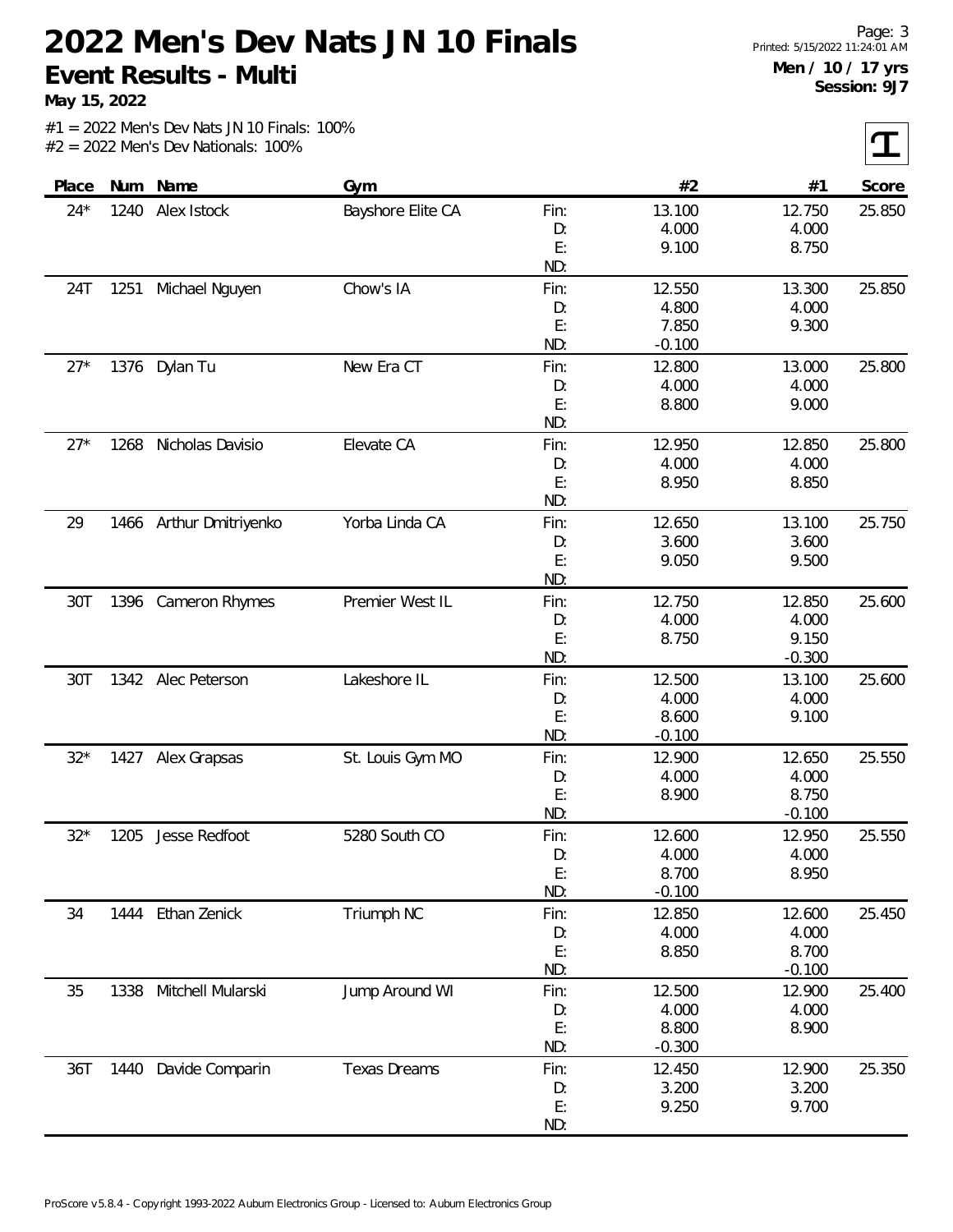**May 15, 2022**

 $|\mathbf{T}|$ 

| Place |      | Num Name           | Gym                 |      | #2       | #1       | Score  |
|-------|------|--------------------|---------------------|------|----------|----------|--------|
| 36T   | 1437 | Joshua George      | Sun Country FL      | Fin: | 12.950   | 12.400   | 25.350 |
|       |      |                    |                     | D:   | 3.600    | 3.200    |        |
|       |      |                    |                     | E:   | 9.350    | 9.200    |        |
|       |      |                    |                     | ND:  |          |          |        |
| 38    | 1273 | Harry Kim          | Eric Will CA        | Fin: | 12.700   | 12.450   | 25.150 |
|       |      |                    |                     | D:   | 4.000    | 4.000    |        |
|       |      |                    |                     | E:   | 8.700    | 8.750    |        |
|       |      |                    |                     | ND:  |          | $-0.300$ |        |
| 39    | 1357 | Jojo Motoki        | Mercury Gym MO      | Fin: | 13.100   | 12.000   | 25.100 |
|       |      |                    |                     | D:   | 4.000    | 4.000    |        |
|       |      |                    |                     | E:   | 9.100    | 8.100    |        |
|       |      |                    |                     | ND:  |          | $-0.100$ |        |
| 40    | 1408 | Aiden Esval        | Roswell Gym GA      | Fin: | 12.600   | 12.350   | 24.950 |
|       |      |                    |                     | D:   | 4.000    | 4.000    |        |
|       |      |                    |                     | E:   | 8.600    | 8.650    |        |
|       |      |                    |                     | ND:  |          | $-0.300$ |        |
| 41T   | 1319 | Samuel Cirlincione | Hotshots East NY    | Fin: | 12.300   | 12.400   | 24.700 |
|       |      |                    |                     | D:   | 3.200    | 3.200    |        |
|       |      |                    |                     | E:   | 9.100    | 9.200    |        |
|       |      |                    |                     | ND:  |          |          |        |
| 41T   | 1264 | Thomas O'Neil      | EVO Gym FL          | Fin: | 11.750   | 12.950   | 24.700 |
|       |      |                    |                     | D:   | 4.000    | 4.000    |        |
|       |      |                    |                     | E:   | 7.850    | 8.950    |        |
|       |      |                    |                     | ND:  | $-0.100$ |          |        |
| 43T   | 1375 | Joshua Liu         | New England Acad MA | Fin: | 12.250   | 12.350   | 24.600 |
|       |      |                    |                     | D:   | 3.200    | 3.200    |        |
|       |      |                    |                     | E:   | 9.050    | 9.150    |        |
|       |      |                    |                     | ND:  |          |          |        |
| 43T   | 1215 | Zachary Scheible   | All Amer Flames MI  | Fin: | 12.400   | 12.200   | 24.600 |
|       |      |                    |                     | D:   | 4.000    | 4.000    |        |
|       |      |                    |                     | E:   | 8.500    | 8.500    |        |
|       |      |                    |                     | ND:  | $-0.100$ | $-0.300$ |        |
| 45    | 1211 | Eric Simon         | Air Force WI        | Fin: | 12.300   | 12.250   | 24.550 |
|       |      |                    |                     | D:   | 4.000    | 4.000    |        |
|       |      |                    |                     | E:   | 8.600    | 8.550    |        |
|       |      |                    |                     | ND:  | $-0.300$ | $-0.300$ |        |
| $46*$ | 1451 | Ethan Klein        | Vegas Gym Acad NV   | Fin: | 12.300   | 12.200   | 24.500 |
|       |      |                    |                     | D:   | 3.200    | 3.200    |        |
|       |      |                    |                     | E:   | 9.100    | 9.000    |        |
|       |      |                    |                     | ND:  |          |          |        |
| $46*$ |      | 1343 Akshay Puri   | Lakeshore IL        | Fin: | 11.900   | 12.600   | 24.500 |
|       |      |                    |                     | D:   | 3.200    | 3.200    |        |
|       |      |                    |                     | E:   | 8.700    | 9.400    |        |
|       |      |                    |                     | ND:  |          |          |        |
| 46T   | 1223 | Jacob Brenner      | Apollo VA           | Fin: | 12.550   | 11.950   | 24.500 |
|       |      |                    |                     | D:   | 4.000    | 2.800    |        |
|       |      |                    |                     | E:   | 8.550    | 9.150    |        |
|       |      |                    |                     | ND:  |          |          |        |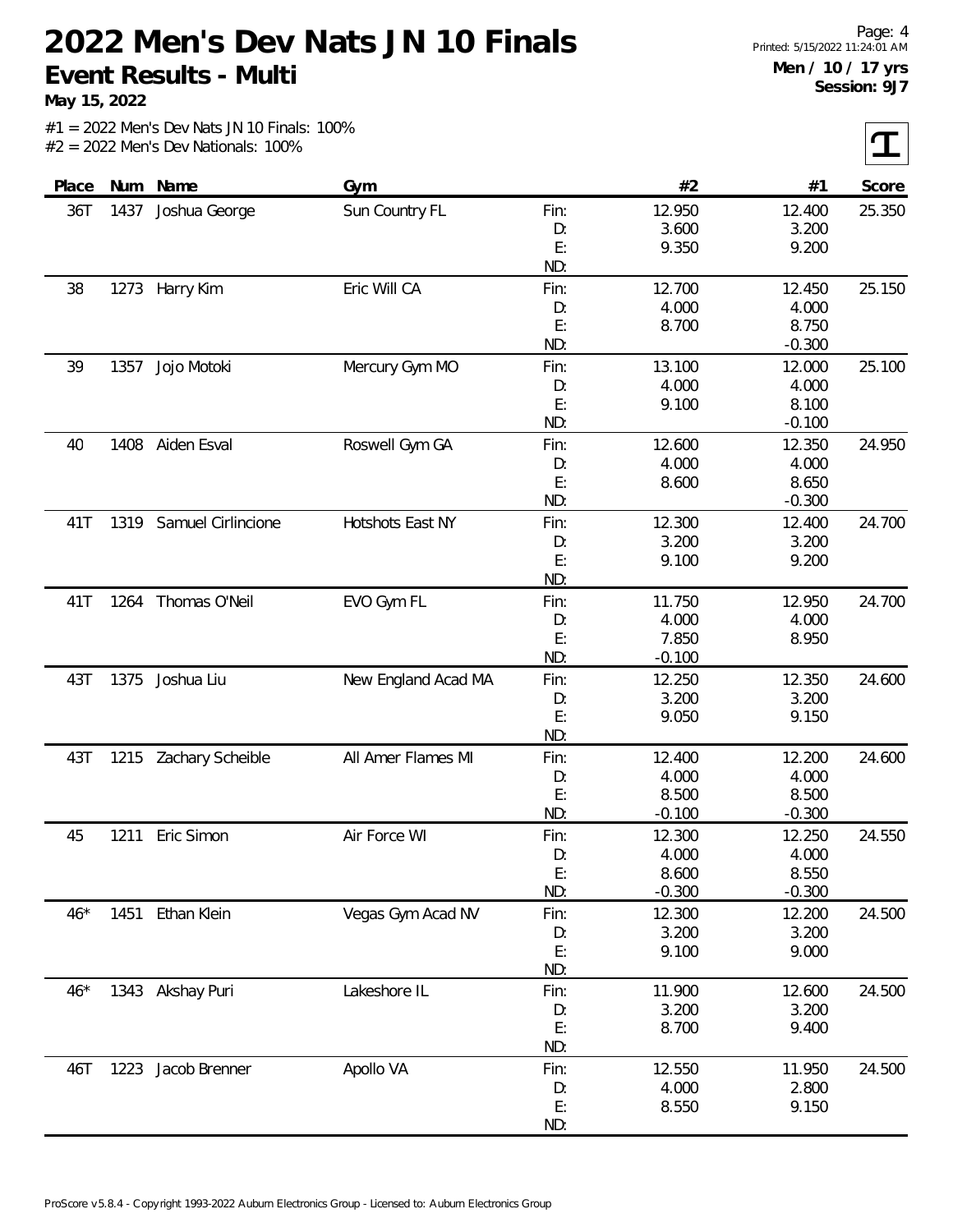**May 15, 2022**

 $\tau$ 

| Place | <b>Num</b> | Name                   | Gym                  |                         | #2                                   | #1                       | Score  |
|-------|------------|------------------------|----------------------|-------------------------|--------------------------------------|--------------------------|--------|
| 49    | 1431       | Nathan Burke           | Sterling Gym Acad MI | Fin:<br>D:<br>E:<br>ND: | 12.400<br>4.000<br>8.400             | 11.600<br>2.800<br>8.800 | 24.000 |
| 50    | 1283       | <b>Orion Darkes</b>    | Game Time CA         | Fin:<br>D:<br>E:<br>ND: | 11.700<br>3.200<br>8.500             | 12.000<br>3.200<br>8.800 | 23.700 |
| 51    | 1224       | FX-Ayden Chartier      | Apollo VA            | Fin:<br>D:<br>E:<br>ND: | 12.550<br>4.000<br>8.550             | 0.000<br>0.000<br>0.000  | 12.550 |
| 52    | 1425       | <b>FX-Henry Counts</b> | St. Louis Gym MO     | Fin:<br>D:<br>E:<br>ND: | 12.400<br>4.400<br>8.300<br>$-0.300$ | 0.000<br>0.000<br>0.000  | 12.400 |
| 53    | 1294       | Kael Griffin           | Gym Force FL         | Fin:<br>D:<br>E:<br>ND: | 12.050<br>3.200<br>8.950<br>$-0.100$ | 0.000<br>0.000<br>0.000  | 12.050 |
| 54    | 1218       | PB-Paul Tiedemann      | All American NJ      | Fin:<br>D:<br>E:<br>ND: | 0.000<br>0.000<br>0.000              | 0.000<br>0.000<br>0.000  | 0.000  |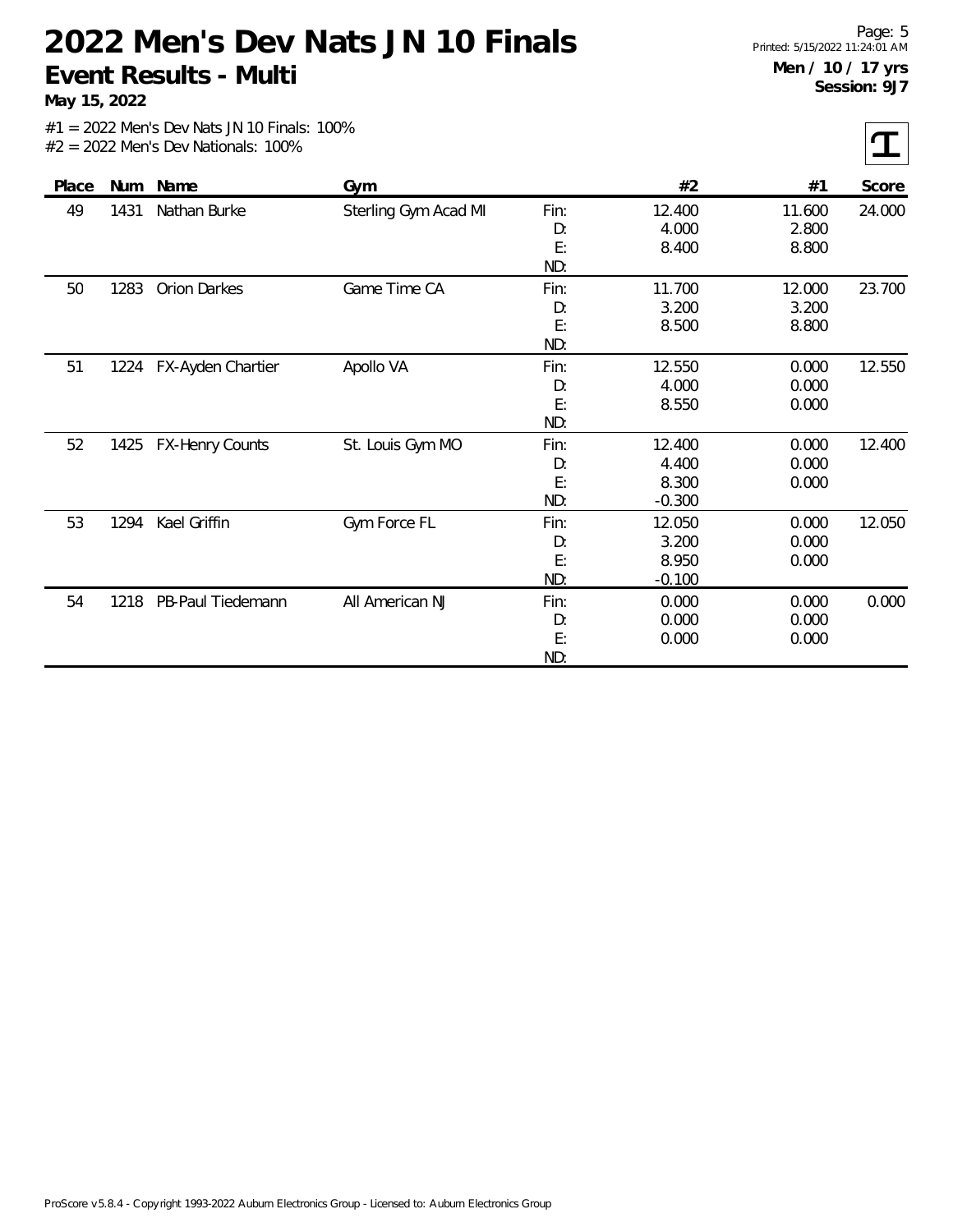**May 15, 2022**

 $\overline{\mathbf{H}}$ 

|                |      |                      |                     |           |                 |                 | ur ur j |
|----------------|------|----------------------|---------------------|-----------|-----------------|-----------------|---------|
| Place          | Num  | Name                 | Gym                 |           | #2              | #1              | Score   |
| 1              | 1296 | <b>Brendan Strom</b> | Gym Olympica CA     | Fin:      | 13.400          | 13.100          | 26.500  |
|                |      |                      |                     | D:        | 4.100           | 4.200           |         |
|                |      |                      |                     | E:        | 9.300           | 8.900           |         |
|                |      |                      |                     | ND:       |                 |                 |         |
| $\overline{2}$ | 1343 | Akshay Puri          | Lakeshore IL        | Fin:      | 12.200          | 13.400          | 25.600  |
|                |      |                      |                     | D:        | 3.700           | 3.800           |         |
|                |      |                      |                     | E:        | 8.500           | 9.600           |         |
|                |      |                      |                     | ND:       |                 |                 |         |
| 3              | 1440 | Davide Comparin      | <b>Texas Dreams</b> | Fin:      | 12.600          | 12.950          | 25.550  |
|                |      |                      |                     | D:        | 3.400           | 3.400           |         |
|                |      |                      |                     | E:        | 9.200           | 9.550           |         |
|                |      |                      |                     | ND:       |                 |                 |         |
| 4              | 1273 | Harry Kim            | Eric Will CA        | Fin:      | 12.550          | 12.950          | 25.500  |
|                |      |                      |                     | D:        | 3.600           | 3.600           |         |
|                |      |                      |                     | E:<br>ND: | 8.950           | 9.350           |         |
|                |      |                      |                     |           |                 |                 |         |
| 5T             | 1444 | Ethan Zenick         | Triumph NC          | Fin:      | 12.650<br>3.400 | 12.700<br>3.400 | 25.350  |
|                |      |                      |                     | D:<br>E:  | 9.250           | 9.300           |         |
|                |      |                      |                     | ND:       |                 |                 |         |
| 5T             | 1218 | PB-Paul Tiedemann    | All American NJ     | Fin:      | 12.650          | 12.700          | 25.350  |
|                |      |                      |                     | D:        | 3.500           | 3.500           |         |
|                |      |                      |                     | E:        | 9.150           | 9.200           |         |
|                |      |                      |                     | ND:       |                 |                 |         |
| 7              |      | 1427 Alex Grapsas    | St. Louis Gym MO    | Fin:      | 12.600          | 12.550          | 25.150  |
|                |      |                      |                     | D:        | 3.300           | 3.300           |         |
|                |      |                      |                     | E:        | 9.300           | 9.250           |         |
|                |      |                      |                     | ND:       |                 |                 |         |
| 8T             | 1211 | Eric Simon           | Air Force WI        | Fin:      | 12.550          | 12.550          | 25.100  |
|                |      |                      |                     | D:        | 3.300           | 3.300           |         |
|                |      |                      |                     | E:        | 9.250           | 9.250           |         |
|                |      |                      |                     | ND:       |                 |                 |         |
| 8T             | 1338 | Mitchell Mularski    | Jump Around WI      | Fin:      | 12.900          | 12.200          | 25.100  |
|                |      |                      |                     | D:        | 3.700           | 3.700           |         |
|                |      |                      |                     | E:        | 9.200           | 8.500           |         |
|                |      |                      |                     | ND:       |                 |                 |         |
| 8T             | 1452 | Daniel Gurevich      | WOGA TX             | Fin:      | 12.400          | 12.700          | 25.100  |
|                |      |                      |                     | D:        | 3.800           | 3.800           |         |
|                |      |                      |                     | E:        | 8.600           | 8.900           |         |
|                |      |                      |                     | ND:       |                 |                 |         |
| 8T             |      | 1240 Alex Istock     | Bayshore Elite CA   | Fin:      | 12.500          | 12.600          | 25.100  |
|                |      |                      |                     | D:        | 3.900           | 3.900           |         |
|                |      |                      |                     | E:        | 8.600           | 8.700           |         |
|                |      |                      |                     | ND:       |                 |                 |         |
| 12             |      | 1264 Thomas O'Neil   | EVO Gym FL          | Fin:      | 12.500          | 12.550          | 25.050  |
|                |      |                      |                     | D:        | 3.400           | 3.400           |         |
|                |      |                      |                     | E:        | 9.100           | 9.150           |         |
|                |      |                      |                     | ND:       |                 |                 |         |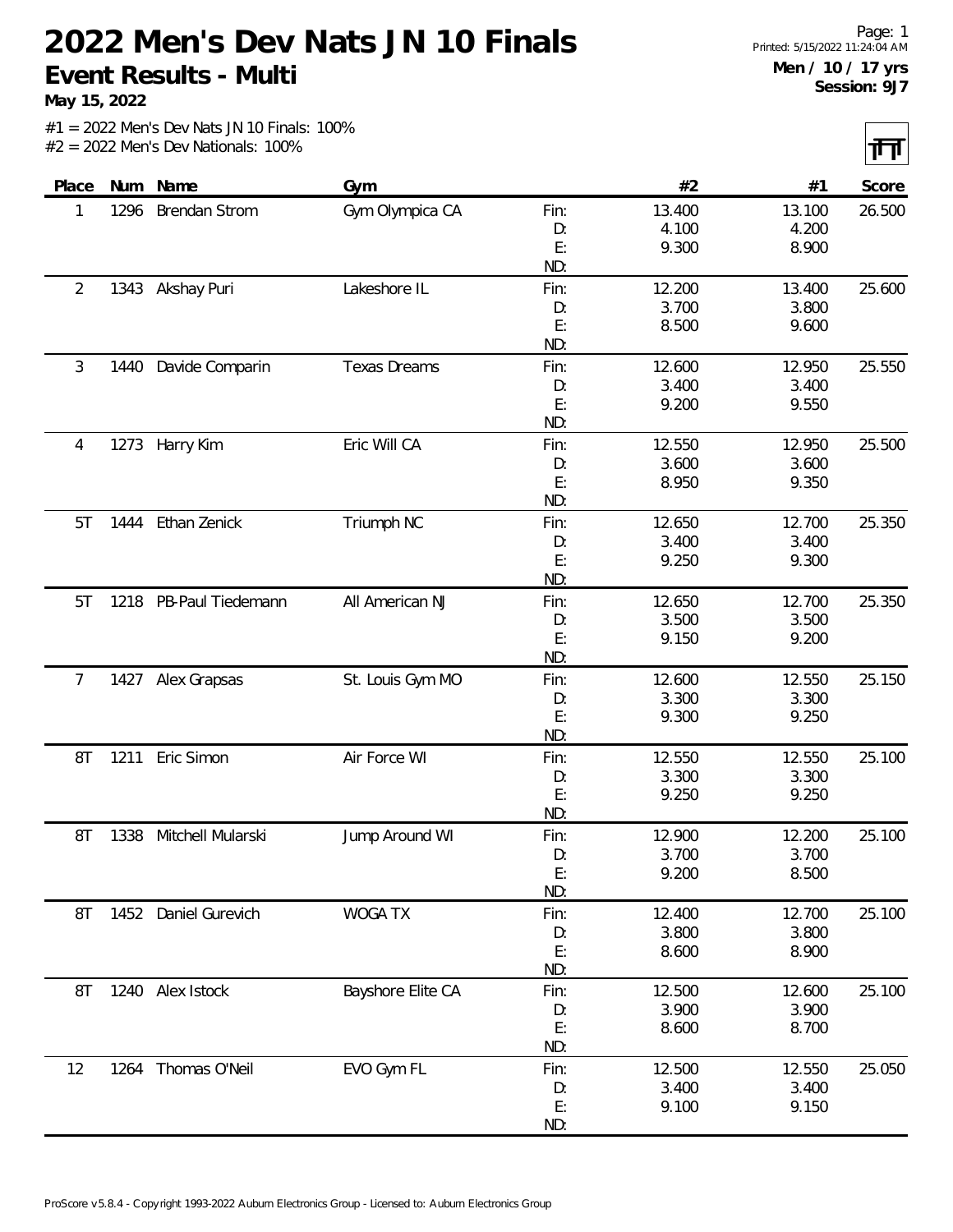**May 15, 2022**

त्ता

|  |  |  | $#1 = 2022$ Men's Dev Nats JN 10 Finals: 100% |  |
|--|--|--|-----------------------------------------------|--|
|  |  |  | $#2 = 2022$ Men's Dev Nationals: 100%         |  |

| Place |      | Num Name              | Gym                 |          | #2     | #1     | Score  |
|-------|------|-----------------------|---------------------|----------|--------|--------|--------|
| 13    | 1225 | Noah Koos             | Apollo VA           | Fin:     | 12.700 | 12.300 | 25.000 |
|       |      |                       |                     | D:       | 3.500  | 3.500  |        |
|       |      |                       |                     | E:       | 9.200  | 8.800  |        |
|       |      |                       |                     | ND:      |        |        |        |
| 14    |      | 1460 Luke Tully       | Westside Acad OR    | Fin:     | 12.150 | 12.700 | 24.850 |
|       |      |                       |                     | D:       | 3.600  | 3.600  |        |
|       |      |                       |                     | E:       | 8.550  | 9.100  |        |
|       |      |                       |                     | ND:      |        |        |        |
| 15T   | 1375 | Joshua Liu            | New England Acad MA | Fin:     | 12.450 | 12.150 | 24.600 |
|       |      |                       |                     | D:       | 3.100  | 3.100  |        |
|       |      |                       |                     | E:       | 9.350  | 9.050  |        |
|       |      |                       |                     | ND:      |        |        |        |
| 15T   | 1272 | Nate Vontz            | EnRich TX           | Fin:     | 12.350 | 12.250 | 24.600 |
|       |      |                       |                     | D:       | 3.900  | 3.800  |        |
|       |      |                       |                     | E:       | 8.450  | 8.450  |        |
|       |      |                       |                     | ND:      |        |        |        |
| 17    | 1394 | <b>Tyler Williams</b> | Premier Gym IL      | Fin:     | 11.750 | 12.800 | 24.550 |
|       |      |                       |                     | D:       | 3.300  | 3.300  |        |
|       |      |                       |                     | E:       | 8.450  | 9.500  |        |
|       |      |                       |                     | ND:      |        |        |        |
| 18    |      | 1366 William Bacus    | Midwest Elite IL    | Fin:     | 12.200 | 12.300 | 24.500 |
|       |      |                       |                     | D:       | 3.800  | 3.800  |        |
|       |      |                       |                     | E:       | 8.400  | 8.500  |        |
|       |      |                       |                     | ND:      |        |        |        |
| 19    | 1396 | Cameron Rhymes        | Premier West IL     | Fin:     | 12.200 | 12.250 | 24.450 |
|       |      |                       |                     | D:<br>E: | 3.100  | 3.100  |        |
|       |      |                       |                     | ND:      | 9.100  | 9.150  |        |
| 20T   | 1241 | Truman Remenicky      | <b>Blaze NY</b>     | Fin:     | 12.100 | 12.300 | 24.400 |
|       |      |                       |                     | D:       | 3.100  | 3.100  |        |
|       |      |                       |                     | E:       | 9.000  | 9.200  |        |
|       |      |                       |                     | ND:      |        |        |        |
| 20T   | 1260 | <b>Braxton Jones</b>  | DeVeau's IN         | Fin:     | 12.300 | 12.100 | 24.400 |
|       |      |                       |                     | D:       | 3.300  | 3.300  |        |
|       |      |                       |                     | E:       | 9.000  | 8.800  |        |
|       |      |                       |                     | ND:      |        |        |        |
| 22    |      | 1279 Alex Ferrell     | GTC of Ohio         | Fin:     | 11.550 | 12.800 | 24.350 |
|       |      |                       |                     | D:       | 3.400  | 3.500  |        |
|       |      |                       |                     | E:       | 8.150  | 9.300  |        |
|       |      |                       |                     | ND:      |        |        |        |
| 23T   |      | 1215 Zachary Scheible | All Amer Flames MI  | Fin:     | 12.150 | 12.000 | 24.150 |
|       |      |                       |                     | D:       | 2.900  | 2.900  |        |
|       |      |                       |                     | E:       | 9.250  | 9.100  |        |
|       |      |                       |                     | ND:      |        |        |        |
| 23T   |      | 1376 Dylan Tu         | New Era CT          | Fin:     | 11.800 | 12.350 | 24.150 |
|       |      |                       |                     | D:       | 3.400  | 3.400  |        |
|       |      |                       |                     | E:       | 8.400  | 8.950  |        |
|       |      |                       |                     | ND:      |        |        |        |
|       |      |                       |                     |          |        |        |        |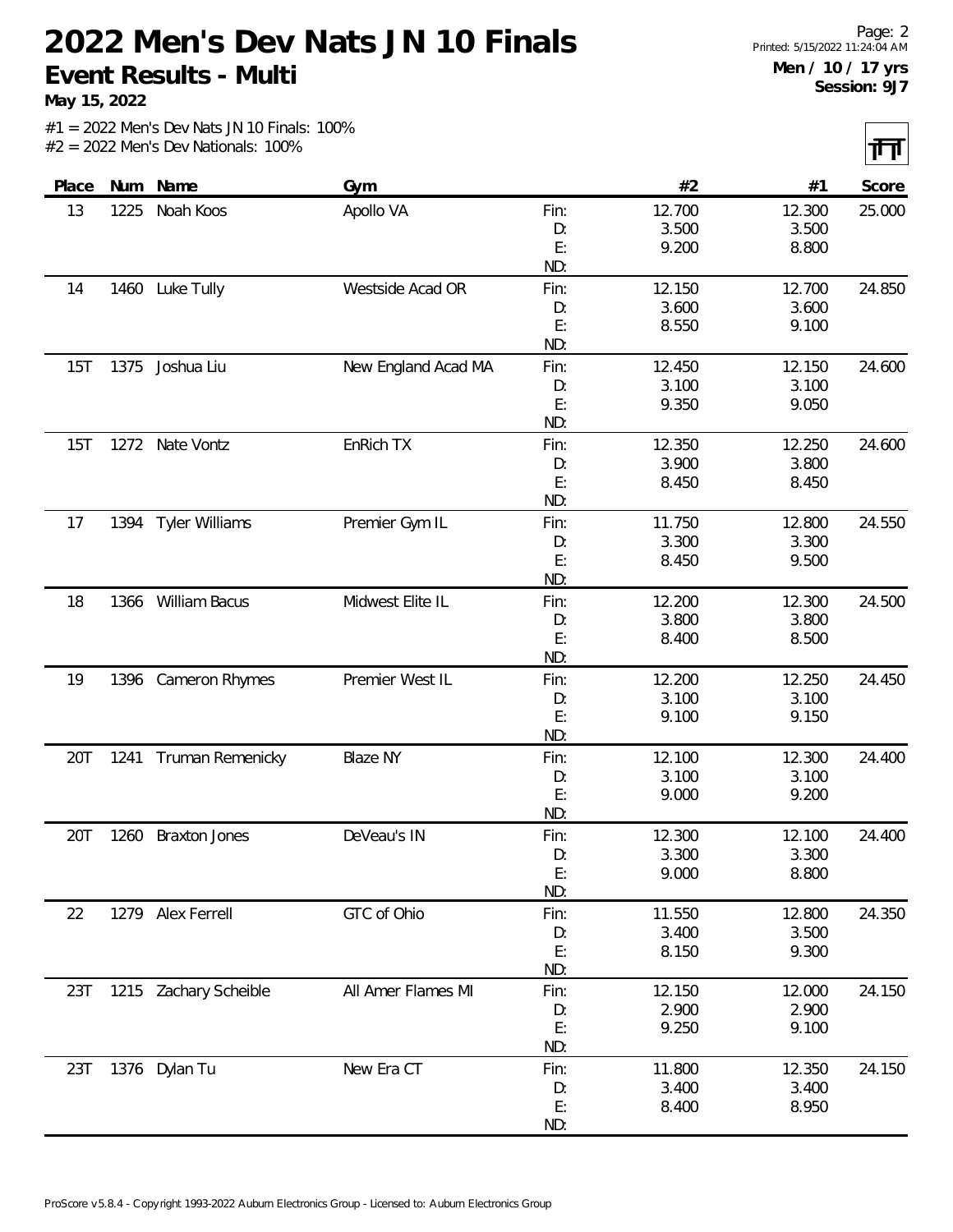**May 15, 2022**

 $|\mathbf{H}|$ 

|  |                                       |  | $#1 = 2022$ Men's Dev Nats JN 10 Finals: 100% |  |
|--|---------------------------------------|--|-----------------------------------------------|--|
|  | $#2 = 2022$ Men's Dev Nationals: 100% |  |                                               |  |

| Num<br>Place | Name                    | Gym             |      | #2     | #1     | Score  |
|--------------|-------------------------|-----------------|------|--------|--------|--------|
| 25T<br>1223  | Jacob Brenner           | Apollo VA       | Fin: | 12.300 | 11.800 | 24.100 |
|              |                         |                 | D:   | 3.800  | 3.800  |        |
|              |                         |                 | E:   | 8.500  | 8.000  |        |
|              |                         |                 | ND:  |        |        |        |
| 1303<br>25T  | Evan Wenstad            | GymJam CA       | Fin: | 11.750 | 12.350 | 24.100 |
|              |                         |                 | D:   | 3.900  | 3.900  |        |
|              |                         |                 | E:   | 7.850  | 8.450  |        |
|              |                         |                 | ND:  |        |        |        |
| 1205<br>27T  | Jesse Redfoot           | 5280 South CO   | Fin: | 12.200 | 11.800 | 24.000 |
|              |                         |                 | D:   | 3.300  | 3.300  |        |
|              |                         |                 | E:   | 8.900  | 8.500  |        |
|              |                         |                 | ND:  |        |        |        |
| 27T          | 1466 Arthur Dmitriyenko | Yorba Linda CA  | Fin: | 11.950 | 12.050 | 24.000 |
|              |                         |                 | D:   | 3.400  | 3.400  |        |
|              |                         |                 | E:   | 8.550  | 8.650  |        |
|              |                         |                 | ND:  |        |        |        |
| 27T<br>1304  | <b>Rylan Barnes</b>     | GymTek TN       | Fin: | 12.100 | 11.900 | 24.000 |
|              |                         |                 | D:   | 3.700  | 3.700  |        |
|              |                         |                 | E:   | 8.400  | 8.200  |        |
|              |                         |                 | ND:  |        |        |        |
| 27T<br>1357  | Jojo Motoki             | Mercury Gym MO  | Fin: | 12.100 | 11.900 | 24.000 |
|              |                         |                 | D:   | 3.900  | 3.600  |        |
|              |                         |                 | E:   | 8.200  | 8.300  |        |
|              |                         |                 | ND:  |        |        |        |
| 1456<br>27T  | <b>Brandon Dang</b>     | West Coast CA   | Fin: | 12.200 | 11.800 | 24.000 |
|              |                         |                 | D:   | 3.800  | 3.800  |        |
|              |                         |                 | E:   | 8.400  | 8.000  |        |
|              |                         |                 | ND:  |        |        |        |
| 32<br>1268   | Nicholas Davisio        | Elevate CA      | Fin: | 11.900 | 12.050 | 23.950 |
|              |                         |                 | D:   | 3.500  | 3.500  |        |
|              |                         |                 | E:   | 8.400  | 8.550  |        |
|              |                         |                 | ND:  |        |        |        |
| 33<br>1217   | Jake Smith              | All American NJ | Fin: | 11.750 | 12.150 | 23.900 |
|              |                         |                 | D:   | 3.500  | 3.500  |        |
|              |                         |                 | E:   | 8.250  | 8.650  |        |
|              |                         |                 | ND:  |        |        |        |
| 34T          | 1347 Nathan Whitaker    | Legacy KY       | Fin: | 12.100 | 11.750 | 23.850 |
|              |                         |                 | D:   | 3.600  | 3.600  |        |
|              |                         |                 | E:   | 8.500  | 8.150  |        |
|              |                         |                 | ND:  |        |        |        |
| 34T          | 1350 Cody Phillips      | Liberty Bell PA | Fin: | 12.300 | 11.550 | 23.850 |
|              |                         |                 | D:   | 3.900  | 3.900  |        |
|              |                         |                 | E:   | 8.400  | 7.650  |        |
|              |                         |                 | ND:  |        |        |        |
| 1283<br>36   | <b>Orion Darkes</b>     | Game Time CA    | Fin: | 11.500 | 12.300 | 23.800 |
|              |                         |                 | D:   | 4.100  | 4.000  |        |
|              |                         |                 | E:   | 7.400  | 8.300  |        |
|              |                         |                 | ND:  |        |        |        |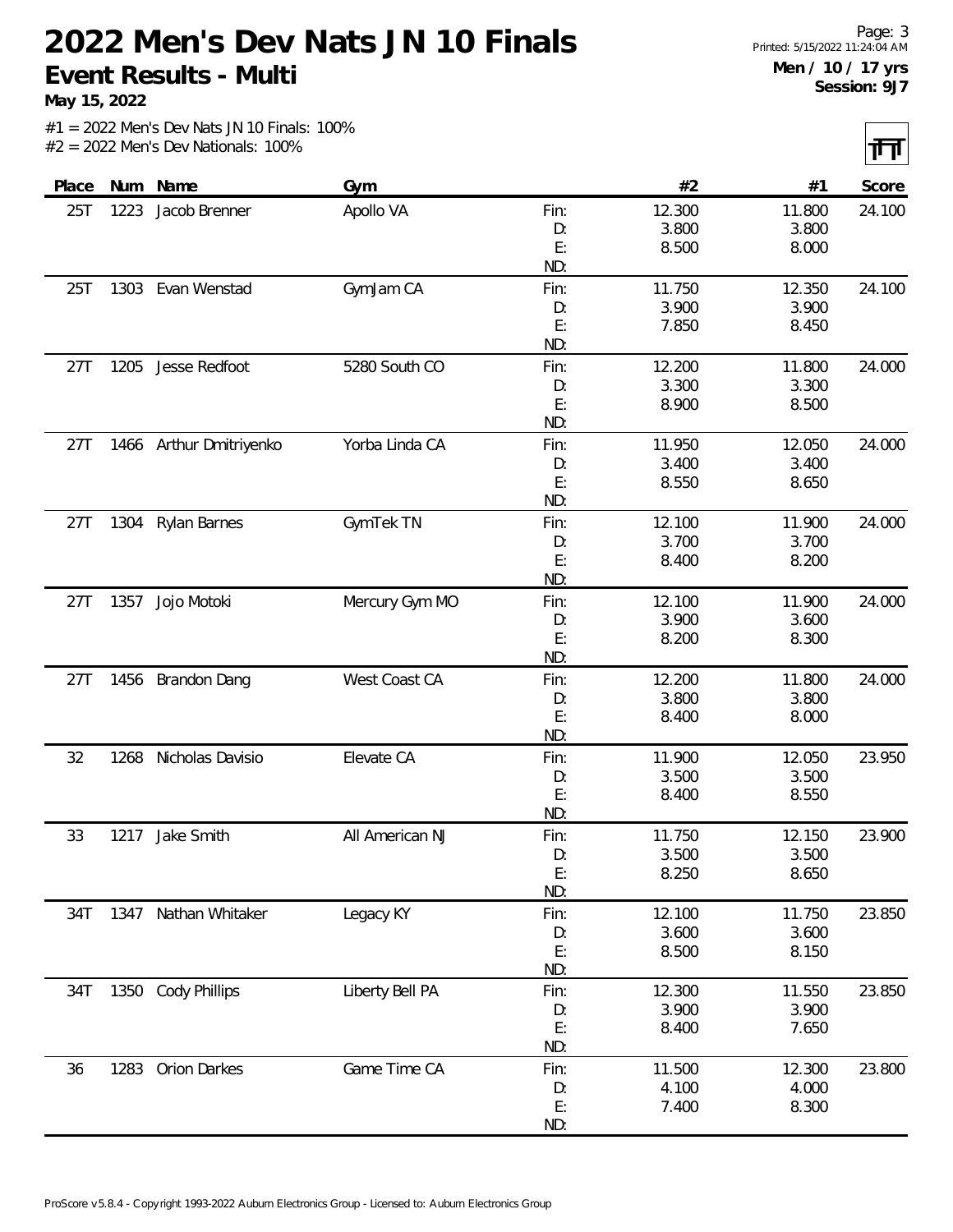**May 15, 2022**

 $|\mathbf{H}|$ 

| Place | Num  | Name                  | Gym                  |            | #2              | #1              | $\sim$ $\sim$<br>Score |
|-------|------|-----------------------|----------------------|------------|-----------------|-----------------|------------------------|
| 37    | 1451 | Ethan Klein           | Vegas Gym Acad NV    | Fin:       | 12.300          | 11.400          | 23.700                 |
|       |      |                       |                      | D:         | 3.800           | 3.500           |                        |
|       |      |                       |                      | E:         | 8.500           | 7.900           |                        |
|       |      |                       |                      | ND:        |                 |                 |                        |
| 38    | 1431 | Nathan Burke          | Sterling Gym Acad MI | Fin:       | 12.150          | 11.450          | 23.600                 |
|       |      |                       |                      | D:         | 3.300           | 3.300           |                        |
|       |      |                       |                      | E:         | 8.850           | 8.150           |                        |
|       |      |                       |                      | ND:        |                 |                 |                        |
| 39    | 1319 | Samuel Cirlincione    | Hotshots East NY     | Fin:       | 11.600          | 11.950          | 23.550                 |
|       |      |                       |                      | D:         | 3.800           | 3.800           |                        |
|       |      |                       |                      | E:         | 7.800           | 8.150           |                        |
|       |      |                       |                      | ND:        |                 |                 |                        |
| 40T   | 1201 | Aiden Milla           | 5280 Gym CO          | Fin:       | 11.500<br>2.600 | 12.000<br>2.600 | 23.500                 |
|       |      |                       |                      | D:<br>E:   | 8.900           | 9.400           |                        |
|       |      |                       |                      | ND:        |                 |                 |                        |
| $40*$ |      | 1437 Joshua George    | Sun Country FL       | Fin:       | 12.300          | 11.200          | 23.500                 |
|       |      |                       |                      | D:         | 3.500           | 3.500           |                        |
|       |      |                       |                      | E:         | 8.800           | 7.700           |                        |
|       |      |                       |                      | ND:        |                 |                 |                        |
| $40*$ | 1391 | John Blakey           | Premier Gym IL       | Fin:       | 11.600          | 11.900          | 23.500                 |
|       |      |                       |                      | D:         | 3.500           | 3.500           |                        |
|       |      |                       |                      | E:         | 8.100           | 8.400           |                        |
|       |      |                       |                      | ND:        |                 |                 |                        |
| 43    |      | 1342 Alec Peterson    | Lakeshore IL         | Fin:       | 11.700          | 11.600          | 23.300                 |
|       |      |                       |                      | D:         | 3.100           | 3.100           |                        |
|       |      |                       |                      | E:<br>ND:  | 8.600           | 8.500           |                        |
|       | 1288 | Lorenzo Diaz          | Go For It NV         |            |                 | 11.100          | 23.200                 |
| 44    |      |                       |                      | Fin:<br>D: | 12.100<br>3.500 | 3.300           |                        |
|       |      |                       |                      | E:         | 8.600           | 7.800           |                        |
|       |      |                       |                      | ND:        |                 |                 |                        |
| 45    | 1251 | Michael Nguyen        | Chow's IA            | Fin:       | 12.750          | 10.250          | 23.000                 |
|       |      |                       |                      | D:         | 4.200           | 3.900           |                        |
|       |      |                       |                      | E:         | 8.550           | 6.350           |                        |
|       |      |                       |                      | ND:        |                 |                 |                        |
| 46    |      | 1295 Zach Smollin     | Gym Olympica CA      | Fin:       | 11.050          | 11.850          | 22.900                 |
|       |      |                       |                      | D:         | 3.600           | 3.600           |                        |
|       |      |                       |                      | E:         | 7.450           | 8.250           |                        |
|       |      |                       |                      | ND:        |                 |                 |                        |
| 47    |      | 1297 Grayson Burchard | Gym Quest VA         | Fin:       | 10.900          | 11.900          | 22.800                 |
|       |      |                       |                      | D:         | 3.700           | 3.700           |                        |
|       |      |                       |                      | E:         | 7.200           | 8.200           |                        |
|       |      |                       |                      | ND:        |                 |                 |                        |
| 48    |      | 1344 Kavan Puri       | Lakeshore IL         | Fin:       | 10.700          | 11.850          | 22.550                 |
|       |      |                       |                      | D:<br>E:   | 3.500           | 3.400           |                        |
|       |      |                       |                      | ND:        | 7.200           | 8.450           |                        |
|       |      |                       |                      |            |                 |                 |                        |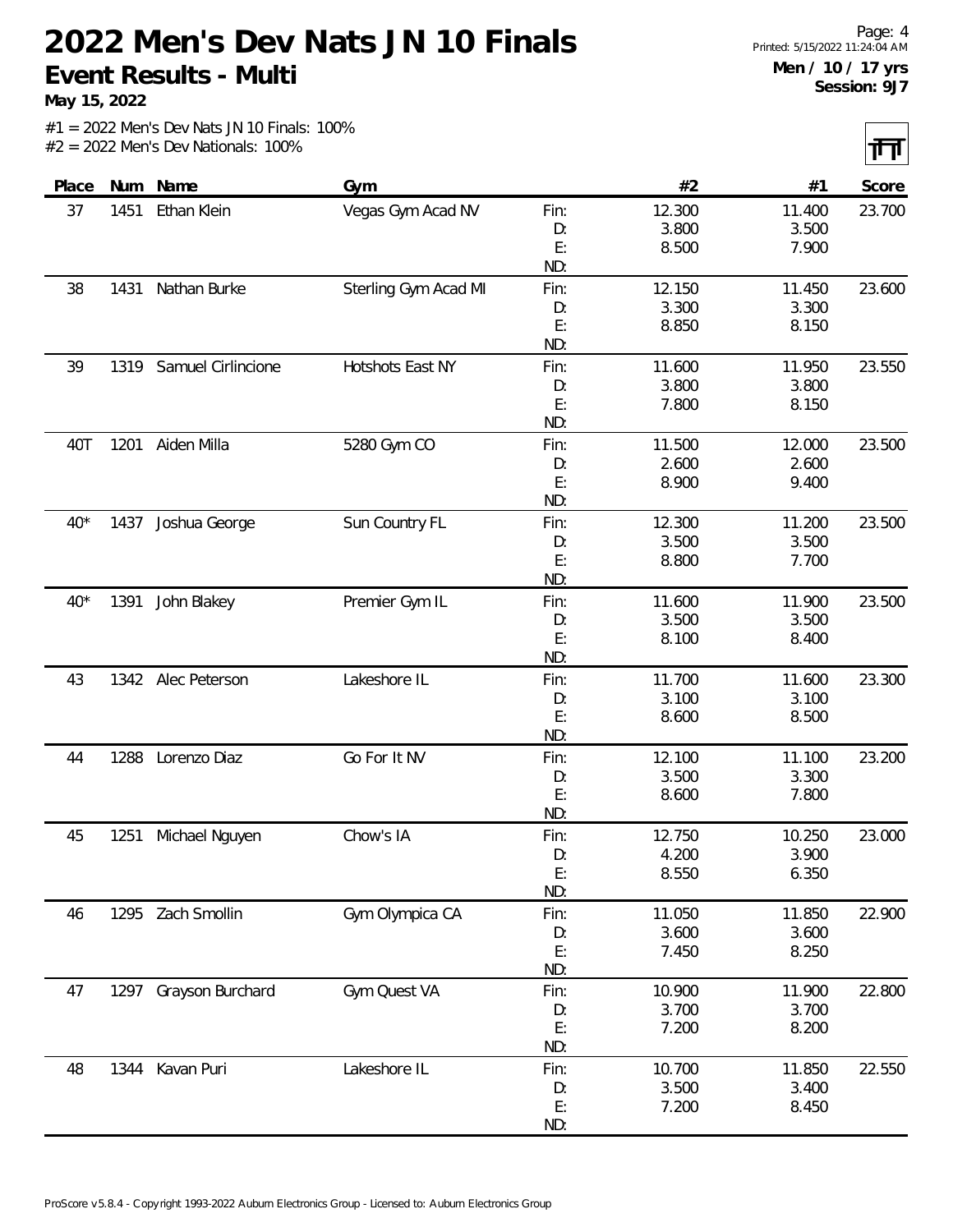**May 15, 2022**

त्तत्त

| Place | Num  | Name                   | Gym              |      | #2     | #1       | Score  |
|-------|------|------------------------|------------------|------|--------|----------|--------|
| 49    | 1408 | Aiden Esval            | Roswell Gym GA   | Fin: | 12.200 | 7.950    | 20.150 |
|       |      |                        |                  | D:   | 3.000  | 2.300    |        |
|       |      |                        |                  | E:   | 9.200  | 8.650    |        |
|       |      |                        |                  | ND:  |        | $-3.000$ |        |
| 50    | 1371 | VT-Adrian Facundo      | National Acad OR | Fin: | 12.100 | 0.000    | 12.100 |
|       |      |                        |                  | D:   | 3.400  | 0.000    |        |
|       |      |                        |                  | E:   | 8.700  | 0.000    |        |
|       |      |                        |                  | ND:  |        |          |        |
| 51    | 1224 | FX-Ayden Chartier      | Apollo VA        | Fin: | 11.950 | 0.000    | 11.950 |
|       |      |                        |                  | D:   | 3.500  | 0.000    |        |
|       |      |                        |                  | E:   | 8.450  | 0.000    |        |
|       |      |                        |                  | ND:  |        |          |        |
| 52    | 1294 | Kael Griffin           | Gym Force FL     | Fin: | 11.800 | 0.000    | 11.800 |
|       |      |                        |                  | D:   | 3.700  | 0.000    |        |
|       |      |                        |                  | E:   | 8.100  | 0.000    |        |
|       |      |                        |                  | ND:  |        |          |        |
| 53    | 1425 | <b>FX-Henry Counts</b> | St. Louis Gym MO | Fin: | 11.300 | 0.000    | 11.300 |
|       |      |                        |                  | D:   | 2.900  | 0.000    |        |
|       |      |                        |                  | E:   | 8.400  | 0.000    |        |
|       |      |                        |                  | ND:  |        |          |        |
| 54    | 1454 | VT-Logan Watterson     | <b>WOGA TX</b>   | Fin: | 0.000  | 0.000    | 0.000  |
|       |      |                        |                  | D:   | 0.000  | 0.000    |        |
|       |      |                        |                  | E:   | 0.000  | 0.000    |        |
|       |      |                        |                  | ND:  |        |          |        |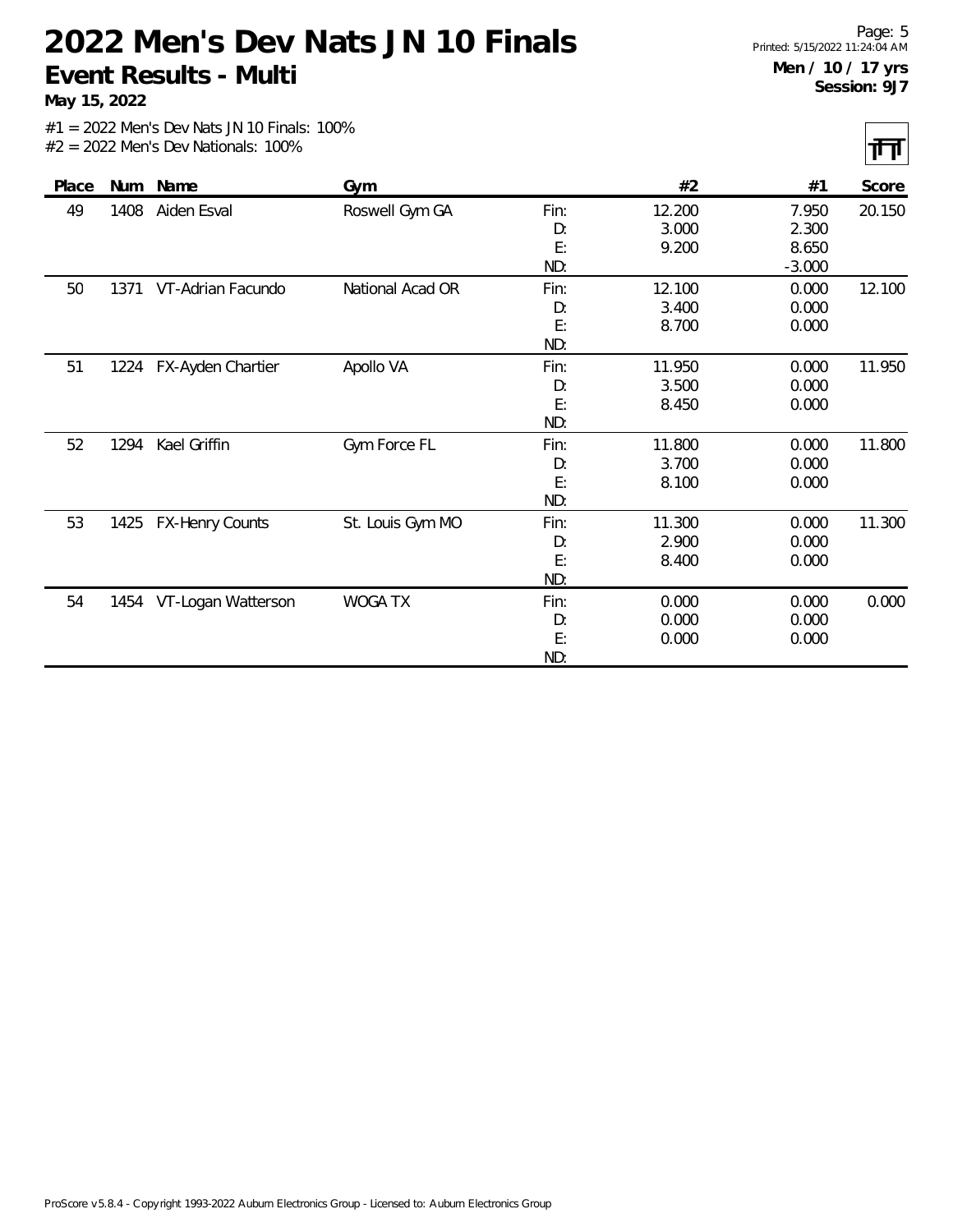**May 15, 2022**

 $\overline{\mathbb{L}}$ 

|       |      |                         |                     |            |                |                | $\frac{1}{2}$ |
|-------|------|-------------------------|---------------------|------------|----------------|----------------|---------------|
| Place | Num  | Name                    | Gym                 |            | #2             | #1             | Score         |
| 1     | 1225 | Noah Koos               | Apollo VA           | Fin:       | 12.100         | 12.950         | 25.050        |
|       |      |                         |                     | D:         | 3.400          | 3.500          |               |
|       |      |                         |                     | E:         | 8.700          | 9.450          |               |
|       |      |                         |                     | ND:        |                |                |               |
| 2     | 1296 | <b>Brendan Strom</b>    | Gym Olympica CA     | Fin:       | 12.350         | 12.400         | 24.750        |
|       |      |                         |                     | D:         | 3.800          | 3.800          |               |
|       |      |                         |                     | E:         | 8.550          | 8.600          |               |
|       |      |                         |                     | ND:        |                |                |               |
| 3     | 1260 | <b>Braxton Jones</b>    | DeVeau's IN         | Fin:       | 11.800         | 12.850         | 24.650        |
|       |      |                         |                     | D:         | 2.800          | 3.500          |               |
|       |      |                         |                     | E:         | 9.000          | 9.350          |               |
|       |      |                         |                     | ND:        |                |                |               |
| 4     | 1375 | Joshua Liu              | New England Acad MA | Fin:       | 12.150         | 12.350         | 24.500        |
|       |      |                         |                     | D:         | 3.800          | 3.800          |               |
|       |      |                         |                     | E:         | 8.350          | 8.550          |               |
|       |      |                         |                     | ND:        |                |                |               |
| 5     | 1295 | Zach Smollin            | Gym Olympica CA     | Fin:       | 11.900         | 12.450         | 24.350        |
|       |      |                         |                     | D:<br>E:   | 3.700<br>8.200 | 3.700<br>8.750 |               |
|       |      |                         |                     | ND:        |                |                |               |
|       |      | Evan Wenstad            |                     |            | 11.300         | 13.000         | 24.300        |
| 6     | 1303 |                         | GymJam CA           | Fin:<br>D: | 3.300          | 3.600          |               |
|       |      |                         |                     | E:         | 8.000          | 9.400          |               |
|       |      |                         |                     | ND:        |                |                |               |
| 7     | 1304 | Rylan Barnes            | GymTek TN           | Fin:       | 12.650         | 11.300         | 23.950        |
|       |      |                         |                     | D:         | 3.700          | 3.700          |               |
|       |      |                         |                     | E:         | 8.950          | 7.600          |               |
|       |      |                         |                     | ND:        |                |                |               |
| 8T    | 1444 | Ethan Zenick            | Triumph NC          | Fin:       | 11.550         | 12.350         | 23.900        |
|       |      |                         |                     | D:         | 3.300          | 3.200          |               |
|       |      |                         |                     | E:         | 8.250          | 9.150          |               |
|       |      |                         |                     | ND:        |                |                |               |
| 8T    | 1460 | Luke Tully              | Westside Acad OR    | Fin:       | 11.900         | 12.000         | 23.900        |
|       |      |                         |                     | D:         | 3.300          | 3.300          |               |
|       |      |                         |                     | E:         | 8.600          | 8.700          |               |
|       |      |                         |                     | ND:        |                |                |               |
| 8T    |      | 1452 Daniel Gurevich    | WOGA TX             | Fin:       | 12.200         | 11.700         | 23.900        |
|       |      |                         |                     | D:         | 3.700          | 3.700          |               |
|       |      |                         |                     | E:         | 8.500          | 8.000          |               |
|       |      |                         |                     | ND:        |                |                |               |
| 11T   |      | 1319 Samuel Cirlincione | Hotshots East NY    | Fin:       | 11.950         | 11.900         | 23.850        |
|       |      |                         |                     | D:         | 3.300          | 3.400          |               |
|       |      |                         |                     | E:         | 8.650          | 8.500          |               |
|       |      |                         |                     | ND:        |                |                |               |
| 11T   |      | 1466 Arthur Dmitriyenko | Yorba Linda CA      | Fin:       | 11.850         | 12.000         | 23.850        |
|       |      |                         |                     | D:         | 3.400          | 3.400          |               |
|       |      |                         |                     | E:         | 8.450          | 8.600          |               |
|       |      |                         |                     | ND:        |                |                |               |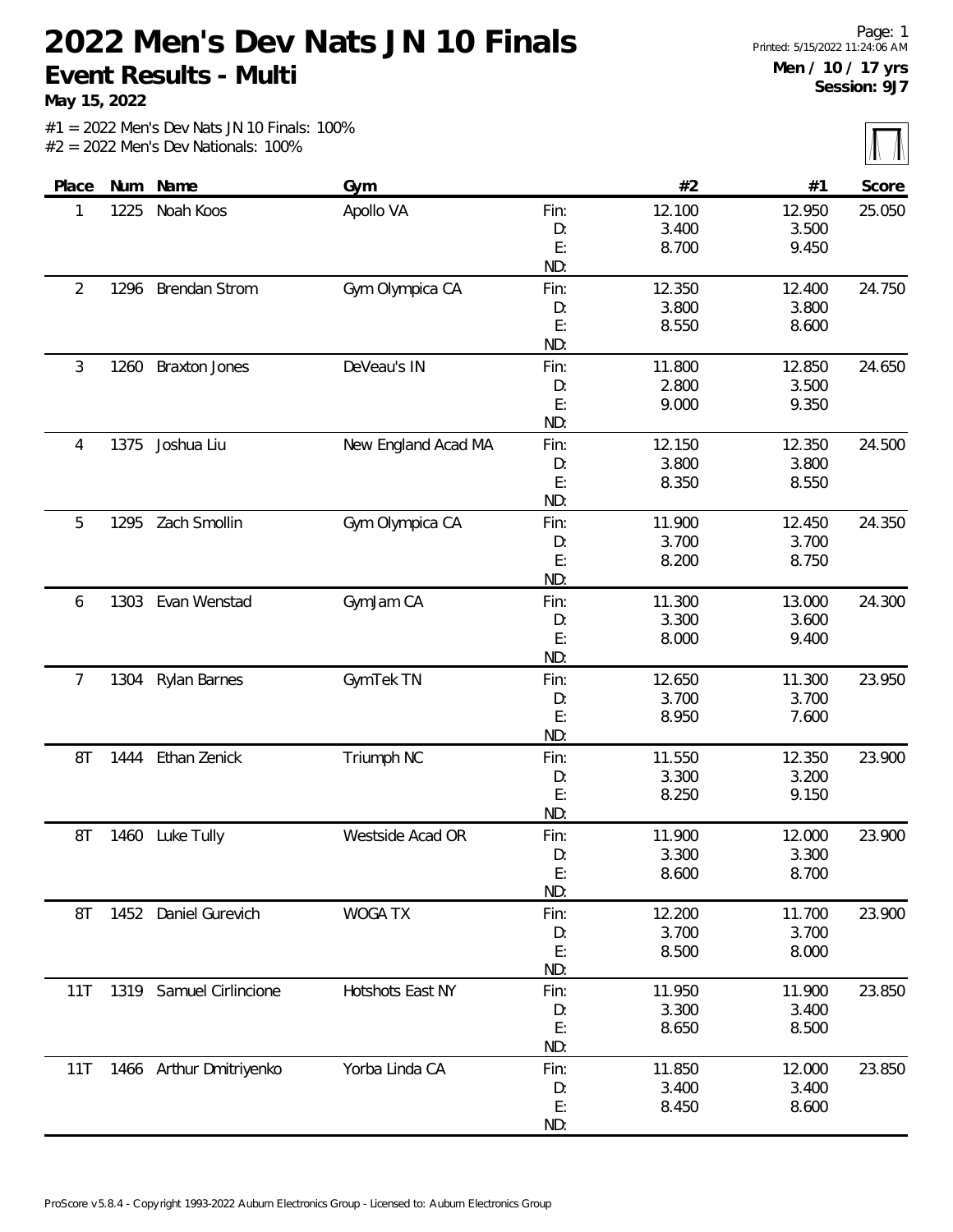**May 15, 2022**

 $|\sqrt{}$ 

|  |                                       |  | $#1 = 2022$ Men's Dev Nats JN 10 Finals: 100% |  |
|--|---------------------------------------|--|-----------------------------------------------|--|
|  | $#2 = 2022$ Men's Dev Nationals: 100% |  |                                               |  |

| Place      | Num  | Name                   | Gym                 |      | #2     | #1     | Score  |
|------------|------|------------------------|---------------------|------|--------|--------|--------|
| 13         | 1283 | Orion Darkes           | Game Time CA        | Fin: | 11.700 | 12.100 | 23.800 |
|            |      |                        |                     | D:   | 3.500  | 3.500  |        |
|            |      |                        |                     | E:   | 8.200  | 8.600  |        |
|            |      |                        |                     | ND:  |        |        |        |
| 14T        | 1347 | Nathan Whitaker        | Legacy KY           | Fin: | 11.700 | 12.050 | 23.750 |
|            |      |                        |                     | D:   | 3.000  | 3.100  |        |
|            |      |                        |                     | E:   | 8.700  | 8.950  |        |
|            |      |                        |                     | ND:  |        |        |        |
| 14T        | 1217 | Jake Smith             | All American NJ     | Fin: | 11.900 | 11.850 | 23.750 |
|            |      |                        |                     | D:   | 3.600  | 3.700  |        |
|            |      |                        |                     | E:   | 8.300  | 8.150  |        |
|            |      |                        |                     | ND:  |        |        |        |
| 16         | 1350 | <b>Cody Phillips</b>   | Liberty Bell PA     | Fin: | 12.250 | 11.450 | 23.700 |
|            |      |                        |                     | D:   | 3.500  | 3.500  |        |
|            |      |                        |                     | E:   | 8.750  | 7.950  |        |
|            |      |                        |                     | ND:  |        |        |        |
| 17         | 1294 | Kael Griffin           | Gym Force FL        | Fin: | 11.750 | 11.900 | 23.650 |
|            |      |                        |                     | D:   | 3.000  | 3.100  |        |
|            |      |                        |                     | E:   | 8.750  | 8.800  |        |
|            |      |                        |                     | ND:  |        |        |        |
| 18T        | 1440 | Davide Comparin        | <b>Texas Dreams</b> | Fin: | 11.300 | 12.300 | 23.600 |
|            |      |                        |                     | D:   | 3.000  | 3.000  |        |
|            |      |                        |                     | E:   | 8.300  | 9.300  |        |
|            |      |                        |                     | ND:  |        |        |        |
| <b>18T</b> |      | 1240 Alex Istock       | Bayshore Elite CA   | Fin: | 12.150 | 11.450 | 23.600 |
|            |      |                        |                     | D:   | 3.500  | 3.800  |        |
|            |      |                        |                     | E:   | 8.650  | 7.650  |        |
|            |      |                        |                     | ND:  |        |        |        |
| 20T        | 1437 | Joshua George          | Sun Country FL      | Fin: | 11.950 | 11.550 | 23.500 |
|            |      |                        |                     | D:   | 3.000  | 3.000  |        |
|            |      |                        |                     | E:   | 8.950  | 8.550  |        |
|            |      |                        |                     | ND:  |        |        |        |
| 20T        | 1394 | <b>Tyler Williams</b>  | Premier Gym IL      | Fin: | 11.850 | 11.650 | 23.500 |
|            |      |                        |                     | D:   | 3.100  | 3.200  |        |
|            |      |                        |                     | E:   | 8.750  | 8.450  |        |
|            |      |                        |                     | ND:  |        |        |        |
| 20T        |      | 1338 Mitchell Mularski | Jump Around WI      | Fin: | 11.250 | 12.250 | 23.500 |
|            |      |                        |                     | D:   | 3.100  | 3.400  |        |
|            |      |                        |                     | E:   | 8.150  | 8.850  |        |
|            |      |                        |                     | ND:  |        |        |        |
| 20T        | 1211 | Eric Simon             | Air Force WI        | Fin: | 11.500 | 12.000 | 23.500 |
|            |      |                        |                     | D:   | 3.300  | 3.400  |        |
|            |      |                        |                     | E:   | 8.200  | 8.600  |        |
|            |      |                        |                     | ND:  |        |        |        |
| 20T        |      | 1297 Grayson Burchard  | Gym Quest VA        | Fin: | 11.550 | 11.950 | 23.500 |
|            |      |                        |                     | D:   | 3.500  | 3.500  |        |
|            |      |                        |                     | E:   | 8.050  | 8.450  |        |
|            |      |                        |                     | ND:  |        |        |        |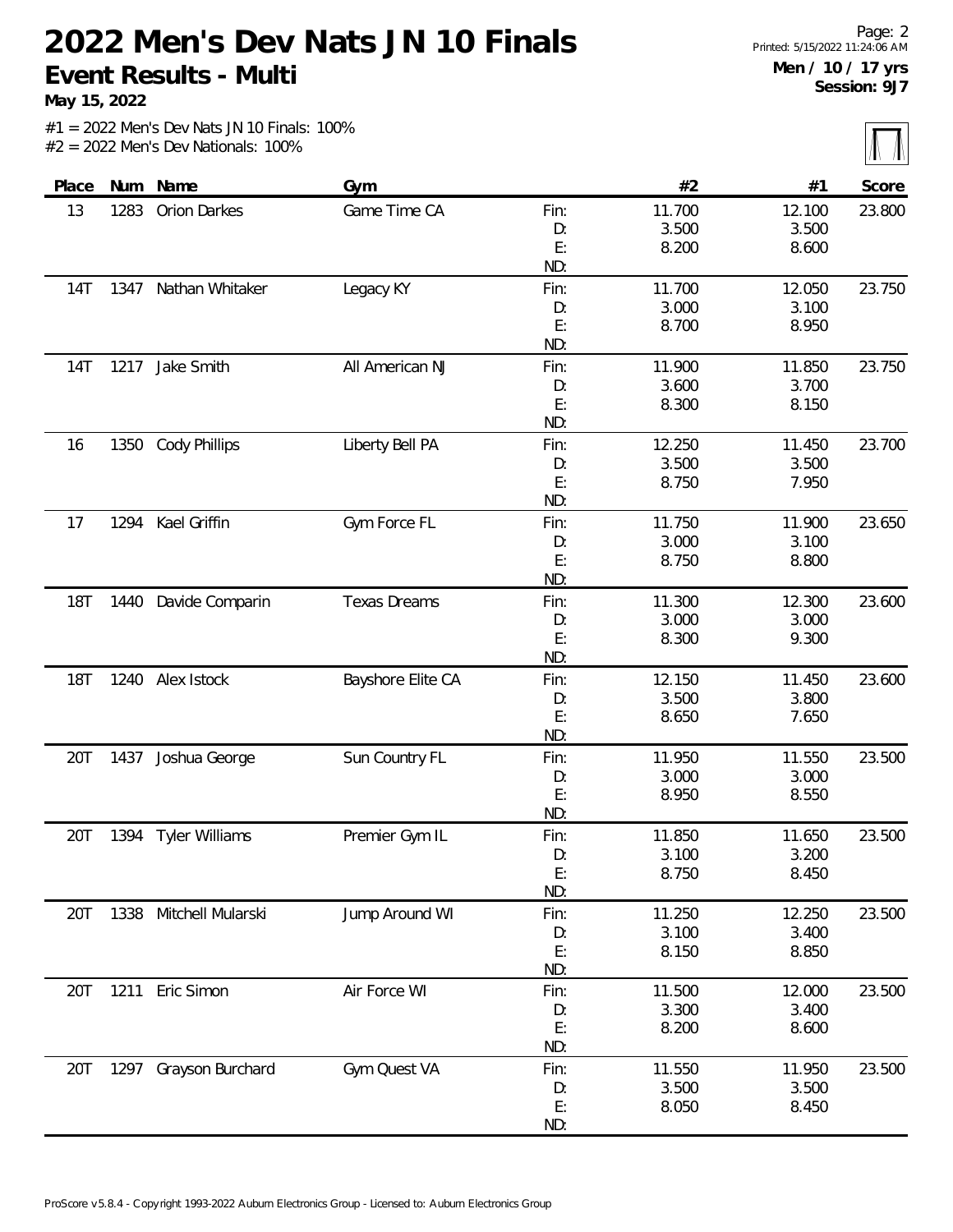**May 15, 2022**

 $\overline{\mathbb{M}}$ 

| Num Name<br>#2<br>Gym<br>#1<br>Place<br>Ethan Klein<br>Vegas Gym Acad NV<br>11.700<br>1451<br>Fin:<br>11.750<br>25<br>3.500<br>3.500<br>D:<br>E:<br>8.200<br>8.250<br>ND:<br>5280 South CO<br>Jesse Redfoot<br>11.650<br>11.750<br>1205<br>Fin:<br>26<br>3.100<br>3.100<br>D:<br>E:<br>8.550<br>8.650<br>ND:<br>1396<br>Premier West IL<br>Fin:<br>12.000<br>11.050<br>27T<br>Cameron Rhymes<br>3.200<br>3.100<br>D:<br>E:<br>7.950<br>8.800<br>ND:<br>Chow's IA<br>11.850<br>11.200<br>Michael Nguyen<br>Fin:<br>27T<br>1251<br>4.100<br>3.800<br>D:<br>E:<br>7.750<br>7.400<br>ND:<br>EnRich TX<br>29T<br>1272 Nate Vontz<br>11.350<br>11.650<br>Fin:<br>2.600<br>2.300<br>D:<br>E:<br>8.750<br>9.350<br>ND:<br><b>Blaze NY</b><br>11.350<br>29T<br>1241<br>Truman Remenicky<br>Fin:<br>11.650<br>3.300<br>3.300<br>D:<br>E:<br>8.050<br>8.350<br>ND:<br>Lorenzo Diaz<br>Go For It NV<br>31<br>1288<br>Fin:<br>12.050<br>10.900<br>3.300<br>2.500<br>D:<br>E:<br>8.750<br>8.400<br>ND:<br>William Bacus<br>Midwest Elite IL<br>32<br>1366<br>11.100<br>11.700<br>Fin:<br>3.400<br>3.400<br>D:<br>E:<br>8.300<br>7.700<br>ND:<br>Roswell Gym GA<br>10.650<br>11.850<br>33<br>1408<br>Aiden Esval<br>Fin:<br>3.400<br>3.400<br>D:<br>E:<br>7.250<br>8.450<br>ND:<br>Mercury Gym MO<br>1357 Jojo Motoki<br>11.700<br>10.600<br>34<br>Fin:<br>3.400<br>2.700<br>D: |    |  |  |  | $(11 - 11)$ |
|------------------------------------------------------------------------------------------------------------------------------------------------------------------------------------------------------------------------------------------------------------------------------------------------------------------------------------------------------------------------------------------------------------------------------------------------------------------------------------------------------------------------------------------------------------------------------------------------------------------------------------------------------------------------------------------------------------------------------------------------------------------------------------------------------------------------------------------------------------------------------------------------------------------------------------------------------------------------------------------------------------------------------------------------------------------------------------------------------------------------------------------------------------------------------------------------------------------------------------------------------------------------------------------------------------------------------------------------------------------|----|--|--|--|-------------|
|                                                                                                                                                                                                                                                                                                                                                                                                                                                                                                                                                                                                                                                                                                                                                                                                                                                                                                                                                                                                                                                                                                                                                                                                                                                                                                                                                                  |    |  |  |  | Score       |
|                                                                                                                                                                                                                                                                                                                                                                                                                                                                                                                                                                                                                                                                                                                                                                                                                                                                                                                                                                                                                                                                                                                                                                                                                                                                                                                                                                  |    |  |  |  | 23.450      |
|                                                                                                                                                                                                                                                                                                                                                                                                                                                                                                                                                                                                                                                                                                                                                                                                                                                                                                                                                                                                                                                                                                                                                                                                                                                                                                                                                                  |    |  |  |  |             |
|                                                                                                                                                                                                                                                                                                                                                                                                                                                                                                                                                                                                                                                                                                                                                                                                                                                                                                                                                                                                                                                                                                                                                                                                                                                                                                                                                                  |    |  |  |  |             |
|                                                                                                                                                                                                                                                                                                                                                                                                                                                                                                                                                                                                                                                                                                                                                                                                                                                                                                                                                                                                                                                                                                                                                                                                                                                                                                                                                                  |    |  |  |  |             |
|                                                                                                                                                                                                                                                                                                                                                                                                                                                                                                                                                                                                                                                                                                                                                                                                                                                                                                                                                                                                                                                                                                                                                                                                                                                                                                                                                                  |    |  |  |  | 23.400      |
|                                                                                                                                                                                                                                                                                                                                                                                                                                                                                                                                                                                                                                                                                                                                                                                                                                                                                                                                                                                                                                                                                                                                                                                                                                                                                                                                                                  |    |  |  |  |             |
|                                                                                                                                                                                                                                                                                                                                                                                                                                                                                                                                                                                                                                                                                                                                                                                                                                                                                                                                                                                                                                                                                                                                                                                                                                                                                                                                                                  |    |  |  |  |             |
|                                                                                                                                                                                                                                                                                                                                                                                                                                                                                                                                                                                                                                                                                                                                                                                                                                                                                                                                                                                                                                                                                                                                                                                                                                                                                                                                                                  |    |  |  |  |             |
|                                                                                                                                                                                                                                                                                                                                                                                                                                                                                                                                                                                                                                                                                                                                                                                                                                                                                                                                                                                                                                                                                                                                                                                                                                                                                                                                                                  |    |  |  |  | 23.050      |
|                                                                                                                                                                                                                                                                                                                                                                                                                                                                                                                                                                                                                                                                                                                                                                                                                                                                                                                                                                                                                                                                                                                                                                                                                                                                                                                                                                  |    |  |  |  |             |
|                                                                                                                                                                                                                                                                                                                                                                                                                                                                                                                                                                                                                                                                                                                                                                                                                                                                                                                                                                                                                                                                                                                                                                                                                                                                                                                                                                  |    |  |  |  |             |
|                                                                                                                                                                                                                                                                                                                                                                                                                                                                                                                                                                                                                                                                                                                                                                                                                                                                                                                                                                                                                                                                                                                                                                                                                                                                                                                                                                  |    |  |  |  |             |
|                                                                                                                                                                                                                                                                                                                                                                                                                                                                                                                                                                                                                                                                                                                                                                                                                                                                                                                                                                                                                                                                                                                                                                                                                                                                                                                                                                  |    |  |  |  | 23.050      |
|                                                                                                                                                                                                                                                                                                                                                                                                                                                                                                                                                                                                                                                                                                                                                                                                                                                                                                                                                                                                                                                                                                                                                                                                                                                                                                                                                                  |    |  |  |  |             |
|                                                                                                                                                                                                                                                                                                                                                                                                                                                                                                                                                                                                                                                                                                                                                                                                                                                                                                                                                                                                                                                                                                                                                                                                                                                                                                                                                                  |    |  |  |  |             |
|                                                                                                                                                                                                                                                                                                                                                                                                                                                                                                                                                                                                                                                                                                                                                                                                                                                                                                                                                                                                                                                                                                                                                                                                                                                                                                                                                                  |    |  |  |  |             |
|                                                                                                                                                                                                                                                                                                                                                                                                                                                                                                                                                                                                                                                                                                                                                                                                                                                                                                                                                                                                                                                                                                                                                                                                                                                                                                                                                                  |    |  |  |  | 23.000      |
|                                                                                                                                                                                                                                                                                                                                                                                                                                                                                                                                                                                                                                                                                                                                                                                                                                                                                                                                                                                                                                                                                                                                                                                                                                                                                                                                                                  |    |  |  |  |             |
|                                                                                                                                                                                                                                                                                                                                                                                                                                                                                                                                                                                                                                                                                                                                                                                                                                                                                                                                                                                                                                                                                                                                                                                                                                                                                                                                                                  |    |  |  |  |             |
|                                                                                                                                                                                                                                                                                                                                                                                                                                                                                                                                                                                                                                                                                                                                                                                                                                                                                                                                                                                                                                                                                                                                                                                                                                                                                                                                                                  |    |  |  |  |             |
|                                                                                                                                                                                                                                                                                                                                                                                                                                                                                                                                                                                                                                                                                                                                                                                                                                                                                                                                                                                                                                                                                                                                                                                                                                                                                                                                                                  |    |  |  |  | 23.000      |
|                                                                                                                                                                                                                                                                                                                                                                                                                                                                                                                                                                                                                                                                                                                                                                                                                                                                                                                                                                                                                                                                                                                                                                                                                                                                                                                                                                  |    |  |  |  |             |
|                                                                                                                                                                                                                                                                                                                                                                                                                                                                                                                                                                                                                                                                                                                                                                                                                                                                                                                                                                                                                                                                                                                                                                                                                                                                                                                                                                  |    |  |  |  |             |
|                                                                                                                                                                                                                                                                                                                                                                                                                                                                                                                                                                                                                                                                                                                                                                                                                                                                                                                                                                                                                                                                                                                                                                                                                                                                                                                                                                  |    |  |  |  |             |
|                                                                                                                                                                                                                                                                                                                                                                                                                                                                                                                                                                                                                                                                                                                                                                                                                                                                                                                                                                                                                                                                                                                                                                                                                                                                                                                                                                  |    |  |  |  | 22.950      |
|                                                                                                                                                                                                                                                                                                                                                                                                                                                                                                                                                                                                                                                                                                                                                                                                                                                                                                                                                                                                                                                                                                                                                                                                                                                                                                                                                                  |    |  |  |  |             |
|                                                                                                                                                                                                                                                                                                                                                                                                                                                                                                                                                                                                                                                                                                                                                                                                                                                                                                                                                                                                                                                                                                                                                                                                                                                                                                                                                                  |    |  |  |  |             |
|                                                                                                                                                                                                                                                                                                                                                                                                                                                                                                                                                                                                                                                                                                                                                                                                                                                                                                                                                                                                                                                                                                                                                                                                                                                                                                                                                                  |    |  |  |  |             |
|                                                                                                                                                                                                                                                                                                                                                                                                                                                                                                                                                                                                                                                                                                                                                                                                                                                                                                                                                                                                                                                                                                                                                                                                                                                                                                                                                                  |    |  |  |  | 22.800      |
|                                                                                                                                                                                                                                                                                                                                                                                                                                                                                                                                                                                                                                                                                                                                                                                                                                                                                                                                                                                                                                                                                                                                                                                                                                                                                                                                                                  |    |  |  |  |             |
|                                                                                                                                                                                                                                                                                                                                                                                                                                                                                                                                                                                                                                                                                                                                                                                                                                                                                                                                                                                                                                                                                                                                                                                                                                                                                                                                                                  |    |  |  |  |             |
|                                                                                                                                                                                                                                                                                                                                                                                                                                                                                                                                                                                                                                                                                                                                                                                                                                                                                                                                                                                                                                                                                                                                                                                                                                                                                                                                                                  |    |  |  |  |             |
|                                                                                                                                                                                                                                                                                                                                                                                                                                                                                                                                                                                                                                                                                                                                                                                                                                                                                                                                                                                                                                                                                                                                                                                                                                                                                                                                                                  |    |  |  |  | 22.500      |
|                                                                                                                                                                                                                                                                                                                                                                                                                                                                                                                                                                                                                                                                                                                                                                                                                                                                                                                                                                                                                                                                                                                                                                                                                                                                                                                                                                  |    |  |  |  |             |
|                                                                                                                                                                                                                                                                                                                                                                                                                                                                                                                                                                                                                                                                                                                                                                                                                                                                                                                                                                                                                                                                                                                                                                                                                                                                                                                                                                  |    |  |  |  |             |
|                                                                                                                                                                                                                                                                                                                                                                                                                                                                                                                                                                                                                                                                                                                                                                                                                                                                                                                                                                                                                                                                                                                                                                                                                                                                                                                                                                  |    |  |  |  |             |
|                                                                                                                                                                                                                                                                                                                                                                                                                                                                                                                                                                                                                                                                                                                                                                                                                                                                                                                                                                                                                                                                                                                                                                                                                                                                                                                                                                  | 35 |  |  |  | 22.300      |
|                                                                                                                                                                                                                                                                                                                                                                                                                                                                                                                                                                                                                                                                                                                                                                                                                                                                                                                                                                                                                                                                                                                                                                                                                                                                                                                                                                  |    |  |  |  |             |
| E:<br>8.300<br>7.900                                                                                                                                                                                                                                                                                                                                                                                                                                                                                                                                                                                                                                                                                                                                                                                                                                                                                                                                                                                                                                                                                                                                                                                                                                                                                                                                             |    |  |  |  |             |
| ND:                                                                                                                                                                                                                                                                                                                                                                                                                                                                                                                                                                                                                                                                                                                                                                                                                                                                                                                                                                                                                                                                                                                                                                                                                                                                                                                                                              |    |  |  |  |             |
| 1268<br>Nicholas Davisio<br>Elevate CA<br>10.850<br>11.300<br>Fin:                                                                                                                                                                                                                                                                                                                                                                                                                                                                                                                                                                                                                                                                                                                                                                                                                                                                                                                                                                                                                                                                                                                                                                                                                                                                                               |    |  |  |  | 22.150      |
| 3.500<br>3.500<br>D:                                                                                                                                                                                                                                                                                                                                                                                                                                                                                                                                                                                                                                                                                                                                                                                                                                                                                                                                                                                                                                                                                                                                                                                                                                                                                                                                             |    |  |  |  |             |
| E:<br>7.800<br>7.350                                                                                                                                                                                                                                                                                                                                                                                                                                                                                                                                                                                                                                                                                                                                                                                                                                                                                                                                                                                                                                                                                                                                                                                                                                                                                                                                             |    |  |  |  |             |
| ND:                                                                                                                                                                                                                                                                                                                                                                                                                                                                                                                                                                                                                                                                                                                                                                                                                                                                                                                                                                                                                                                                                                                                                                                                                                                                                                                                                              |    |  |  |  |             |
| Premier Gym IL<br>1391<br>John Blakey<br>10.950<br>11.000<br>36<br>Fin:                                                                                                                                                                                                                                                                                                                                                                                                                                                                                                                                                                                                                                                                                                                                                                                                                                                                                                                                                                                                                                                                                                                                                                                                                                                                                          |    |  |  |  | 21.950      |
| 3.000<br>3.000<br>D:                                                                                                                                                                                                                                                                                                                                                                                                                                                                                                                                                                                                                                                                                                                                                                                                                                                                                                                                                                                                                                                                                                                                                                                                                                                                                                                                             |    |  |  |  |             |
| E:<br>7.950<br>8.000                                                                                                                                                                                                                                                                                                                                                                                                                                                                                                                                                                                                                                                                                                                                                                                                                                                                                                                                                                                                                                                                                                                                                                                                                                                                                                                                             |    |  |  |  |             |
| ND:                                                                                                                                                                                                                                                                                                                                                                                                                                                                                                                                                                                                                                                                                                                                                                                                                                                                                                                                                                                                                                                                                                                                                                                                                                                                                                                                                              |    |  |  |  |             |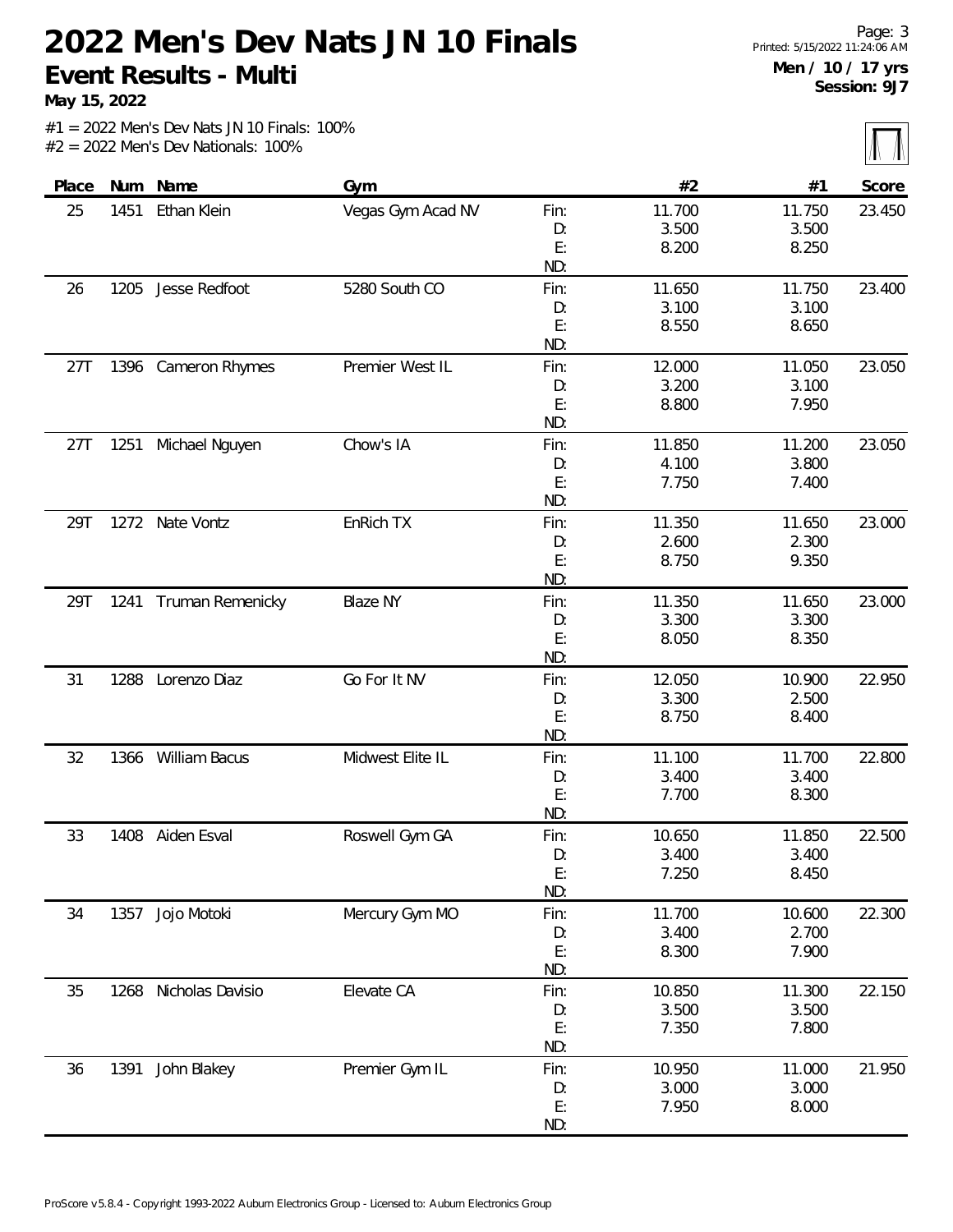**May 15, 2022**

 $\overline{\mathbb{L}}$ 

|       |      |                       |                    |          |                 |                 | $\frac{1}{2}$ |
|-------|------|-----------------------|--------------------|----------|-----------------|-----------------|---------------|
| Place | Num  | Name                  | Gym                |          | #2              | #1              | Score         |
| 37    | 1264 | Thomas O'Neil         | EVO Gym FL         | Fin:     | 10.700          | 11.200          | 21.900        |
|       |      |                       |                    | D:       | 2.800           | 3.500           |               |
|       |      |                       |                    | E:       | 7.900           | 7.700           |               |
|       |      |                       |                    | ND:      |                 |                 |               |
| 38    | 1456 | <b>Brandon Dang</b>   | West Coast CA      | Fin:     | 10.850          | 10.950          | 21.800        |
|       |      |                       |                    | D:       | 3.300           | 3.300           |               |
|       |      |                       |                    | E:       | 7.550           | 7.650           |               |
|       |      |                       |                    | ND:      |                 |                 |               |
| 39    |      | 1343 Akshay Puri      | Lakeshore IL       | Fin:     | 10.300          | 11.350          | 21.650        |
|       |      |                       |                    | D:       | 2.800           | 3.300           |               |
|       |      |                       |                    | E:       | 7.500           | 8.050           |               |
|       |      |                       |                    | ND:      |                 |                 |               |
| 40    |      | 1427 Alex Grapsas     | St. Louis Gym MO   | Fin:     | 9.750           | 11.750          | 21.500        |
|       |      |                       |                    | D:       | 3.000           | 3.000           |               |
|       |      |                       |                    | E:       | 6.750           | 8.750           |               |
|       |      |                       |                    | ND:      |                 |                 |               |
| 41    | 1201 | Aiden Milla           | 5280 Gym CO        | Fin:     | 11.000          | 10.350          | 21.350        |
|       |      |                       |                    | D:<br>E: | 2.500<br>8.500  | 2.500<br>7.850  |               |
|       |      |                       |                    | ND:      |                 |                 |               |
|       |      |                       |                    |          |                 |                 |               |
| 42    |      | 1342 Alec Peterson    | Lakeshore IL       | Fin:     | 10.800<br>2.000 | 10.450<br>2.000 | 21.250        |
|       |      |                       |                    | D:<br>E: | 8.800           | 8.450           |               |
|       |      |                       |                    | ND:      |                 |                 |               |
| 43    | 1223 | Jacob Brenner         | Apollo VA          | Fin:     | 9.700           | 11.450          | 21.150        |
|       |      |                       |                    | D:       | 1.800           | 3.200           |               |
|       |      |                       |                    | E:       | 7.900           | 8.250           |               |
|       |      |                       |                    | ND:      |                 |                 |               |
| 44    |      | 1273 Harry Kim        | Eric Will CA       | Fin:     | 11.450          | 9.650           | 21.100        |
|       |      |                       |                    | D:       | 3.400           | 3.300           |               |
|       |      |                       |                    | E:       | 8.050           | 6.350           |               |
|       |      |                       |                    | ND:      |                 |                 |               |
| 45T   |      | 1279 Alex Ferrell     | GTC of Ohio        | Fin:     | 9.750           | 11.100          | 20.850        |
|       |      |                       |                    | D:       | 3.200           | 3.300           |               |
|       |      |                       |                    | E:       | 6.550           | 7.800           |               |
|       |      |                       |                    | ND:      |                 |                 |               |
| 45T   |      | 1215 Zachary Scheible | All Amer Flames MI | Fin:     | 10.350          | 10.500          | 20.850        |
|       |      |                       |                    | D:       | 3.400           | 3.300           |               |
|       |      |                       |                    | E:       | 6.950           | 7.200           |               |
|       |      |                       |                    | ND:      |                 |                 |               |
| 47    |      | 1376 Dylan Tu         | New Era CT         | Fin:     | 10.350          | 10.400          | 20.750        |
|       |      |                       |                    | D:       | 3.400           | 3.400           |               |
|       |      |                       |                    | E:       | 6.950           | 7.000           |               |
|       |      |                       |                    | ND:      |                 |                 |               |
| 48    |      | 1344 Kavan Puri       | Lakeshore IL       | Fin:     | 9.750           | 10.850          | 20.600        |
|       |      |                       |                    | D:       | 3.000           | 3.300           |               |
|       |      |                       |                    | E:       | 6.750           | 7.550           |               |
|       |      |                       |                    | ND:      |                 |                 |               |